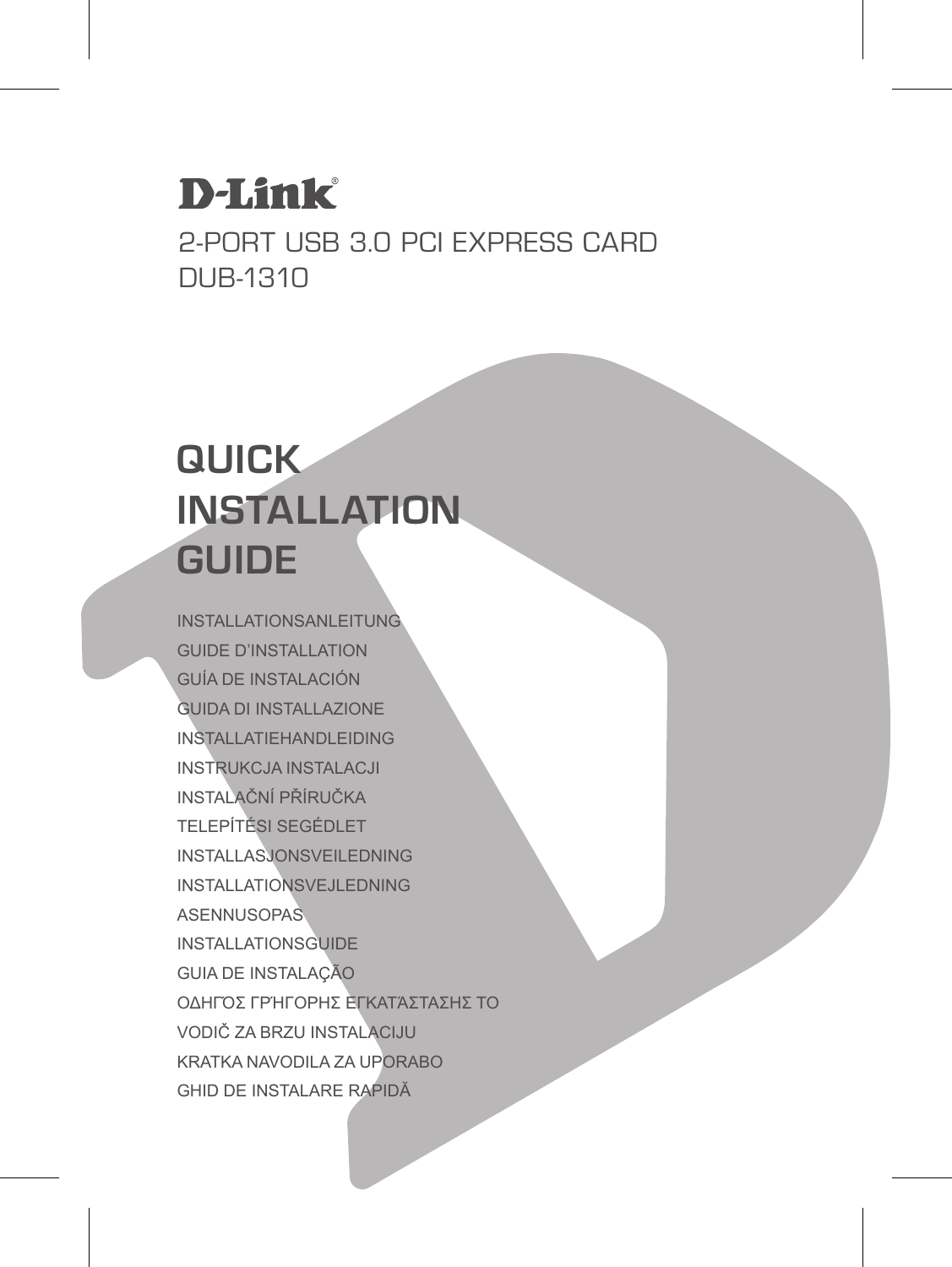## **CONTENTS OF PACKAGING**

**CONTENTS** 



**INSTALLATION CD**  INCLUDES SETUP WIZARD & TECHNICAL MANUALS

**2-Port USB 3.0 PCI Express Card** DUB-1310

**Low Profile bracket**

If any of these items are missing from your packaging, please contact your reseller.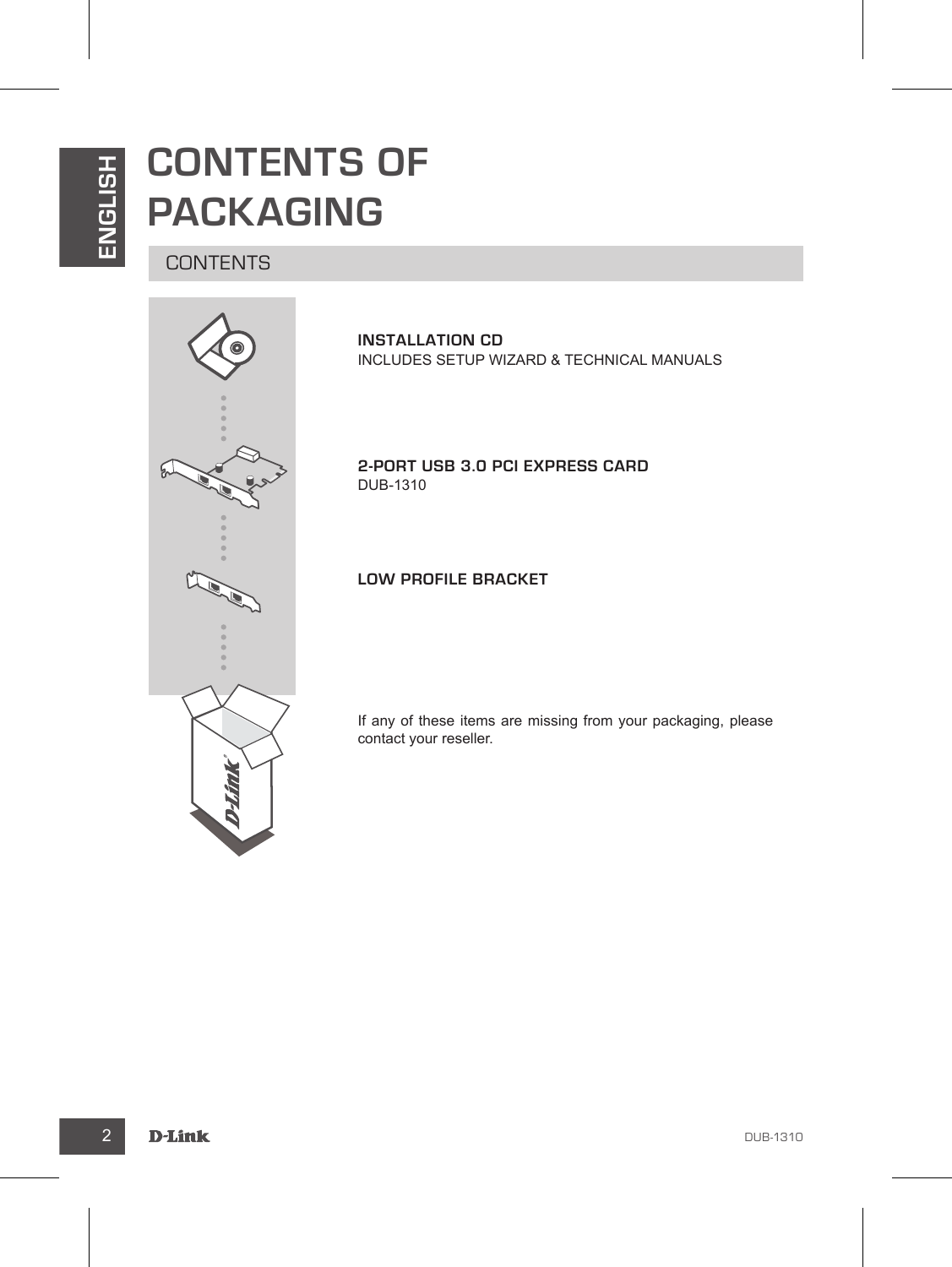## **PRODUCT SETUP**

#### QUICK INSTALLATION





1. **Before installing the DUB-1310**, insert the CD-ROM into your disc drive. Click on **Install Drivers** from the autorun menu, and follow the prompts to install the drivers.



2. Shut down your computer and disconnect all cables connected to it.



3. Open your computer case and install the DUB-1310 into an available PCIe slot. Connect a 4-pin power connector to the power port on the card.



**DETUP**<br>
GUICK INSTALLATION<br>
1. Before installing the DUB-1310, insert the CD-ROM into your<br>
tollow the prompte is musil the diverse.<br>
Dub-the prompte is musil the diverse.<br>
2. Shot down your computer and disconnect all ca 4. Close your case, reconnect all cables, and start your computer. Your computer will automatically detect the DUB-1310 and install drivers for it. Your DUB-1310 is now ready to use.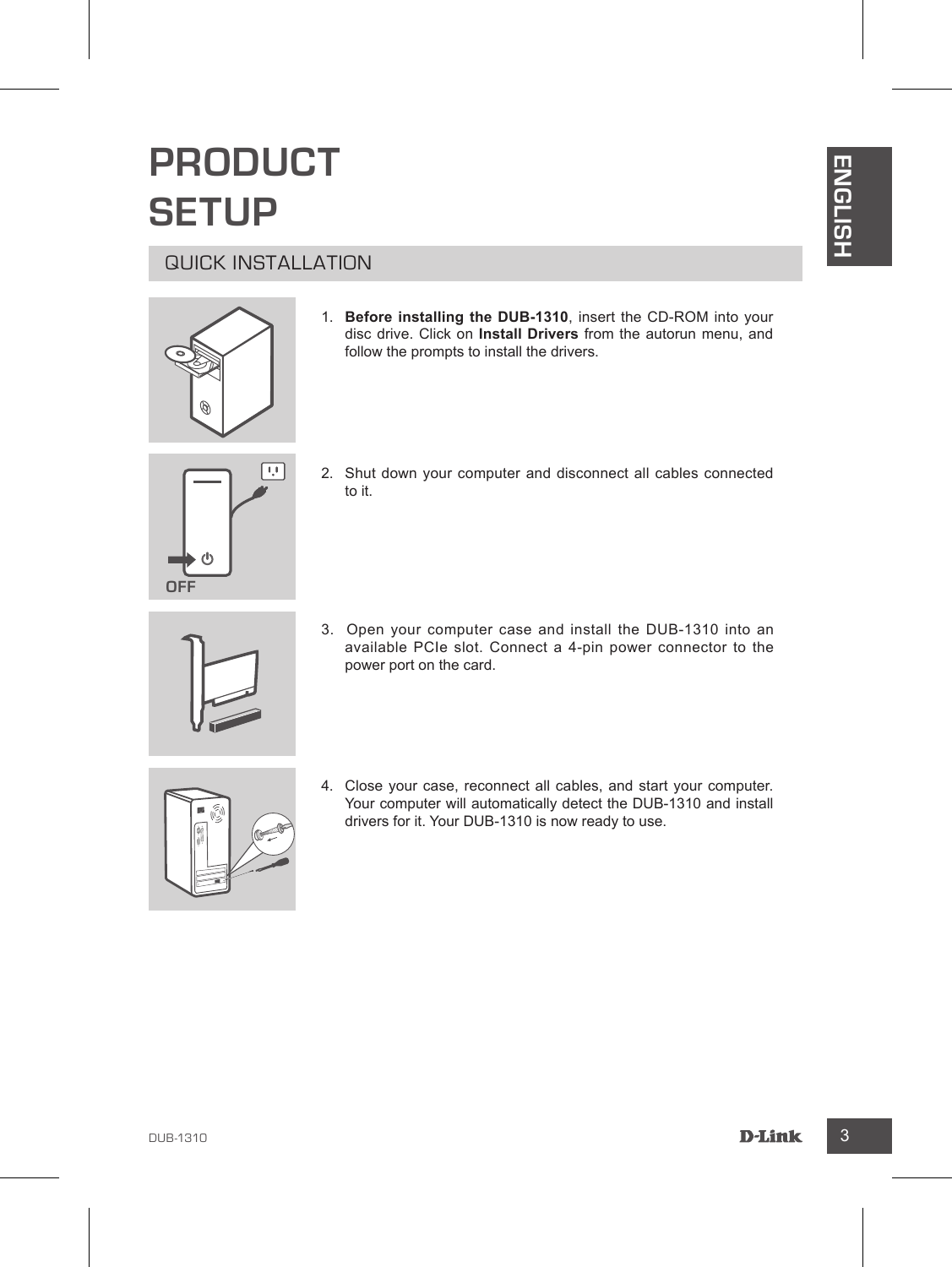## **TROUBLESHOOTING**

SETUP AND CONFIGURATION PROBLEMS

- **1. USB devices connected to the DUB-1310 aren't recognized by my computer.** Make sure that the card is fully inserted into the PCIe slot of your computer, and that you have connected a power cable to the port on the card.
- **2. My computer doesn't recognize my USB card.** Make sure that you install the drivers from the included Installation CD.

#### TECHNICAL SUPPORT

**HEAD CONFIGURATION PROBLEMS**<br>
SETUP AND CONFIGURATION PROBLEMS<br>
IN this sum that the card is fully inserted into the PCIs also PCI and A your computer, and that you have<br>
to connect a convert and the fully material into t **United Kingdom (Mon-Fri)** website: http://www.dlink.co.uk FTP: ftp://ftp.dlink.co.uk Home Wireless/Broadband 0871 873 3000 (9.00am–06.00pm, Sat 10.00am-02.00pm) Managed, Smart, & Wireless Switches, or Firewalls 0871 873 0909 (09.00am- 05.30pm) (BT 10ppm, other carriers may vary.)

#### **Ireland (Mon-Fri)**

All Products 1890 886 899 (09.00am-06.00pm, Sat 10.00am-02.00pm) Phone rates: €0.05ppm peak, €0.045ppm off peak times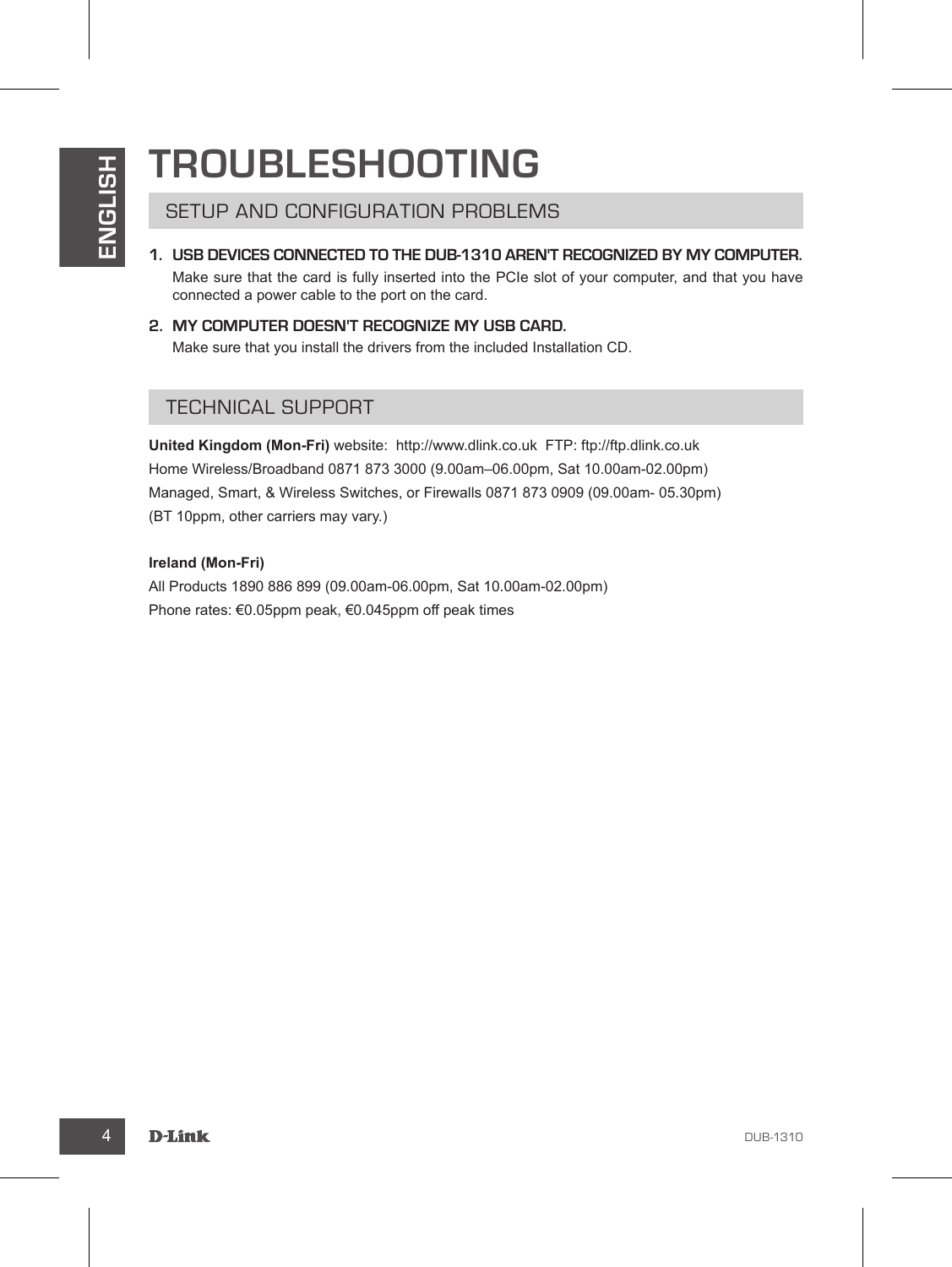## **Lieferumfang**

## Packungsinhalt



#### **INSTALLATIONS-CD**

ENTHÄLT SETUP-ASSISTENTEN UND TECHNISCHE HANDBÜCHER

**2-Port USB 3.0 PCI-Express Adapter**  DUB-1310

#### **Low-Profile-Slotblech**

Wenn eines dieser Elemente in Ihrer Packung fehlt, wenden Sie sich bitte an Ihren Fachhändler.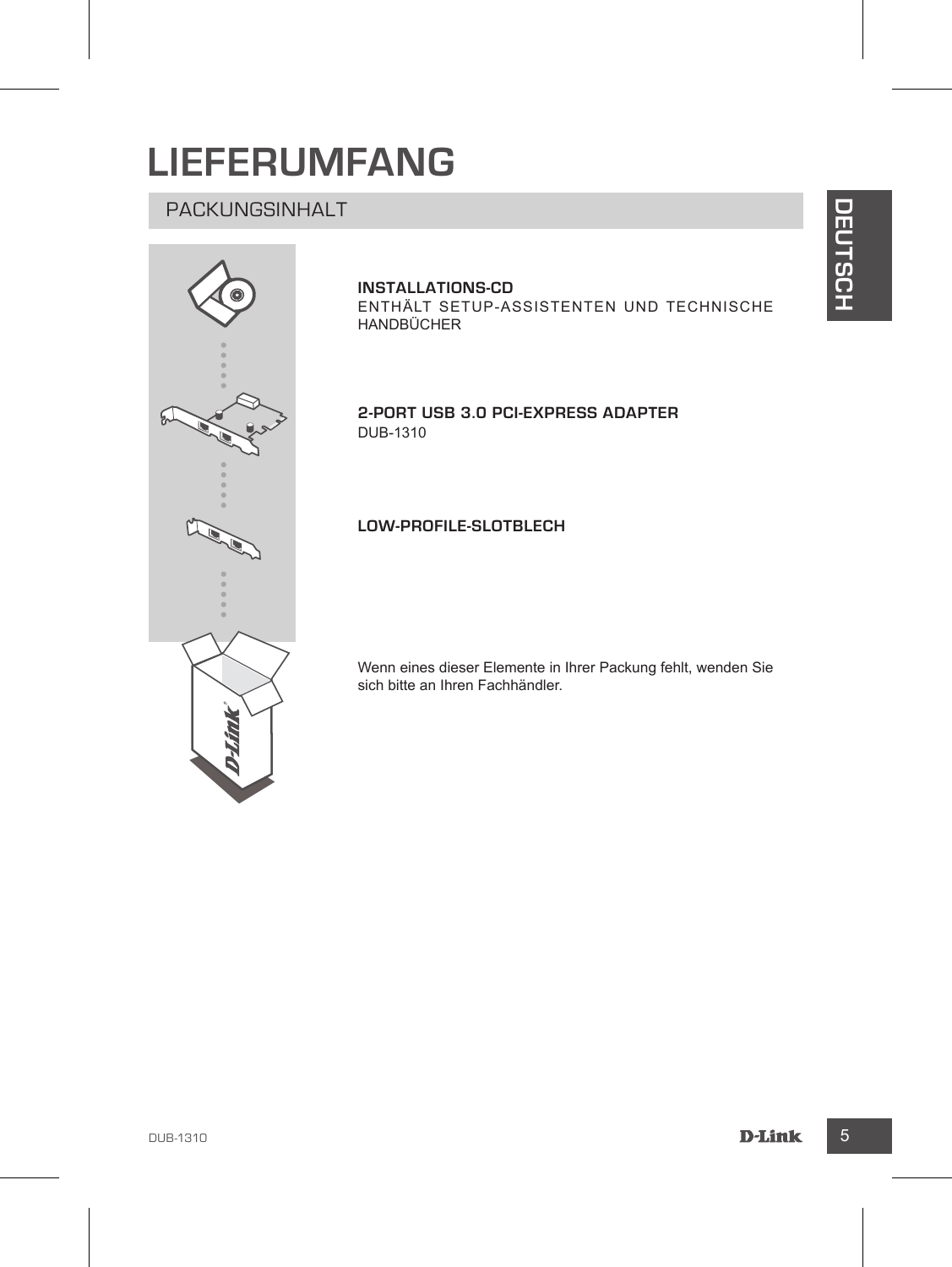## **PRODUKT-EINRICHTUNG**

#### **INSTALLATION**



**EINRICHTUNG**<br>
INSTALLATION<br>
1. Legen Sie die CD-ROM in the CD-Lautwerk, bevor Sie den<br>
Division Since the CD-ROM in the CD-Lautwerk, bevor Sie den<br>
Division Since Transformation can method on the motion of the Computer an 1. **Legen Sie die CD-ROM in Ihr CD-Laufwerk,** bevor Sie den DUB-1310 installieren. Klicken Sie im Autorun-Menü auf **Install Drivers** (Treiber installieren) und folgen Sie den jeweiligen Aufforderungen zur Installation der Treiber.



2. Fahren Sie Ihren Computer herunter und ziehen Sie alle an den Computer angeschlossenen Kabel ab.



3. Öffnen Sie das Gehäuse Ihres Computers und installieren Sie den DUB-1310 in einem verfügbaren PCIe-Steckplatz. Schließen Sie einen 4-Pin-Stecker an den Stromanschluss (Power Port) der Karte an.



4. Schließen Sie das Gehäuse Ihres Computers, schließen Sie alle Kabel wieder an und starten Sie Ihren Computer. Er wird den DUB-1310 automatisch erkennen und die zugehörigen Treiber installieren. Ihr DUB-1310 ist nun betriebsbereit.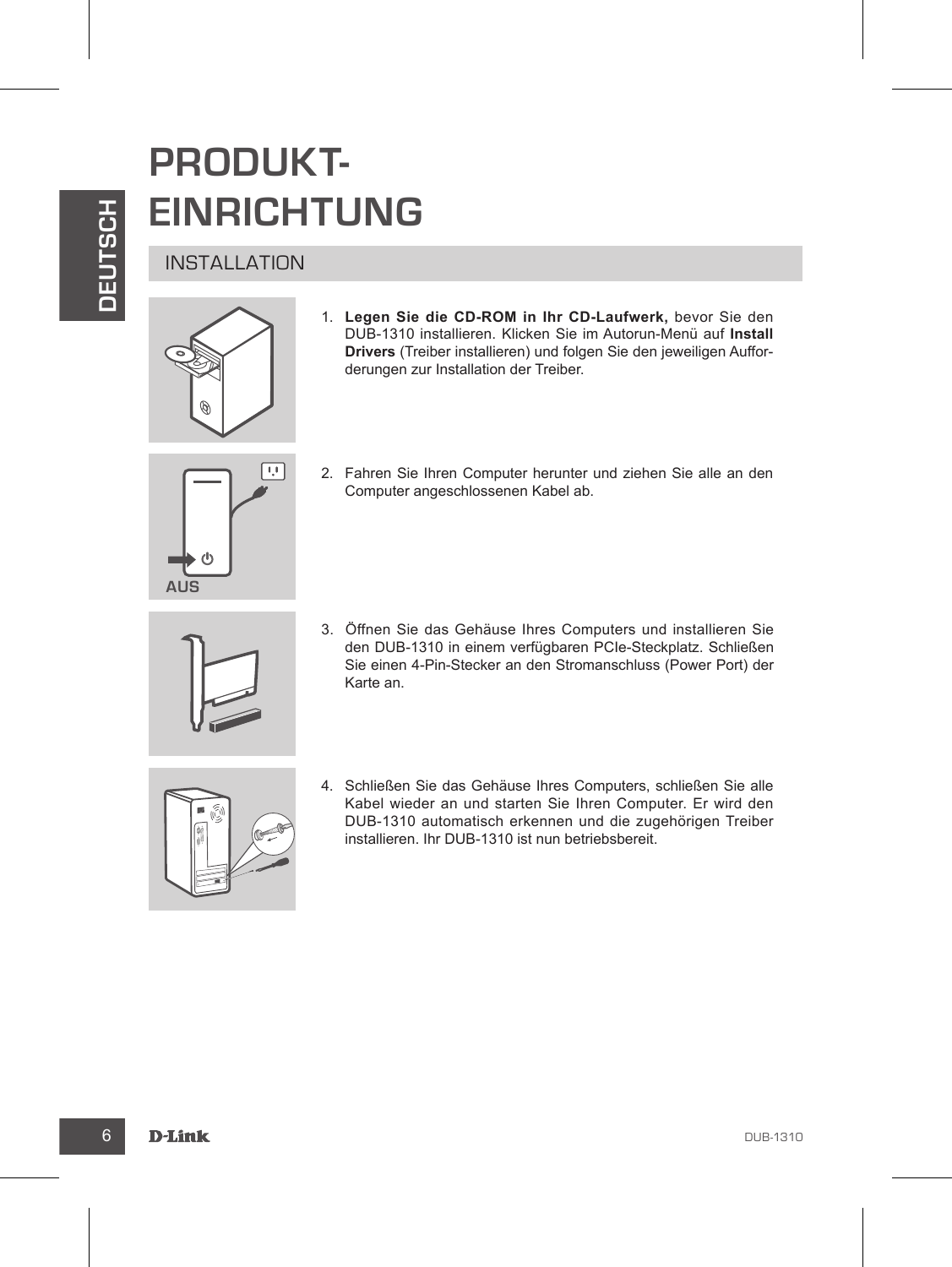## **FEHLERBEHEBUNG**

#### Einrichtungs- und KONFIGURATIONSPROBLEME

# EINRICHTUNGS- UND KONFIGURATIONSPROBLEME<br>
1. AN DEN DUB-1310 ANGESCHLOSSENE USB-GFAÄTE WERDEN VON MEINEM OOM-<br>
PUTER NICHT ERKANNT.<br>
PUTER NICHT ERKANNT.<br>
2. MEIN OOM-UTER ERKENNT MEINEN USB-ADAPTER NICHT.<br>
2. MEIN OOM-UTE **1. An den DUB-1310 angeschlossene USB-Geräte werden von meinem Computer nicht erkannt.**

Vergewissern Sie sich, dass der Adapter fest in den PCIe-Steckplatz Ihres Computers eingesteckt und ein Stromkabel an den Port auf der Karte angeschlossen ist.

#### **2. Mein Computer erkennt meinen USB-Adapter nicht.**

Stellen Sie sicher, dass Sie die Treiber von der im Lieferumfang des Produkts enthaltenen Installations-CD installiert haben.

#### TECHNISCHE UNTERSTÜTZUNG

**Deutschland**: Web: http://www.dlink.de Telefon: +49(0)1805 2787 0,14 € pro Minute Zeiten: Mo. –Fr. 09:00 – 17:30 Uhr

**Österreich**: Web: http://www.dlink.at Telefon: +43(0)820 480084 0,116 € pro Minute Zeiten: Mo. –Fr. 09:00 – 17:30 Uhr

**Schweiz**: Web: http://www.dlink.ch

Telefon: +41(0)848 331100 0,08 CHF pro Minute Zeiten: Mo. –Fr. 09:00 – 17:30 Uhr

\* Gebühren aus Mobilnetzen und von anderen Providern können abweichen.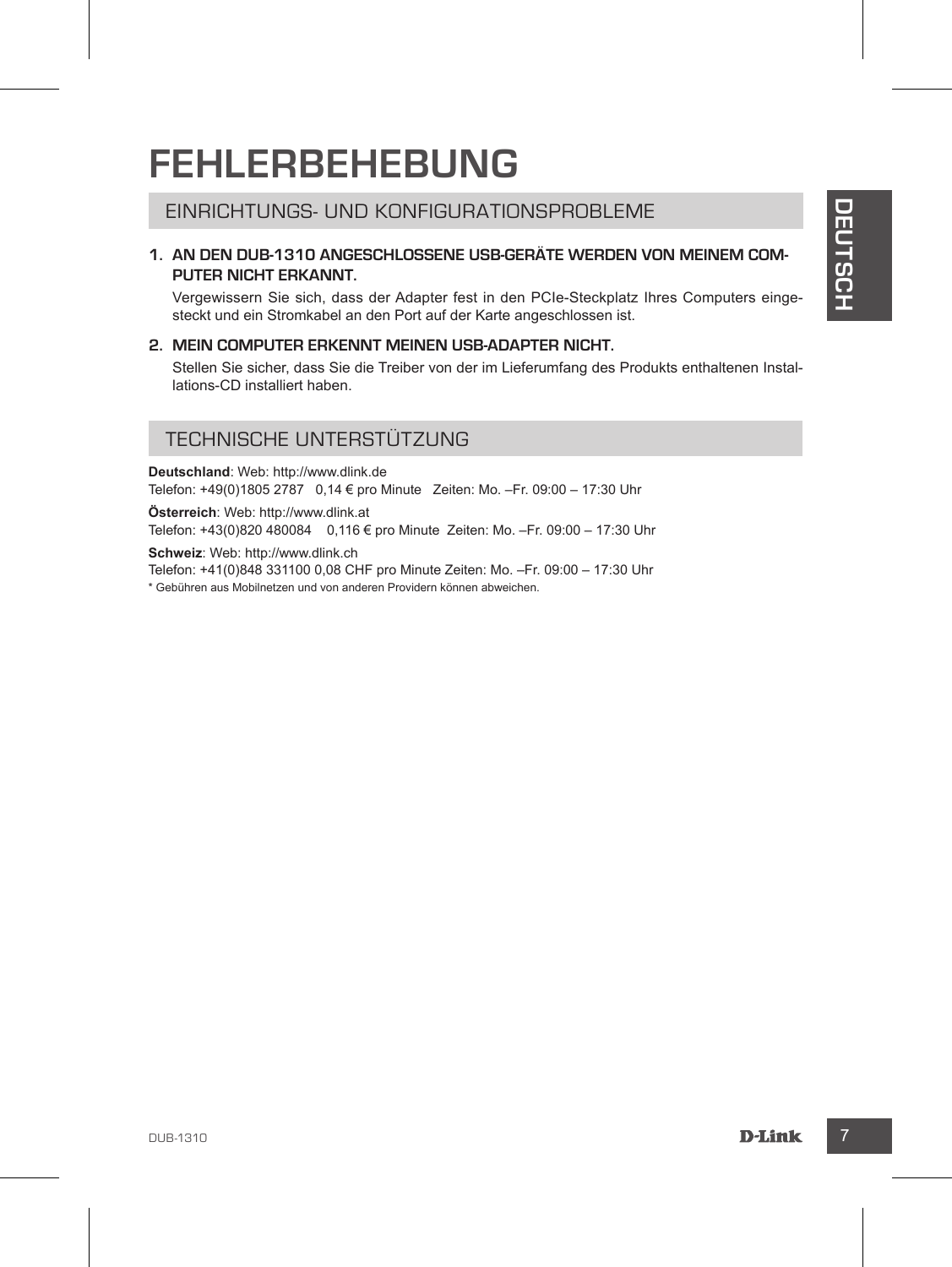## **CONTENU DE LA BOÎTE**

**FRANÇAIS**

#### CONTENU



**CD D'INSTALLATION**  INCLUS L'ASSISTANT DE CONFIGURATION ET LES MANUELS **TECHNIQUES** 

**Carte PCI Express USB 3.0 à 2 ports** DUB-1310

#### **Support de fixation Low-PROFile**

Contactez immédiatement votre revendeur s'il manque l'un de ces éléments de la boîte.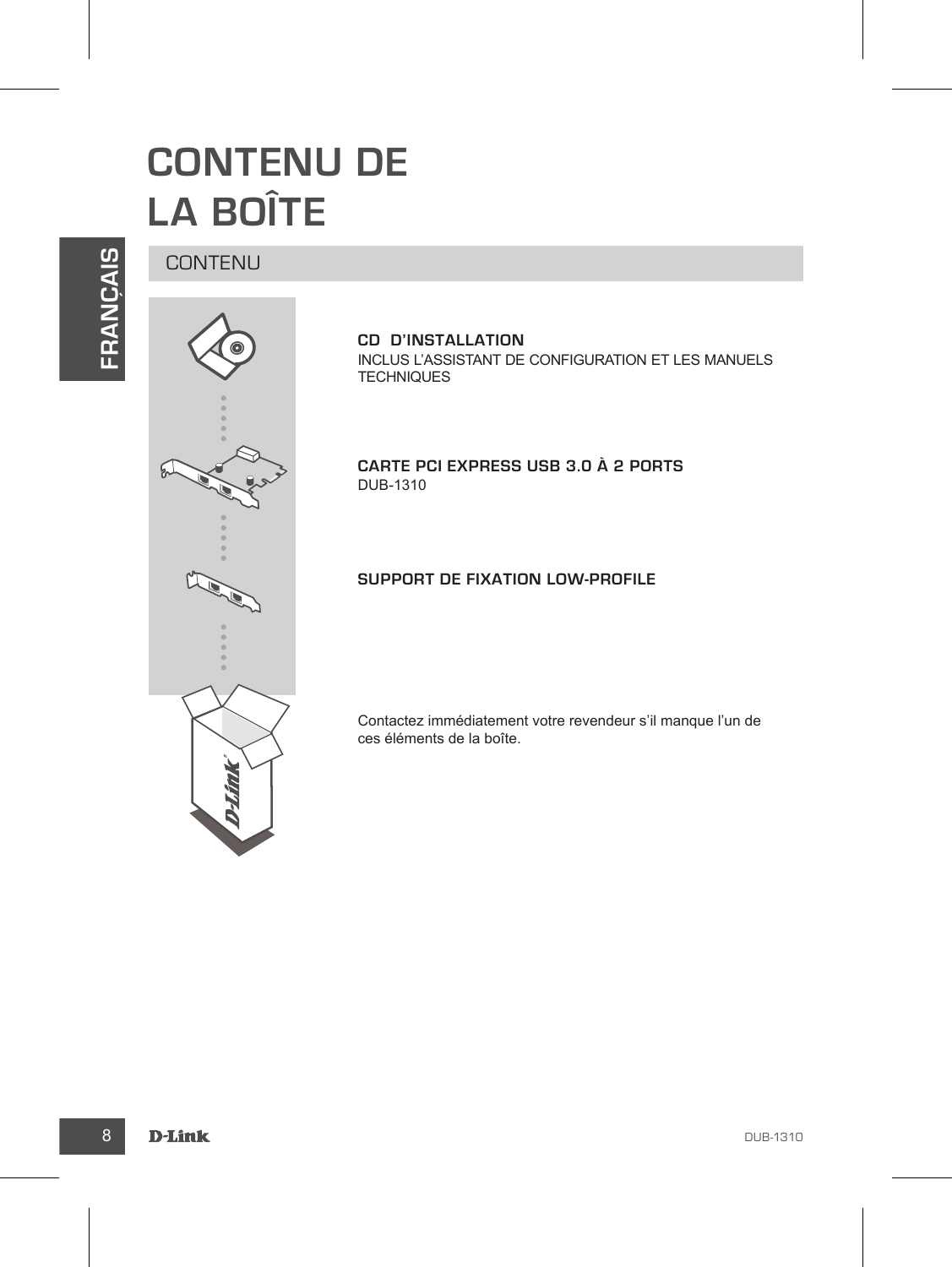## **INSTALLATION DU PRODUIT**

#### INSTALLATION RAPIDE



1. **Avant d'installer le DUB-1310**, insérez le CD-ROM dans le lecteur de disque. Cliquez sur **Installer les pilotes** dans le menu d'exécution automatique, puis suivez les invites pour installer les pilotes.

# **F RANÇAIS**



2. Éteignez votre ordinateur et débranchez tous les câbles qui y sont connectés.



3. Ouvrez la tour de l'ordinateur et installez le DUB-1310 dans le slot PCIe disponible. Connectez un connecteur d'alimentation à 4 broches au port d'alimentation sur la carte.



4. Fermez la tour, reconnectez tous les câbles et démarrez l'ordinateur. Votre ordinateur va détecter automatiquement le DUB-1310 et installer ses pilotes. Votre DUB-1310 est maintenant prêt à l'emploi.

DUB-1310 9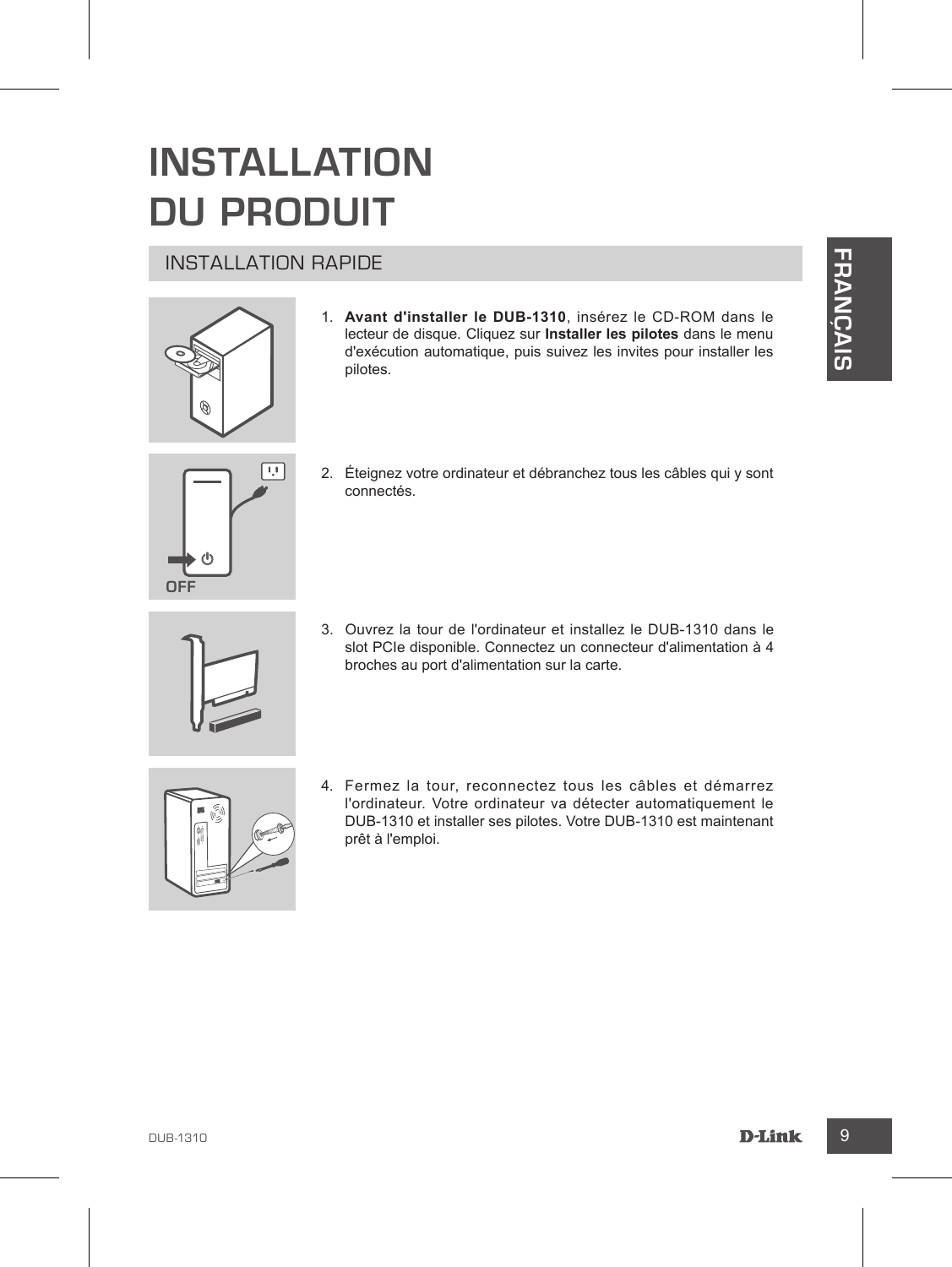# **RÉSOLUTION DES PROBLÈMES**

PROBLÈMES D'INSTALLATION ET DE CONFIGURATION

#### **1. Les périphériques USB connectés au DUB-1310 ne sont pas reconnus par mon ordinateur.**

Vérifiez que la carte est complètement insérée dans le slot PCIe de votre ordinateur et que vous avez connecté un câble d'alimentation au port sur la carte.

#### **2. Mon ordinateur ne reconnaît pas ma carte USB.** Veillez à installer les pilotes à partir du CD d'installation joint.

#### ASSISTANCE TECHNIQUE

Assistance technique D-Link sur internet :http://www.dlink.fr Assistance technique D-Link par téléphone : 0820 0803 03 0.12 € TTC/min depuis un poste fixe Du lundi au vendredi de 9h à 19h (hors jours fériés)

10 D-Link Design and Design and Design and Design and Design and Design and Design and Design and Design and D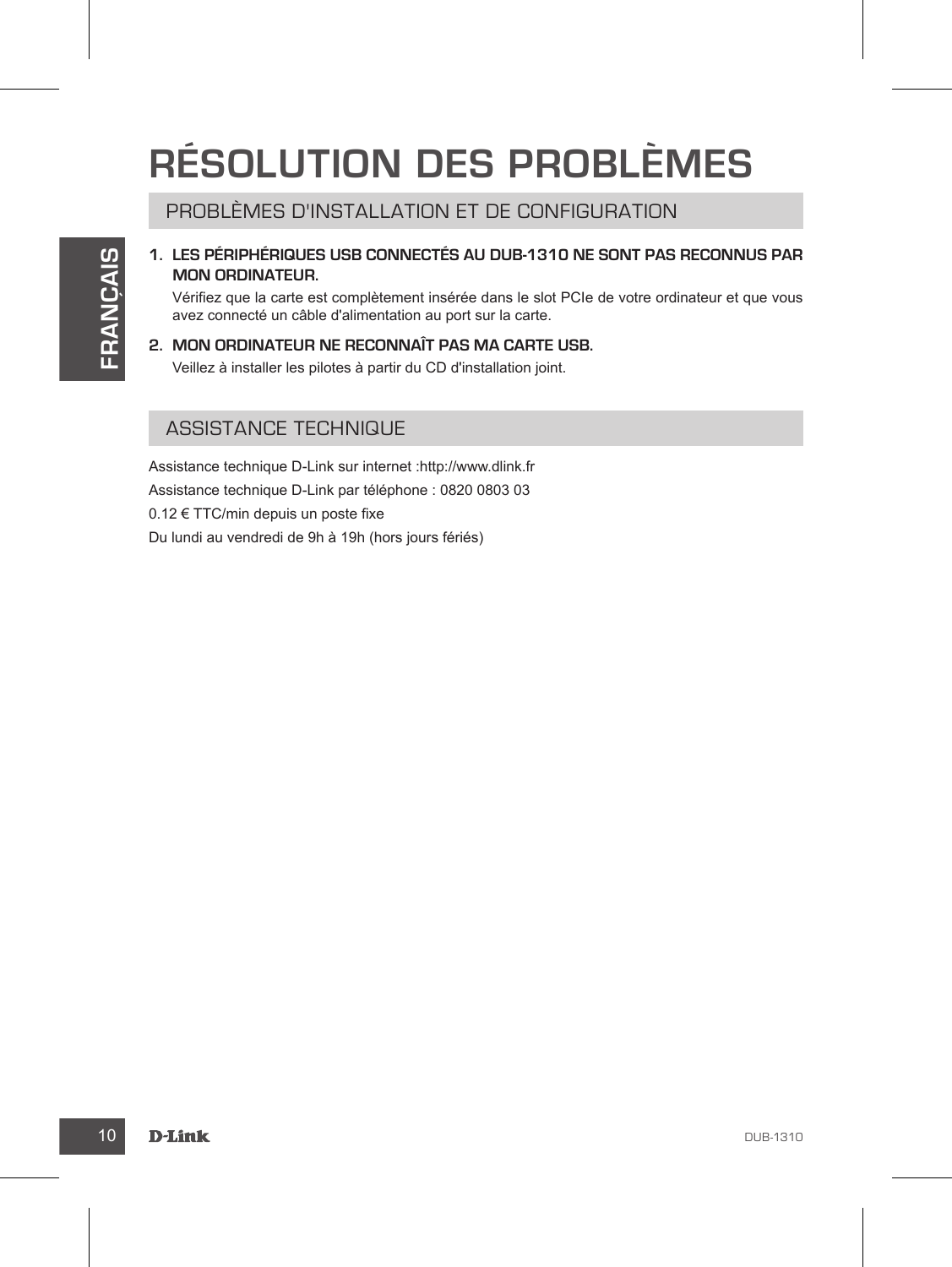## **CONTENIDO DEL PAQUETE**

#### CONTENIDO



**CD DE INSTALACIÓN**  INCLUYE ASISTENTE DE CONFIGURACIÓN Y MANUALES TÉCNICOS

**Tarjeta PCI Express con 2 puertos USB 3.0**  DUB-1310

**Soporte de perfil fino**

Si falta cualquiera de estos componentes del paquete, póngase en contacto con el proveedor.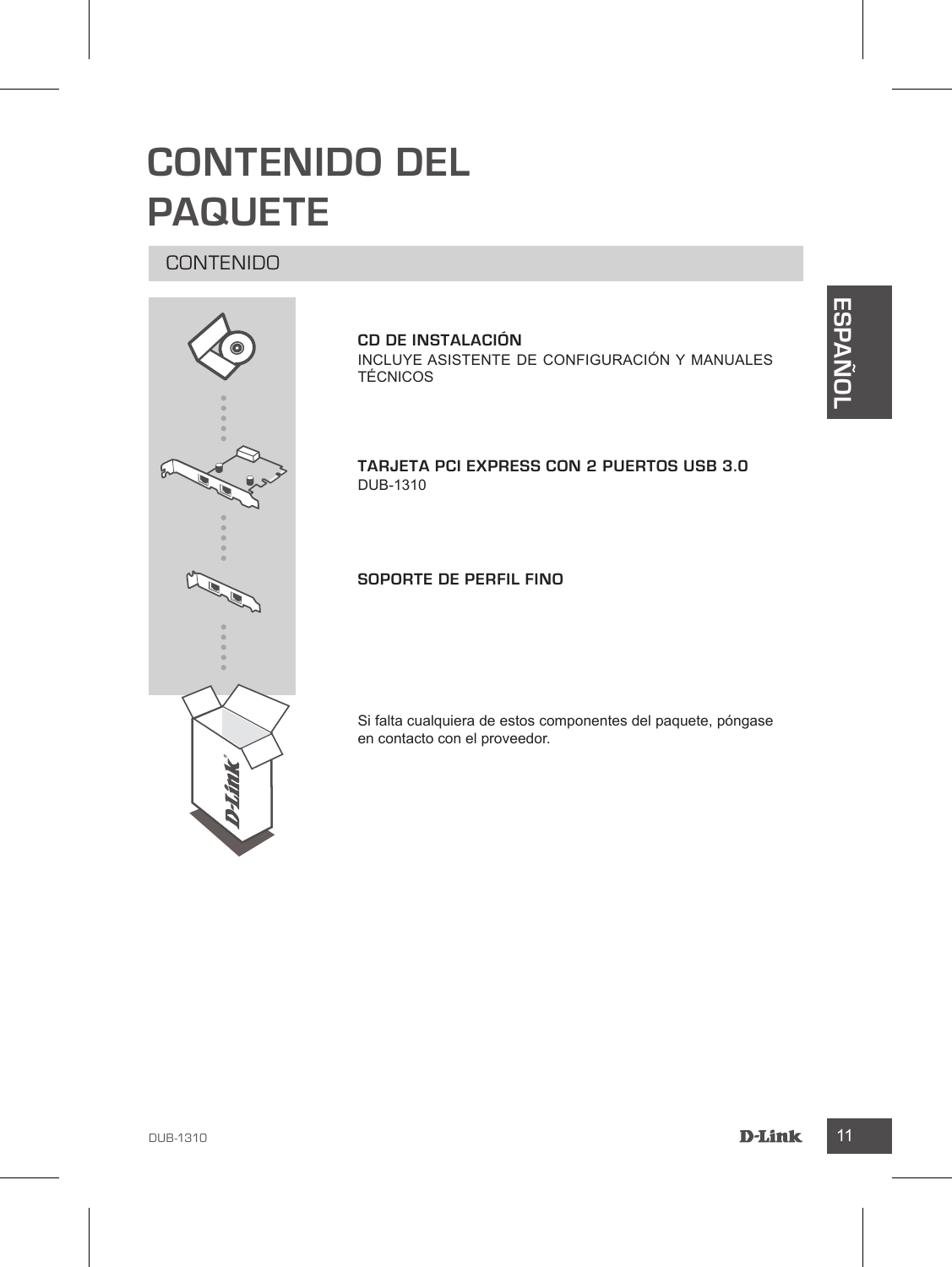## **CONFIGURACIÓN DEL PRODUCTO**

#### INSTALACIÓN RÁPIDA





1. **Antes de instalar la DUB-1310**, inserte el CD-ROM en la unidad correspondiente del ordenador. Haga clic en **Instalar controladores** en el menú de ejecución automática y siga las indicaciones para la instalación de los controladores.



2. Apague el ordenador y desconecte todos los cables.



3. Abra la caja del ordenador e instale la tarjeta DUB-1310 en una ranura PCIe disponible. Conecte un conector de alimentación de 4 pines al puerto de alimentación de la tarjeta.



1. Antes de instalar la DUB-1310, inserte el CD-ROM en la unidade derressondiente del créencor. Hogarolie ca instalar<br>
unidade derressondiente del créencor. Hogarolies en signalista<br>
midiciones para la instalación de los c 4. Cierra la caja del ordenador, vuelva a conectar todos los cables e inicie el equipo. El ordenador detectará automáticamente la DUB-1310 e instalará los controladores correspondientes. La tarjeta DUB-1310 ya está lista para su uso.

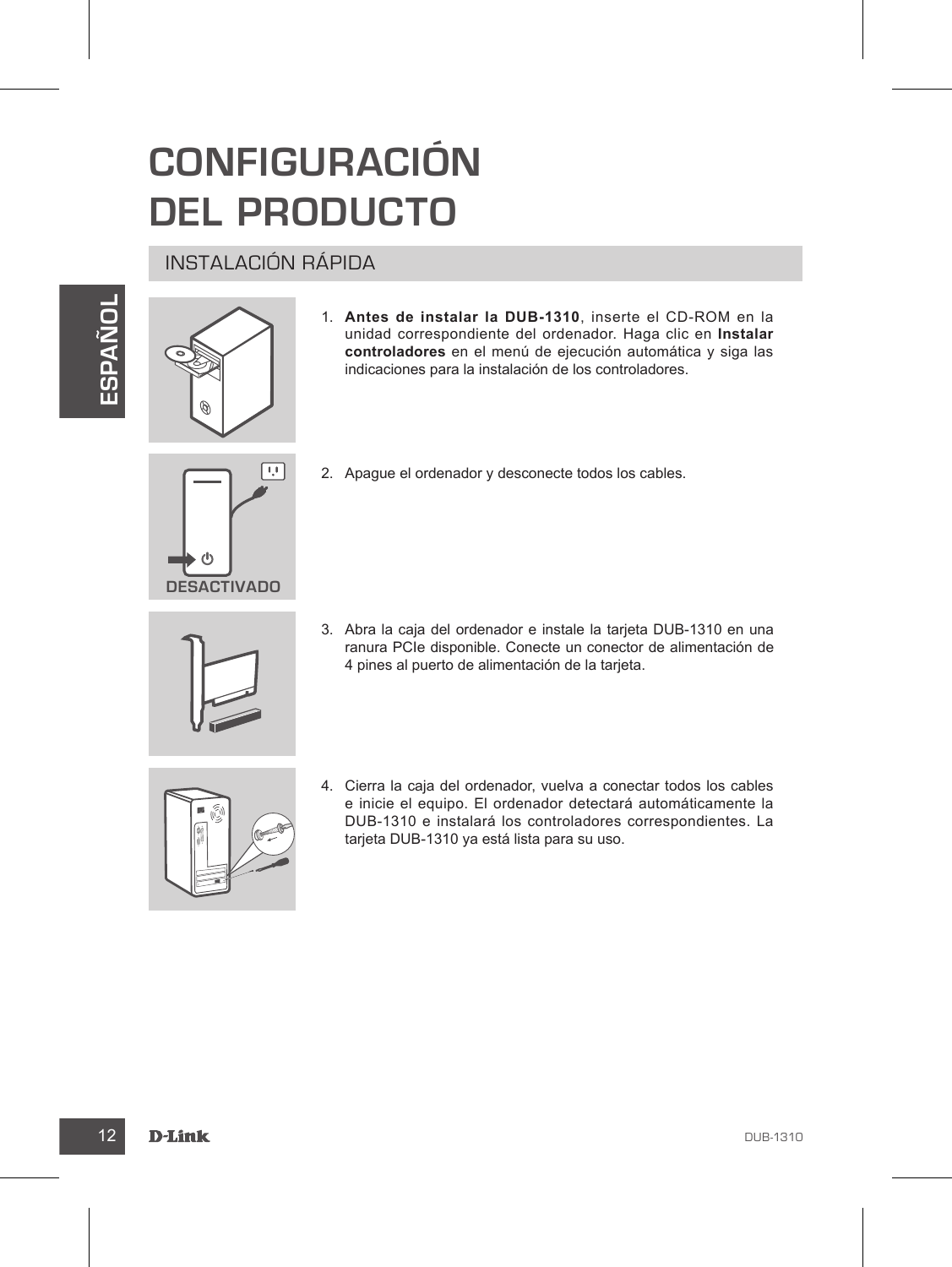## **SOLUCIÓN DE PROBLEMAS**

PROBLEMAS DE INSTALACIÓN Y CONFIGURACIÓN

**1. Mi ordenador no reconoce los dispositivos USB conectados a la DUB-1310.**

Compruebe que la tarjeta esté insertada totalmente en la ranura PCIe del ordenador y que tenga conectado un cable alimentación en su puerto correspondiente.

**2. Mi ordenador no reconoce mi tarjeta USB.** Asegúrese de instalar los controladores del CD de instalación suministrado.

#### ASISTENCIA TÉCNICA

**DUB-2130**<br>
Associates de instalar los controladores del CD de instalación suministrado.<br>
ASISTENCIA TÉCNICA<br>
MELANowww.dlink.es<br>
De Lunes a Vernes de 9.00 a 19:00<br>
De Lunes a Vernes de 9.00 a 19:00<br>
De Lunes a Vernes de 9 http://www.dlink.es Asistencia Técnica Telefónica de D-Link: +34 902 30 45 45 0,067 €/min De Lunes a Viernes de 9:00 a 19:00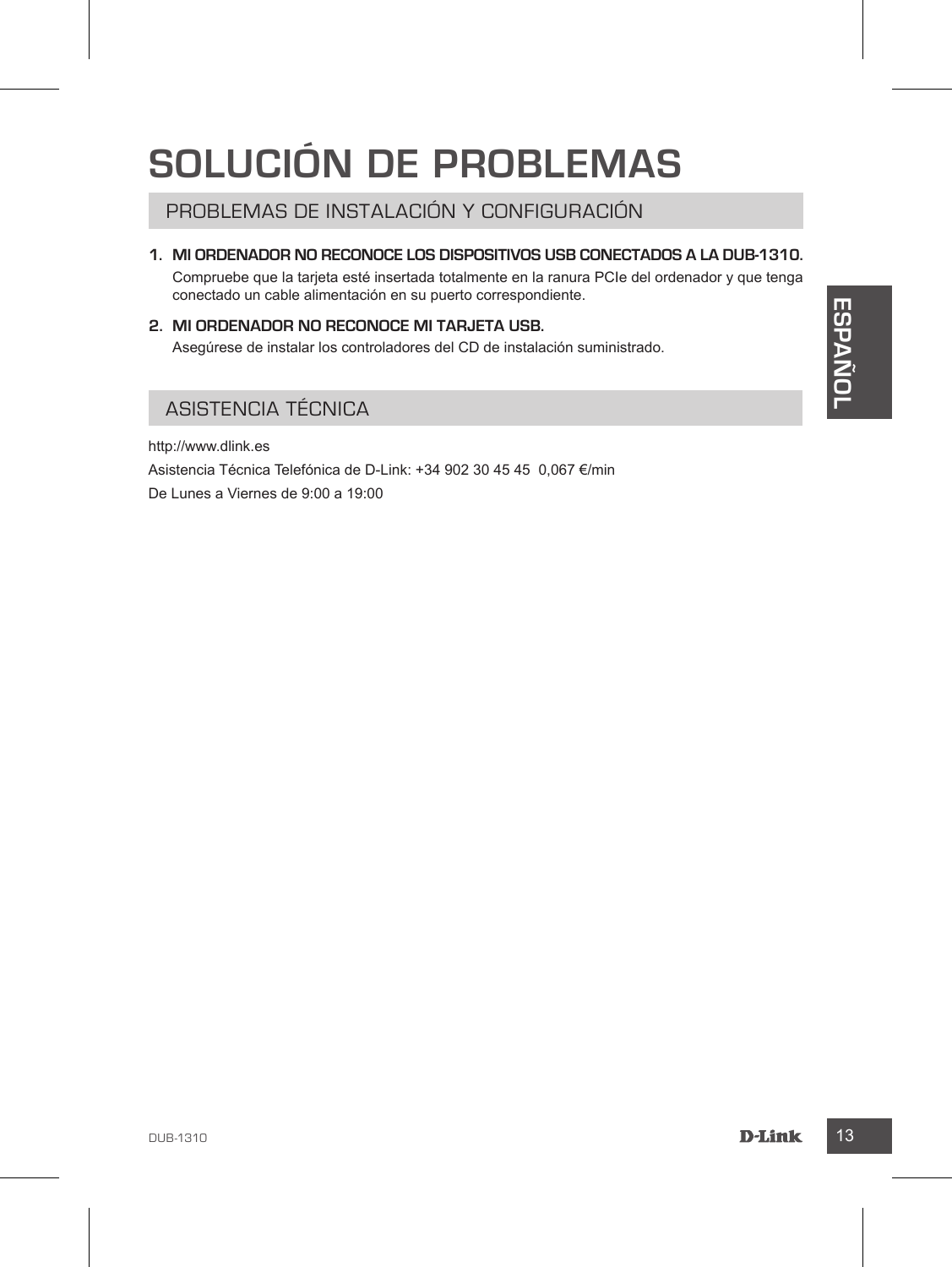## **CONTENUTO DELLA CONFEZIONE**

#### CONTENUTO



**CD DI INSTALLAZIONE**  INCLUDE CONFIGURAZIONE GUIDATA E MANUALI TECNICI

**2-Port USB 3.0 PCI Express Card** DUB-1310

**Staffa low profile**

Se uno qualsiasi di questi articoli non è incluso nella confezione, rivolgersi al rivenditore.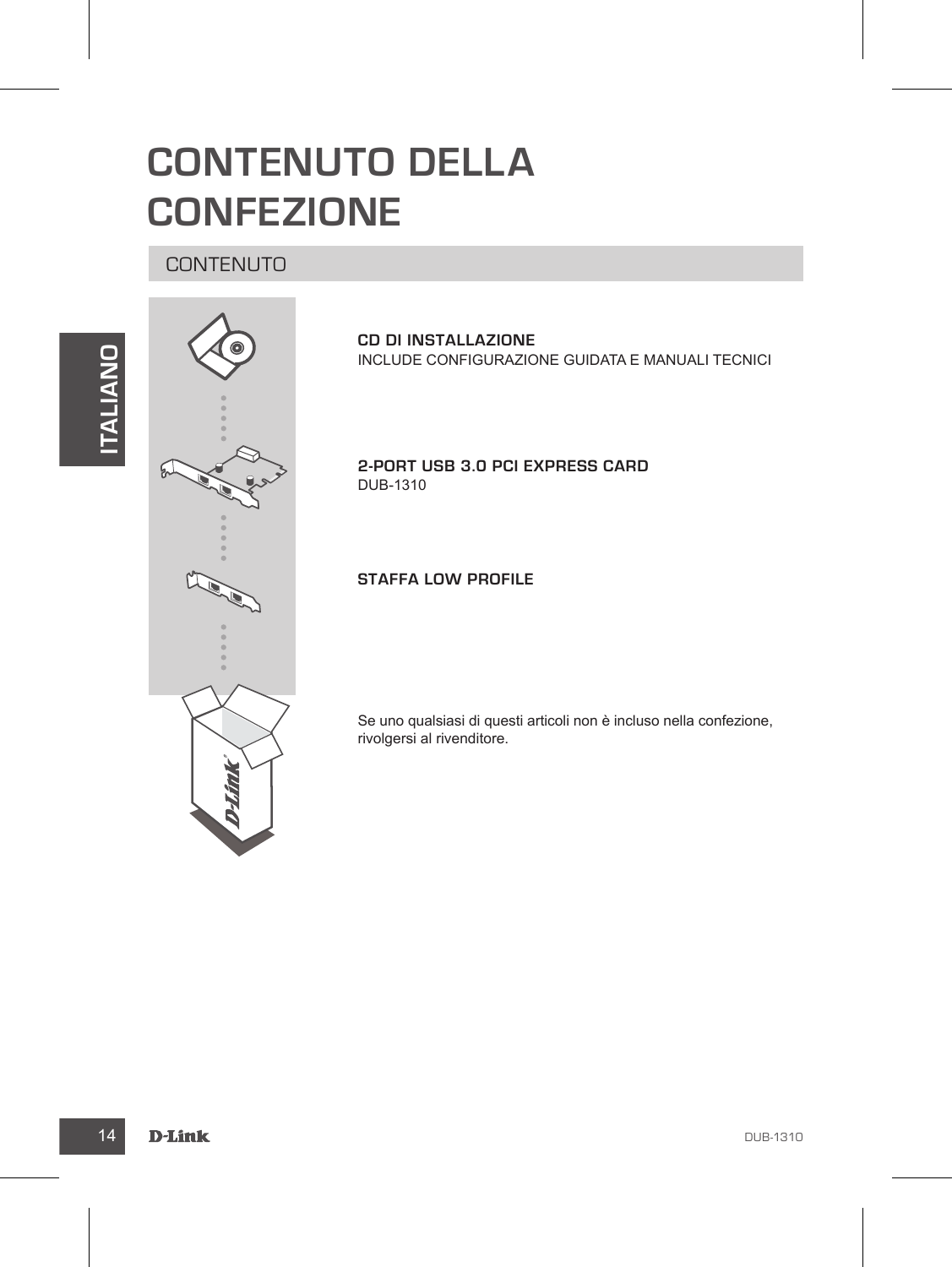## **CONFIGURAZIONE DEL PRODOTTO**

## INSTALLAZIONE RAPIDA



1. **Prima di installare la scheda DUB-1310**, inserire il CD-ROM nell'apposita unità. Fare clic su **Installa driver** nel menu di esecuzione automatica e attenersi alle istruzioni visualizzate per installare i driver.



2. Arrestare il computer e scollegare tutti i cavi collegati.

3. Aprire il case del computer e installare la scheda DUB-1310 in uno slot PCIe disponibile. Collegare il connettore di alimentazione a 4 piedini alla porta di alimentazione sulla scheda.



Experimental and the structure in the structure of the structure of the structure of the structure of the structure of the structure of the structure of the structure of the structure of the structure of the structure of t 4. Chiudere il case, ricollegare tutti i cavi e avviare il computer. La scheda DUB-1310 verrà rilevata automaticamente e i relativi driver verranno installati. La scheda DUB-1310 è ora pronta per l'uso.

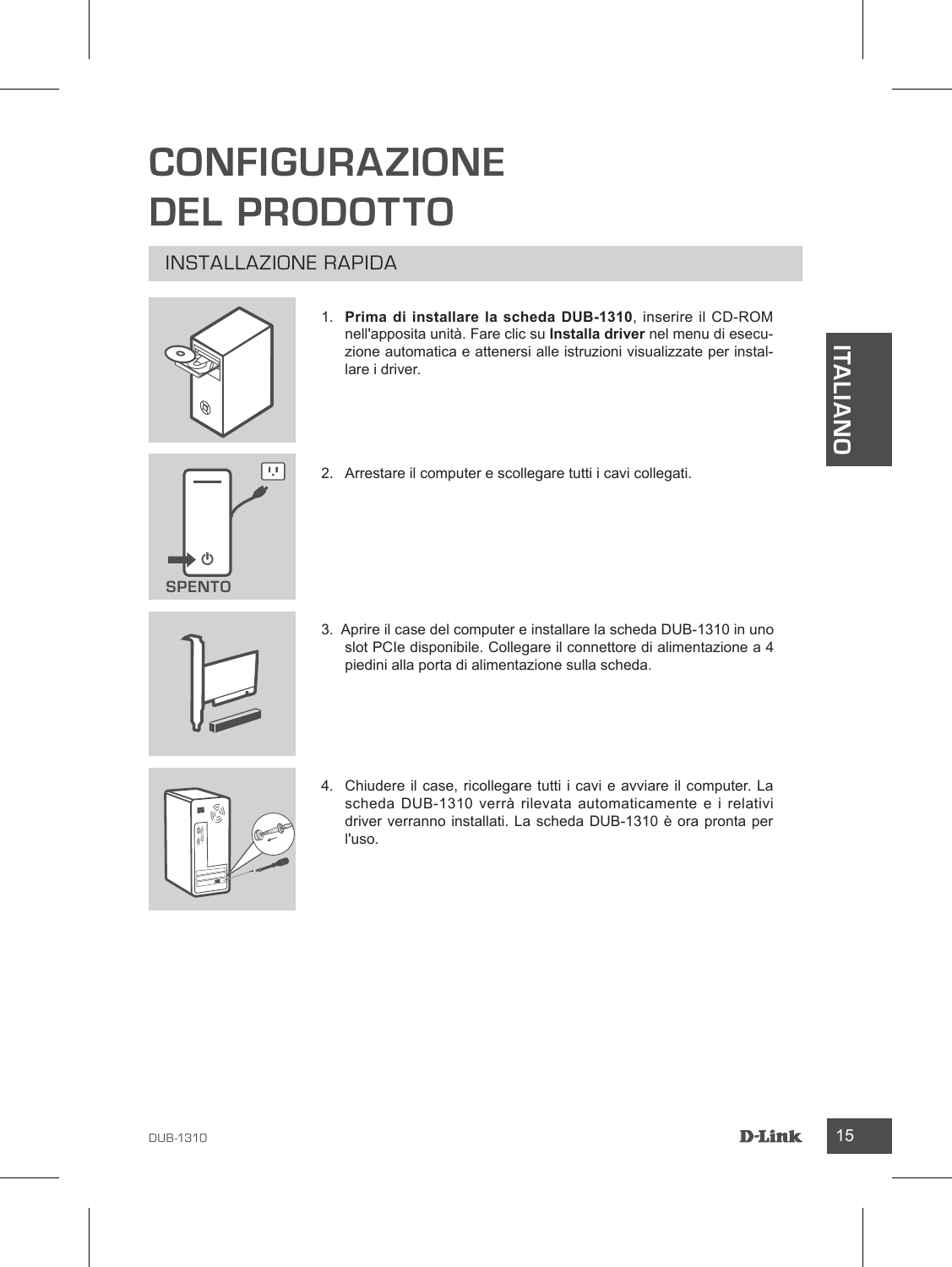## **RISOLUZIONE DEI PROBLEMI**

PROBLEMI DI INSTALLAZIONE E CONFIGURAZIONE

**1. I dispositivi USB collegati alla scheda DUB-1310 non vengono riconosciuti dal PC in uso.**

Assicurarsi che la scheda sia completamente inserita nello slot PCIe del computer in uso e che alla porta sulla scheda sia collegato un cavo di alimentazione.

**2. Il computer in uso non riconosce la scheda USB.**

Assicurarsi di aver installato i driver disponibili sul CD di installazione incluso.

#### SUPPORTO TECNICO

http://www.dlink.it/support

E. In Converting the Wash Vertical World Wardward, La Schedule and Diversion and CD di Installation inclusion<br>
IS DEPORTO TECNICO<br>
INDEPORTO TECNICO<br>
INDEPORTO TECNICO<br>
INDEPORTO TECNICO<br>
IS DEPORTO TECNICO<br>
IS SUPPORTO TE Supporto Tecnico dal lunedì al venerdì dalle ore 9.00 alle ore 19.00 con orario continuato Telefono: 199400057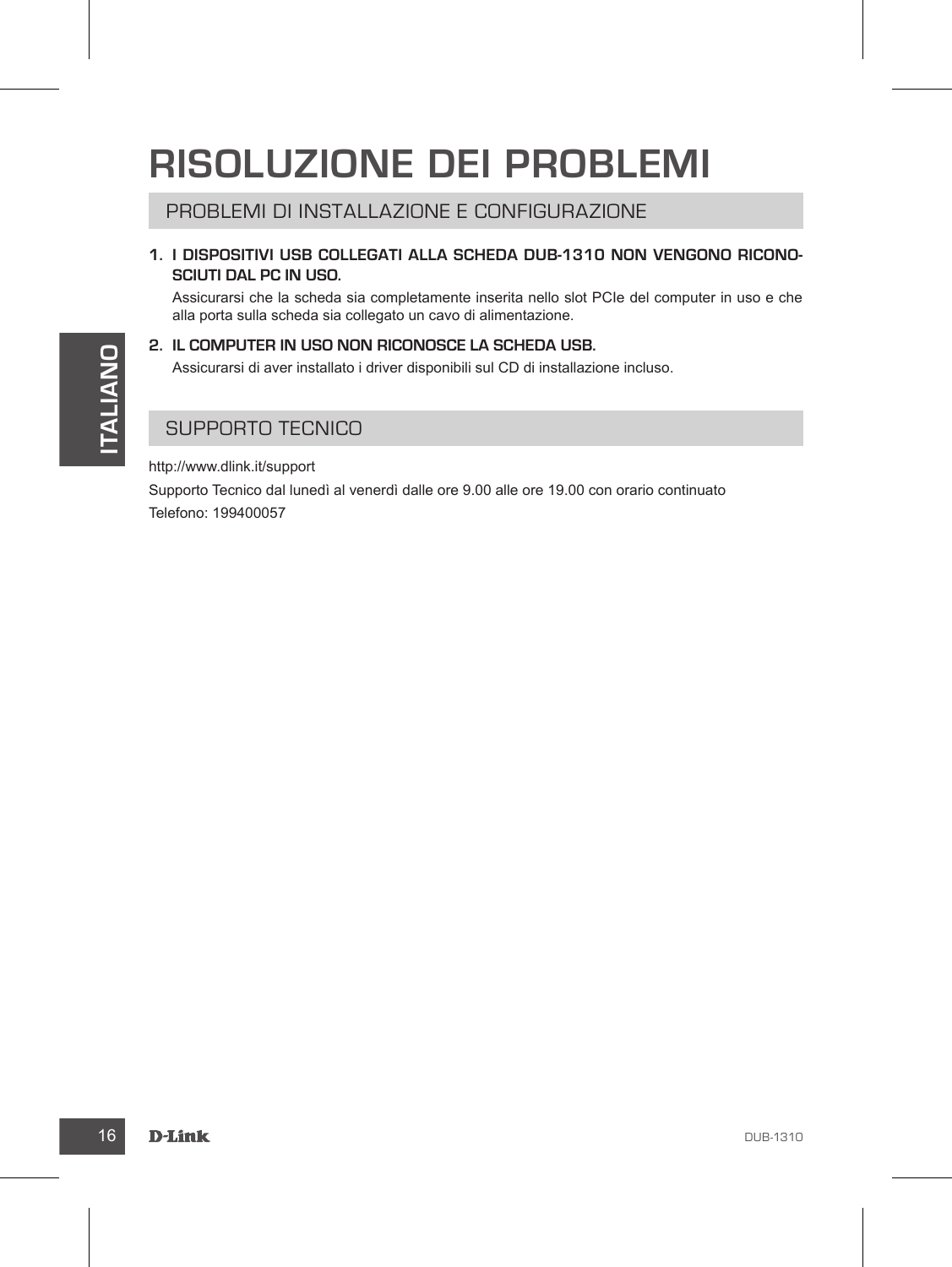

**RLANDS**

## **INHOUD VAN VERPAKKING**

#### INHOUD



**INSTALLATIE-CD**  MET INSTALLATIEWIZARD EN TECHNISCHE HANDLEIDINGEN

**2-poort USB 3.0 PCI Express Card** DUB-1310

#### **Laag profiel steun**

Neem contact op met uw verkoper wanneer items uit uw verpakking ontbreken.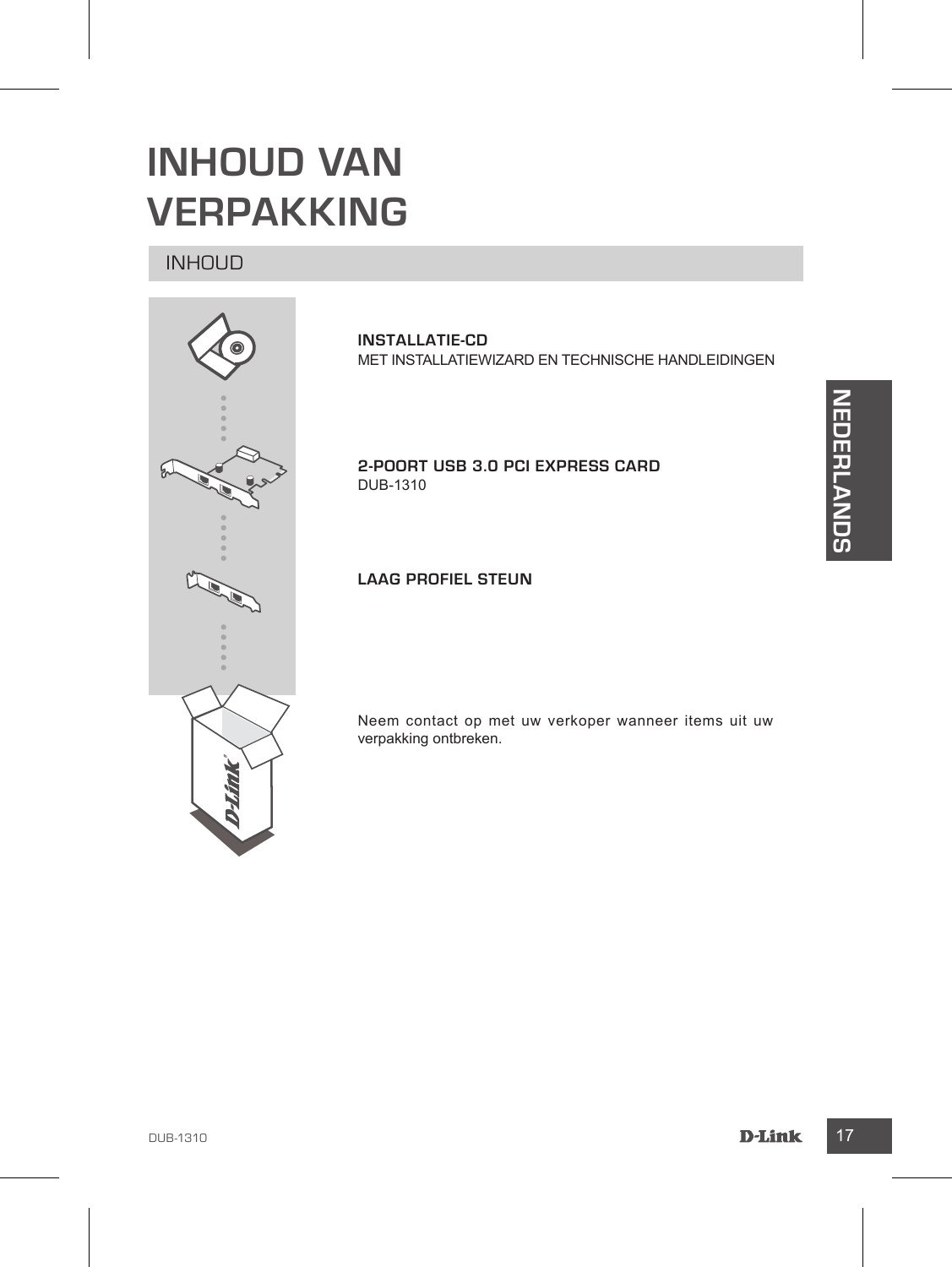## **PRODUCT INSTALLATIE**

#### SNELLE INSTALLATIE





- 1. Plaats de cd-rom in uw schijfstation **voordat u de DUB-1310 installeert**. Klik op **Drivers installeren** in het autorun-menu en volg de aanwijzingen om de drivers te installeren.
- 匝 **OFF**
- 2. Schakel uw computer uit en koppel alle aangesloten kabels los die erop vastzitten.



3. Open uw computerbehuizing en installeer de DUB-1310 in een beschikbare PCIe-sleuf. Sluit een 4-pins stroomconnector aan op de voedingspoort op de kaart.



THE SUP OF THE SUP OF THE SUP OF THE SUPPORT OF THE SUPPORT OF THE SUPPORT OF THE SUPPORT OF THE SUPPORT OF THE SUPPORT OF THE SUPPORT OF THE SUPPORT OF THE SUPPORT OF THE SUPPORT OF THE SUPPORT OF THE SUPPORT OF THE SUPPO 4. Sluit de behuizing, sluit alle kabels opnieuw aan en start uw computer. Uw computer detecteert automatisch de DUB-1310 en installeert er drivers voor. Uw DUB-1310 is nu gereed voor gebruik.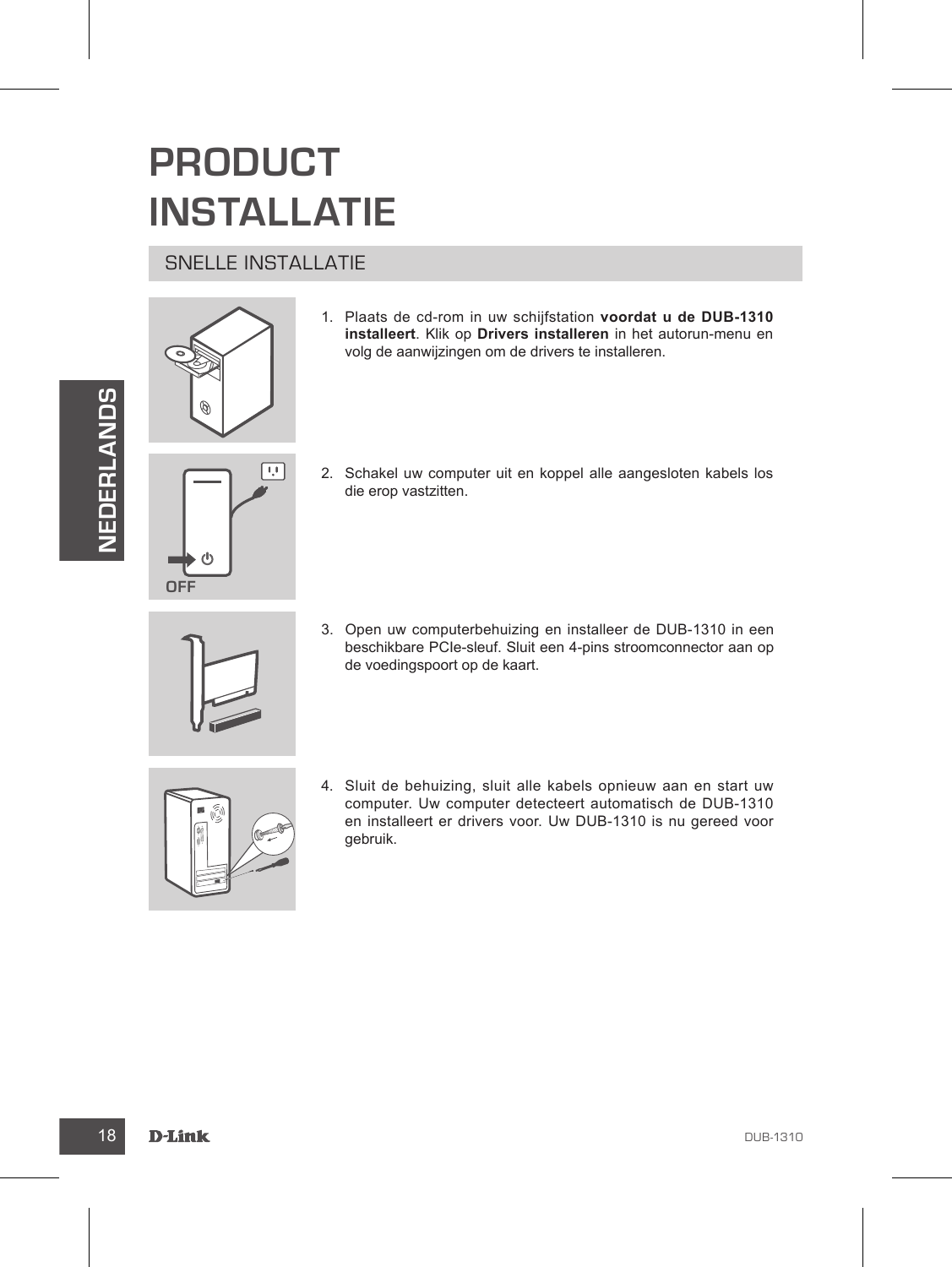## **PROBLEEMOPLOSSING**

#### INSTALLATIE- EN CONFIGURATIEPROBLEMEN

**1. Mijn computer herkent geen USB-apparaten die aangesloten zijn op de DUB-1310.**

Controleer of de kaart volledig in de PCIe-sleuf van uw computer zit en dat u een voedingskabel hebt aangesloten op de poort op de kaart.

#### **2. Mijn computer herkent mijn USB-kaart niet.**

Zorg dat u de drivers installeert van de meegeleverde installatie-cd.

#### TECHNISCHE ONDERSTEUNING

TECHNISCHE ONDERSTEUNING<br>
Technische ondereuning voor klanten in Nederland:<br>
www.dlink.hr / 0900 501 2007 / 60.1Sper minut.<br>
Technische ondereuning voor klanten in België:<br>
Technische ondereuning voor klanten in Luxemburg: Technische ondereuning voor klanten in Nederland: www.dlink.nl / 0900 501 2007 / €0.15per minuut. Technische ondereuning voor klanten in België: www.dlink.be / 070 66 06 40 / €0.175per minuut(spitsuren), €0.0875per minuut(daluren) Technische ondereuning voor klanten in Luxemburg: www.dlink.be / +32 70 66 06 40

**RLANDS**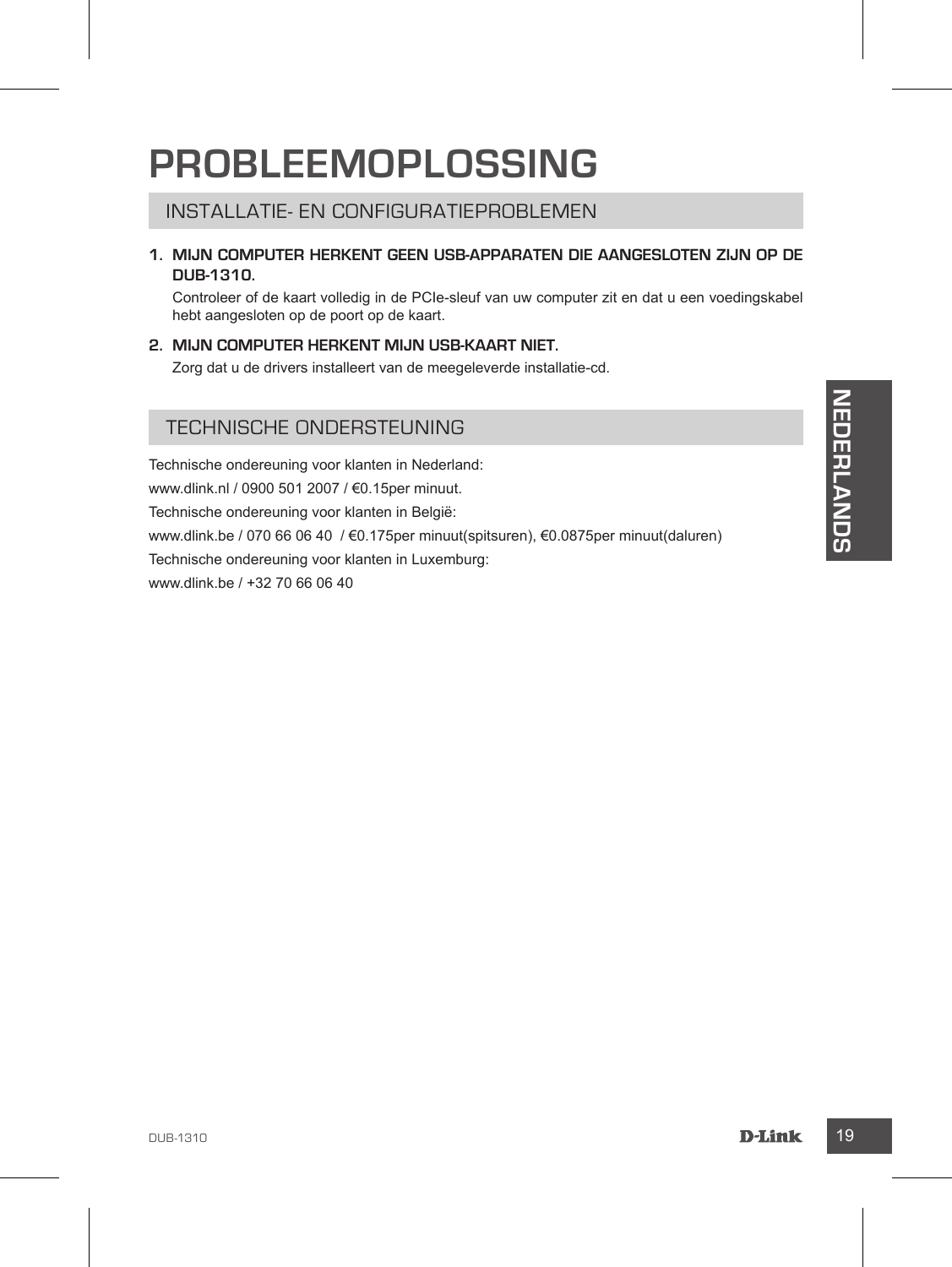# **ZAWARTOŚĆ OPAKOWANIA**

## SPIS TREŚCI



**PŁYTA INSTALACYJNA**  ZAWIERA KREATOR INSTALACJI ORAZ INSTRUKCJE OBSŁUGI

**Karta PCI Express Card z dwoma portami USB 3.0**  DUB-1310

**Klamra o niskim profilu**

Jeżeli w Twoim opakowaniu brakuje jakiegokolwiek z tych przedmiotów, skontaktuj się ze sprzedawcą.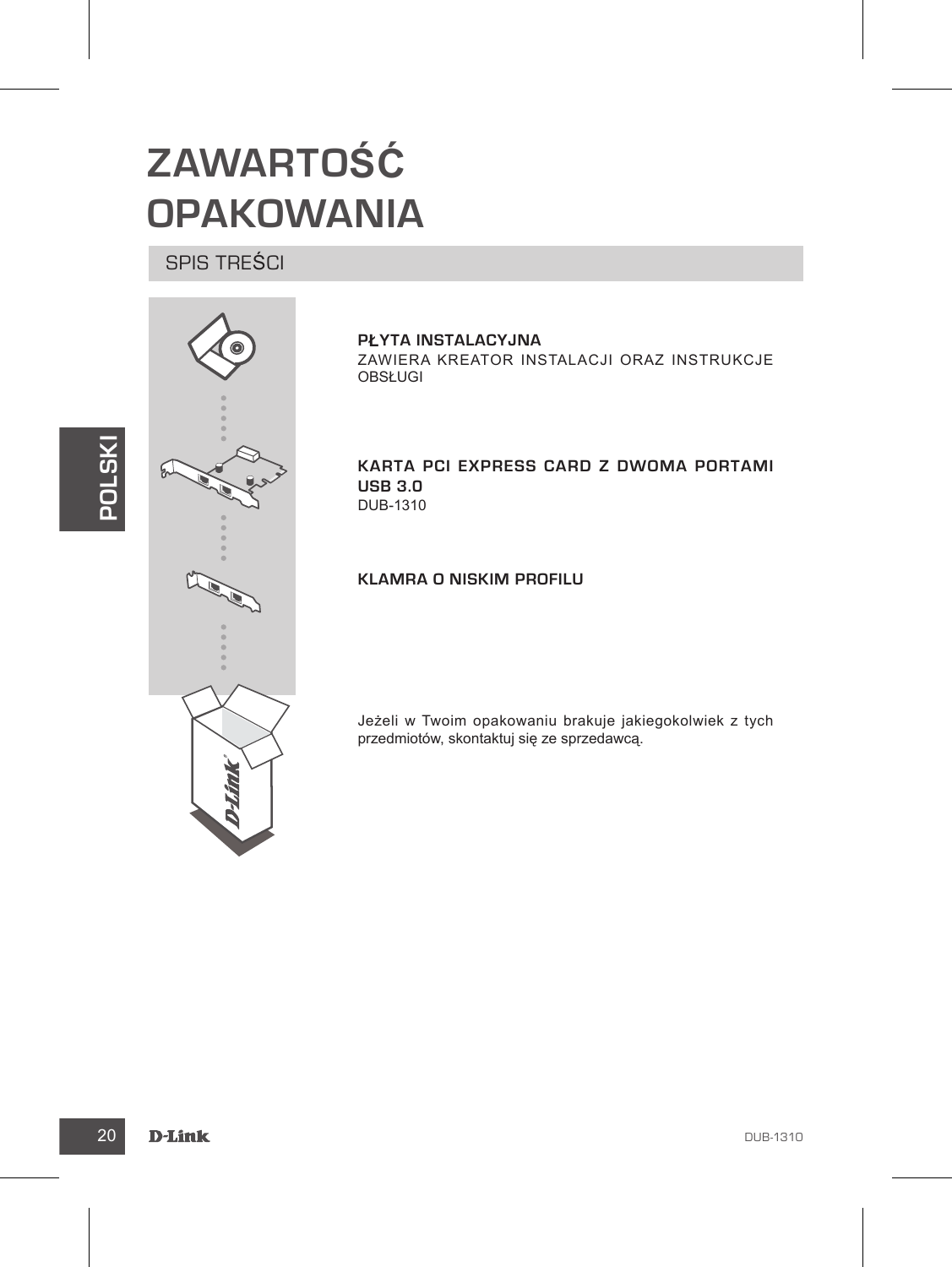## **INSTALACJA PRODUKTU**

#### SZYBKA INSTALACJA



- 1. **Aby rozpocząć instalację DUB-1310**, włóż płytę instalacyjną do napędu CD-ROM. Kliknij **Instaluj sterowniki** z menu automatycznego uruchamiania, następnie postępuj zgodnie z instrukcjami, aby zainstalować sterowniki.
- **Wył.**
- 2. Wyłącz komputer i odłącz wszystkie podłączone do niego kable.
- 2. Wylącz komputer i odłącz wszystkie podłączone do niego kable.<br>
2. Wyt.<br>
3. Otwórz, obudowe komputera i zainstaluj DUB-1310 w dostępnym<br>
gnieździe PCie. Podłącz 4-stykowy zasilacz do portu zasilania na<br>
karcie.<br>
4. Zamkn 3. Otwórz obudowę komputera i zainstaluj DUB-1310 w dostępnym gnieździe PCIe. Podłącz 4-stykowy zasilacz do portu zasilania na karcie.



4. Zamknij obudowę i podłącz ponownie kable, a następnie uruchom komputer. Komputer automatycznie wykryje DUB-1310 i zainstaluje sterowniki. DUB-1310 jest gotowy do użycia.

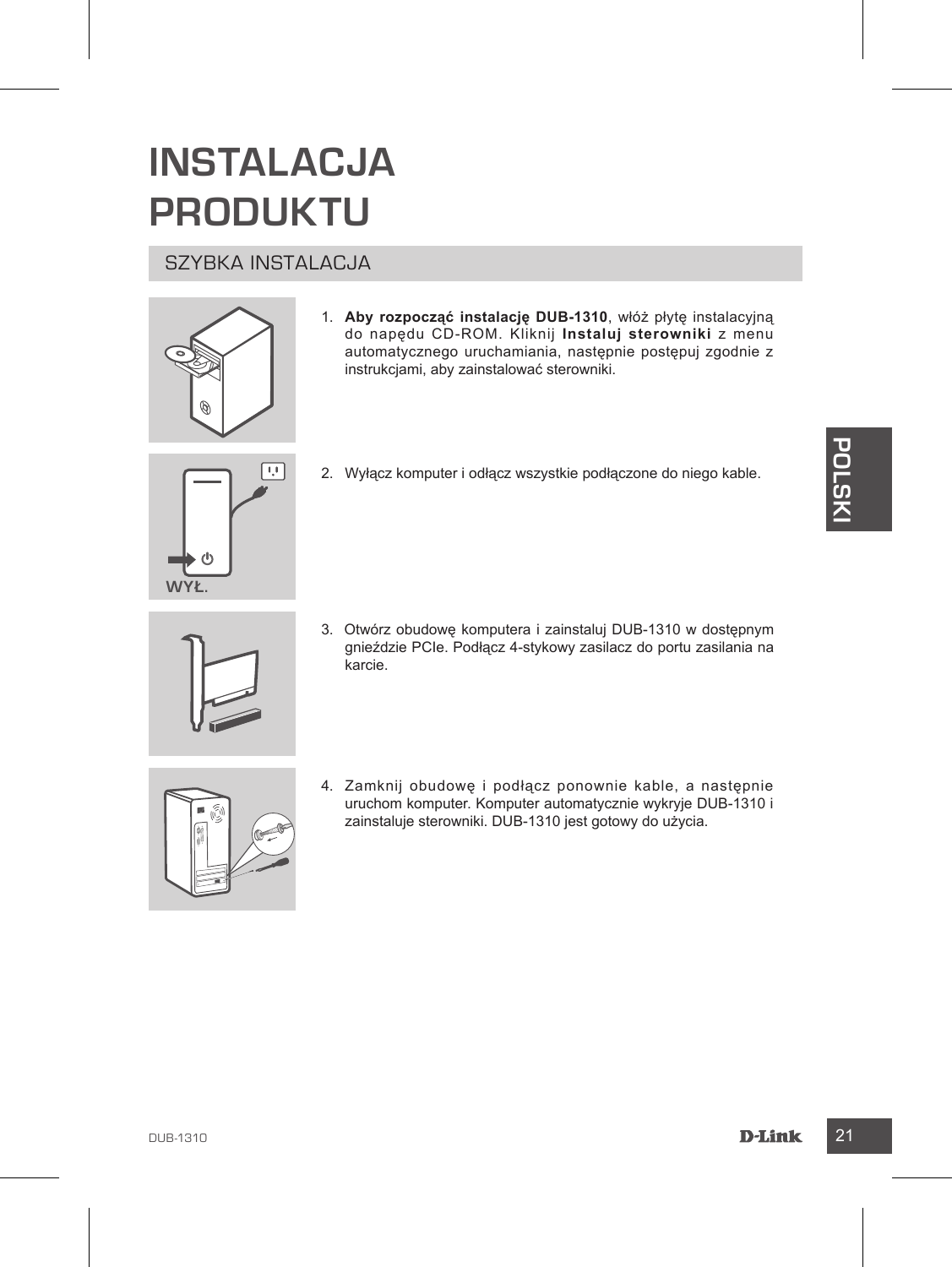## **ROZWIĄZYWANIE PROBLEMÓW**

PROBLEMY Z INSTALACJĄ I KONFIGURACJĄ

**1. Mój komputer nie rozpoznaje urządzeń USB podłączonych do DUB-1310.**

Upewnij się, że karta została wsunięta do końca do gniazda PCIe w komputerze i sprawdź, czy kabel zasilający jest podłączony do portu karty.

**2. Mój komputer nie rozpoznaje karty USB.** Upewnij się, że sterowniki z łączonej płyty instalacyjnej zostały zainstalowane.

#### POMOC TECHNICZNA

Every Telefoniczna pomoc techniczna firmy D-Link 0.001 022 021<br> **Pomoc** techniczna firmy D-Link świadczona przez Internet<br> **Polynowe dlink.eu/support/**<br> **Polynowe dlink.eu/support/**<br> **Polynowe dlink.eu/support/**<br> **Polynowe** Telefoniczna pomoc techniczna firmy D-Link: 0 801 022 021 Pomoc techniczna firmy D-Link świadczona przez Internet: http://www.dlink.eu/support/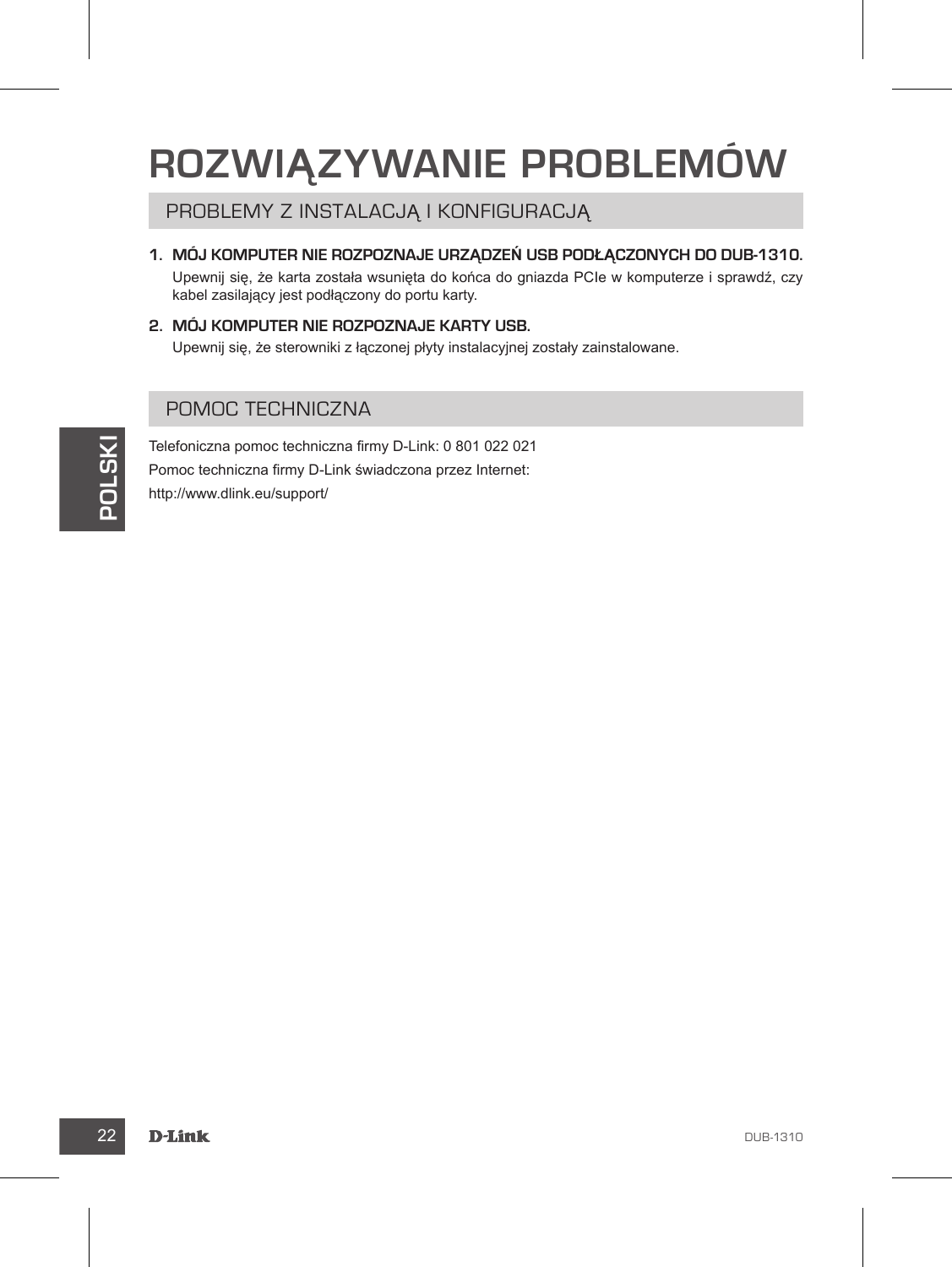## **OBSAH BALENÍ**

#### OBSAH



**INSTALAČNÍ CD**  OBSAHUJE PRŮVODCE NASTAVENÍM A TECHNICKÉ NÁVODY

**Karta PCI Express se 2 porty USB 3.0**  DUB-1310

**ČESK Y**

#### **Držák s nízkým profilem**

Pokud některá z uvedených položek v balení chybí, kontaktujte prosím svého prodejce.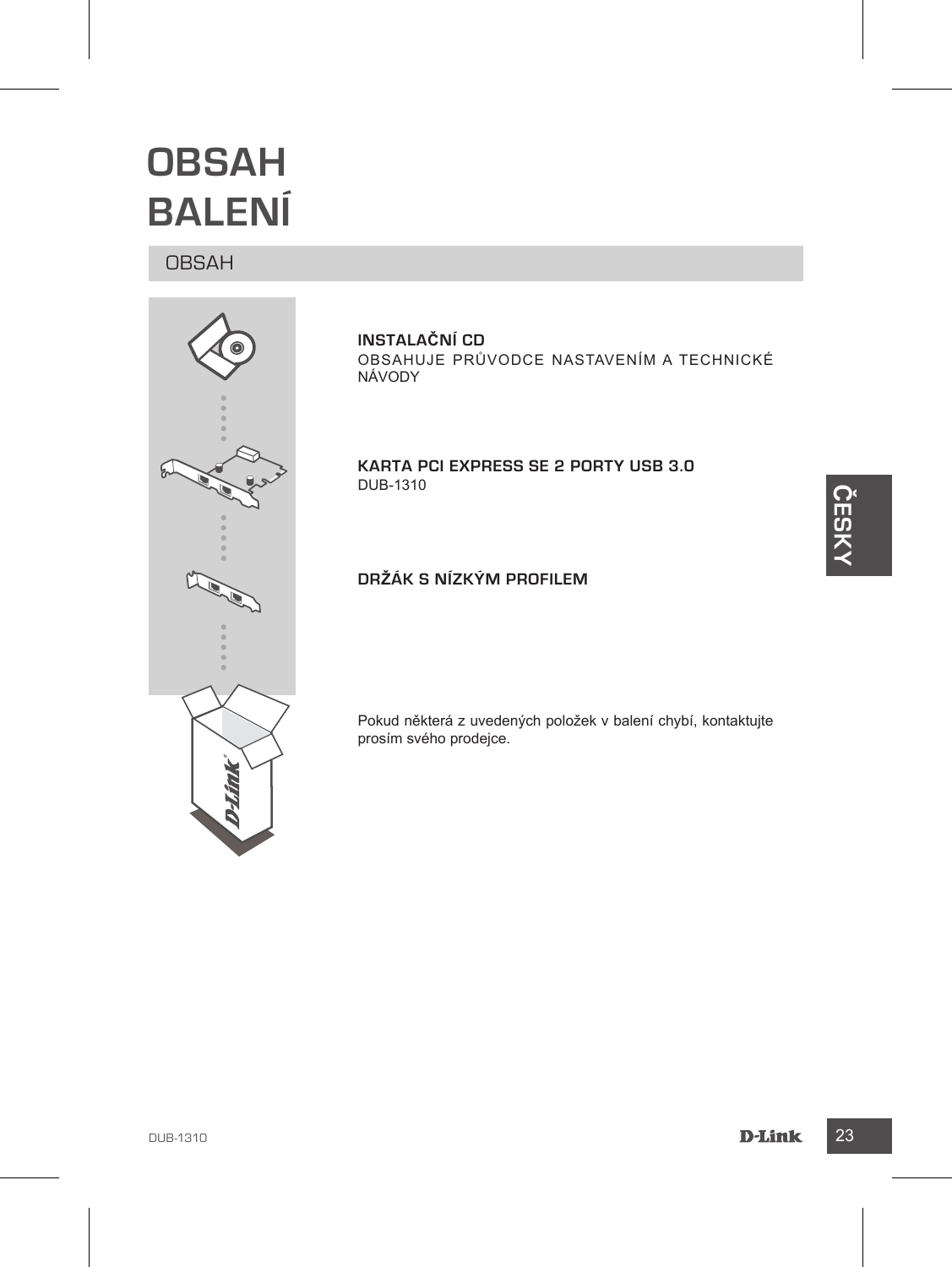## **INSTALACE PRODUKTU**

#### RYCHLÁ INSTALACE



1. **Před instalací karty DUB-1310** vložte disk CD do jednotky CD-ROM. V automaticky zobrazené nabídce klikněte na volbu **Instalovat ovladače** a podle pokynů nainstalujte ovladače.





2. Vypněte počítač a odpojte od něj všechny kabely.



3. Otevřete skříň počítače a nainstalujte kartu DUB-1310 do volného slotu PCIe. Do napájecího portu na kartě zapojte 4kolíkový napájecí konektor.



4. Zavřete skříň počítače, znovu připojte všechny kabely a spusťte počítač. Váš počítač automaticky rozpozná kartu DUB-1310 a nainstaluje její ovladače. Vaše karta DUB-1310 je nyní připravena k použití.

#### 24 D-Link Design and the contract of the contract of the contract of the contract of the contract of the contract of the contract of the contract of the contract of the contract of the contract of the contract of the contr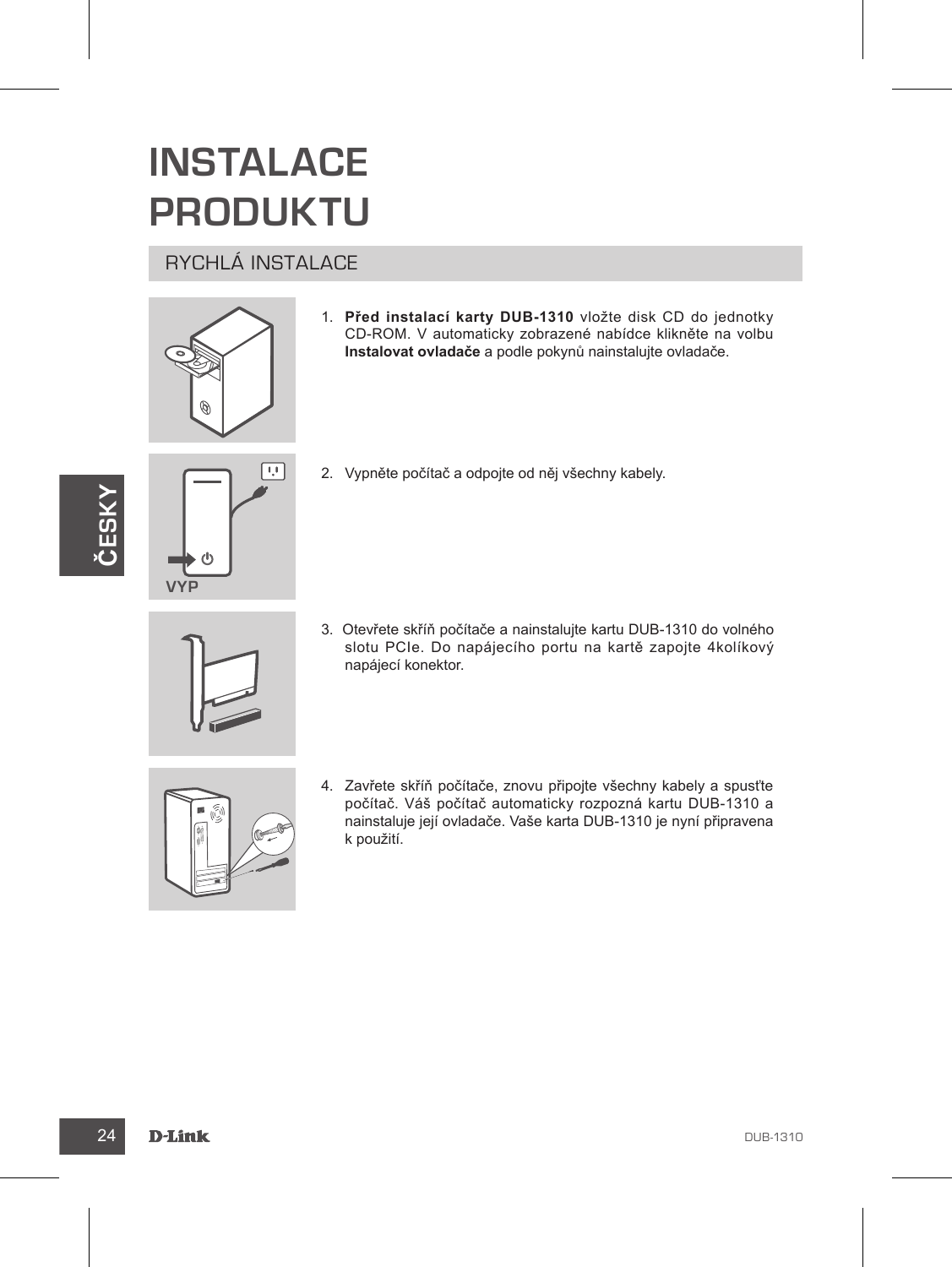# **ŘEŠENÍ PROBLÉMŮ**

PROBLÉMY S INSTALACÍ A KONFIGURACÍ

#### **1. Počítač nerozpozná USB zařízení připojená ke kartě DUB-1310.**

Zkontrolujte, zda je karta zasunuta do slotu PCIe v počítači až na doraz a zda jste do portu na kartě zapojili napájecí kabel.

#### **2. Počítač nerozpozná kartu USB.**

Zkontrolujte, zda jste nainstalovali ovladače z přiloženého instalačního CD.

#### TECHNICKÁ PODPORA

Web: http://www.dlink.cz/support/ E-mail: support@dlink.cz Telefon ČR: +420 211 151 640 nebo SK: +421 (0)692 147 110 Telefonická podpora je v provozu: PO - PÁ od 09:00 do 17:00 Volání je zpoplatněno dle příslušných tarifů Vašeho operátora.

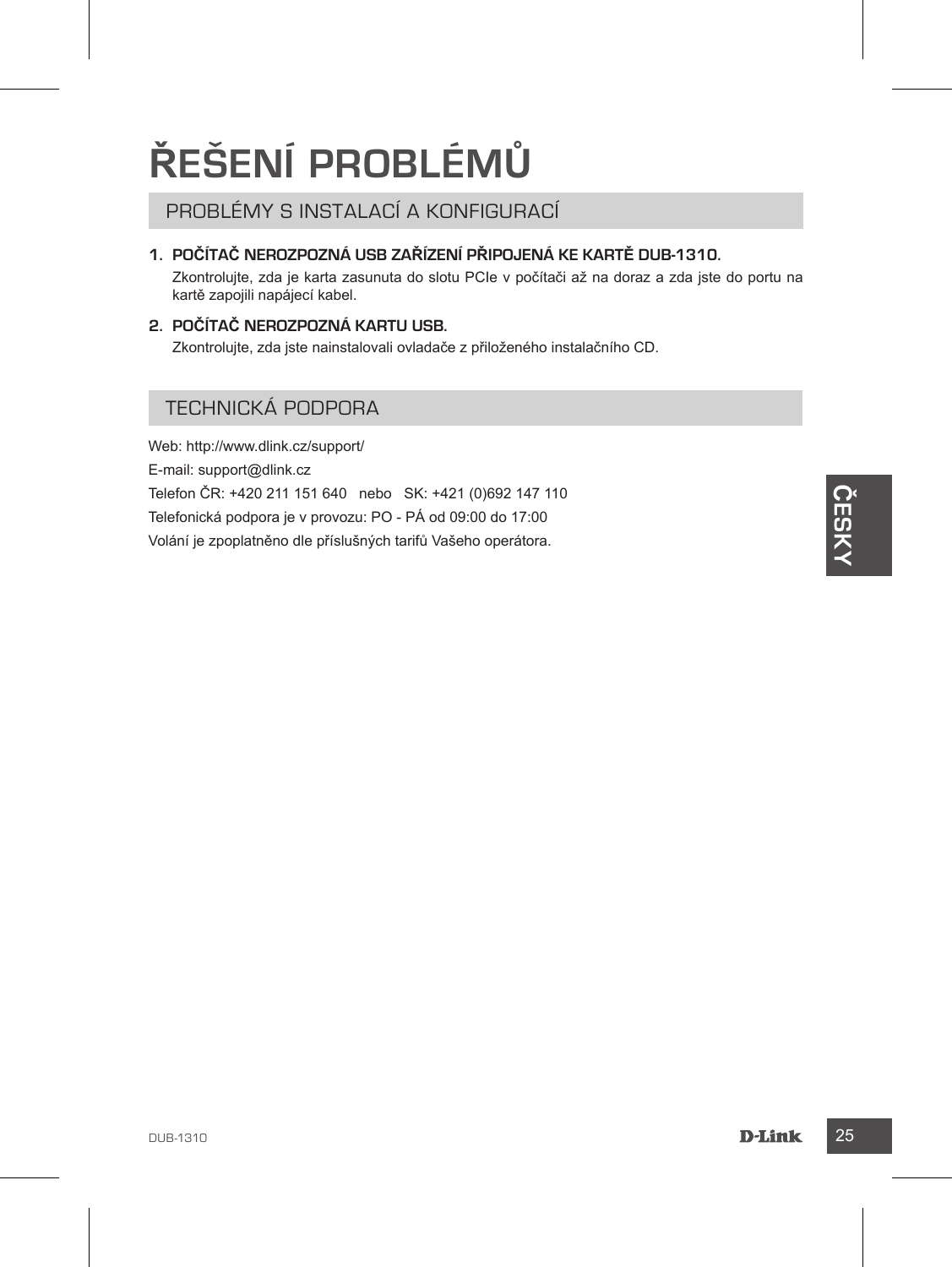## **A CSOMAG TARTALMA**

#### TARTALOM



**TELEPÍTŐ CD**  TARTALMAZZA A TELEPÍTŐ VARÁZSLÓT ÉS A MŰSZAKI KÉZIKÖNYVEKET

**2-portos USB 3.0 PCI Express Card** DUB-1310

**Alacsony profilú konzol**

Ha ezen elemek bármelyike hiányzik a csomagolásból, kérjük, vegye fel a kapcsolatot viszonteladójával.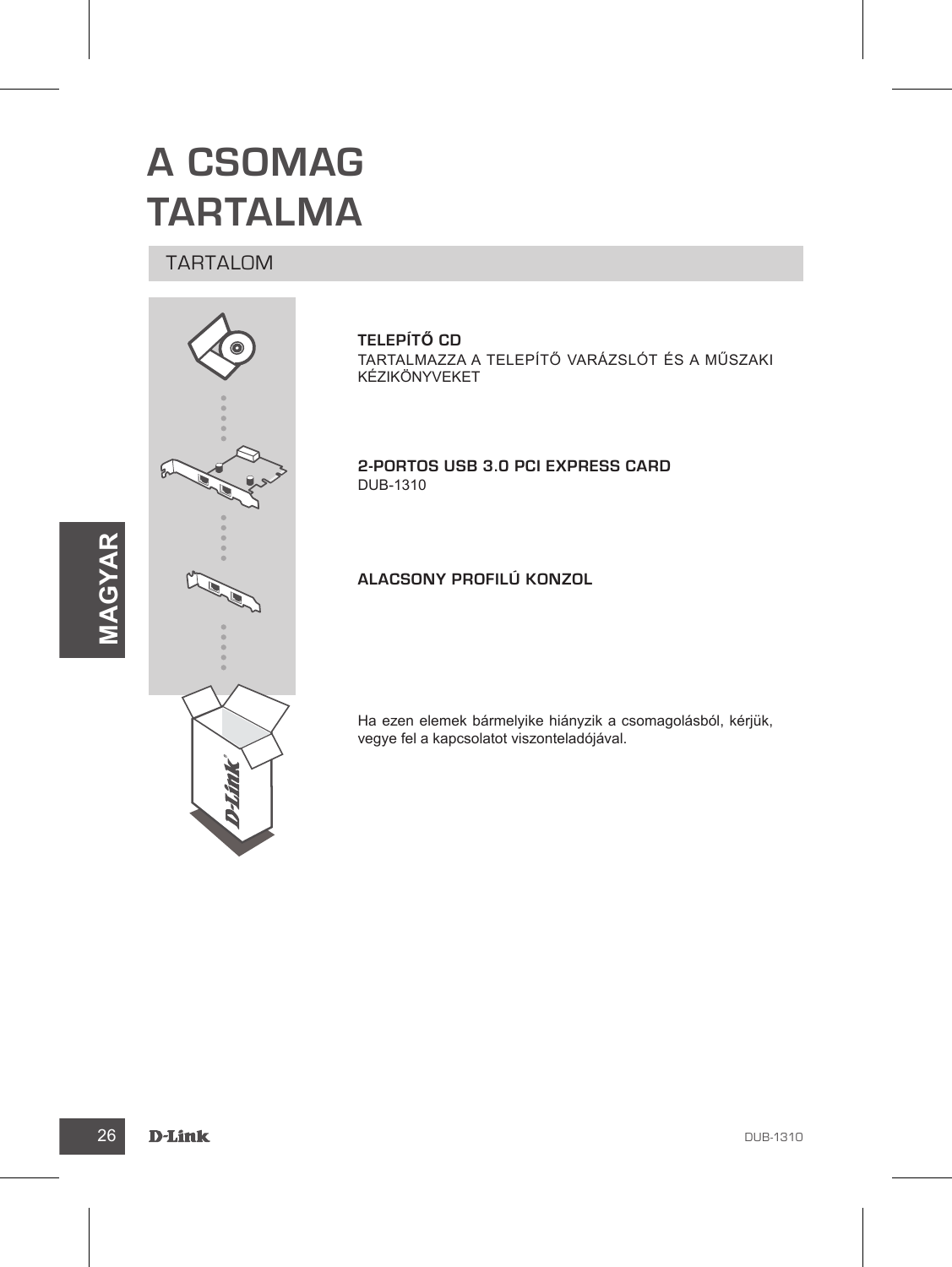# **TERMÉK-BEÁLLÍTÁS**

## GYORS TELEPÍTÉS



1. **A DUB-1310 telepítése előtt** helyezze be a CD-ROM-ot a lemezmeghajtóba. Kattintson az **Illesztőprogramok telepítése** lehetőségre az automatikus futtatási menüből, és kövesse a megjelenő utasításokat az illesztőprogramok telepítéséhez.



- 2. Kapcsolja ki a számítógépét és húzza ki az összes csatlakoztatott kábelt.
- 3. Nyissa ki a számítógép házát és helyezze be a DUB-1310-et egy szabad PCIe nyílásba. Csatlakoztasson egy 4 tűs csatlakozót a kártya tápellátó portjához.



XIKAPCSOLVA<br>
3. Nyissa ki a számlítógép házát és helyezze be a DUB-1310-et egy<br>
szábad PC inyilásbo. Csatlákoztasson egy 4 tűs csatlákoztas<br>
kártya tápellátó portjáboz.<br>
4. Zárja be a számlítógép házát, csatlákoztassa az ö 4. Zárja be a számítógép házát, csatlakoztassa az összes kábelt és kapcsolja be a számítógépet. Számítógépe automatikusan felismeri a DUB-1310-et és telepíti a szükséges illesztőprogramokat. A DUB-1310-e most már használatra kész.

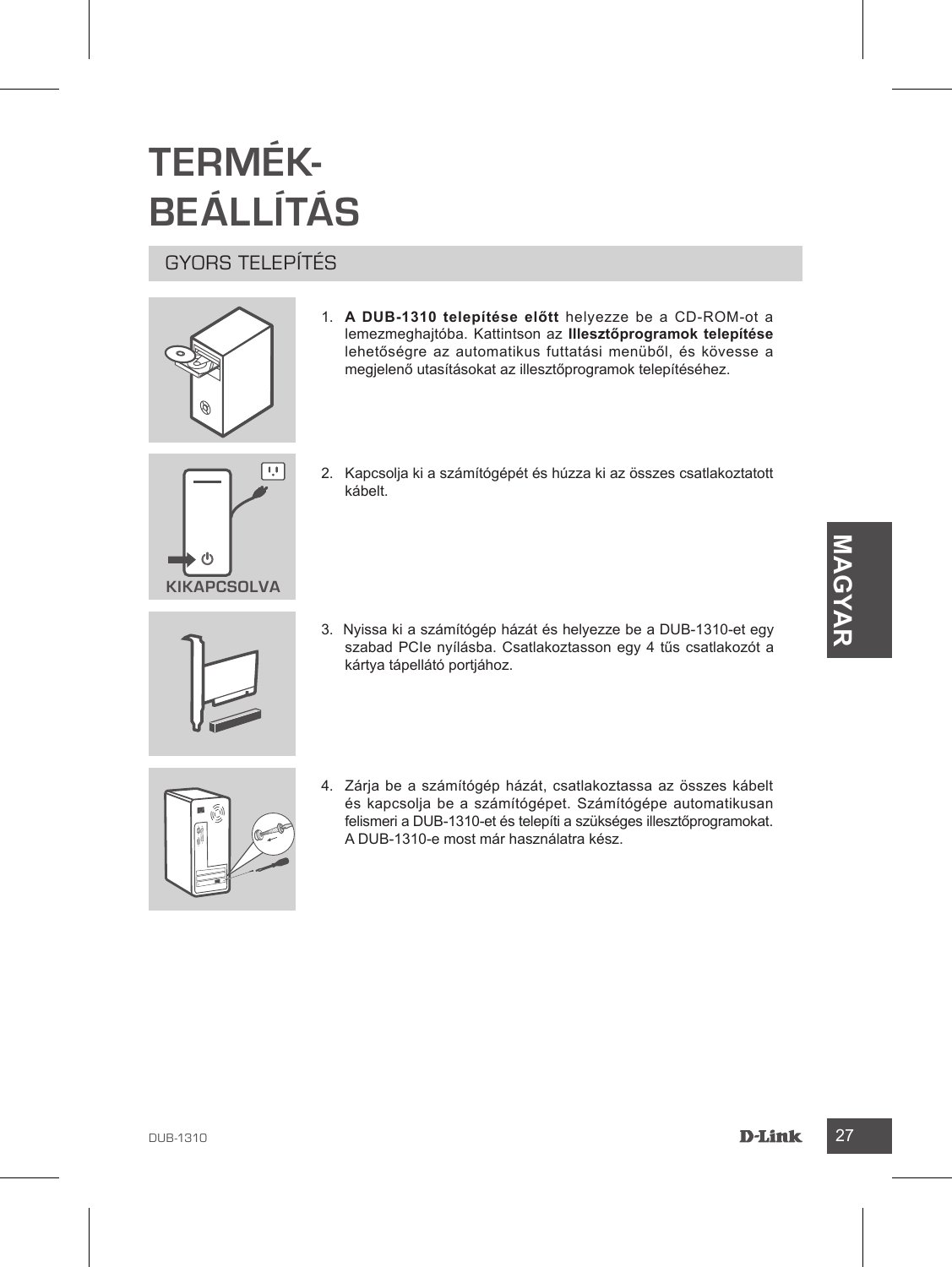## **HIBAELHÁRÍTÁS**

#### BEÁLLÍTÁSI ÉS KONFIGURÁCIÓS PROBLÉMÁK

**1. A DUB-1310-hez csatlakoztatott USB eszközöket a számítógépem nem ismeri fel.**

Bizonyosodjon meg arról, hogy a kártya teljesen be van helyezve a számítógép PCIe nyílásába, és hogy a kártyán lévő porthoz csatlakoztatott tápkábelt.

#### **2. A számítógépem nem ismeri fel az USB kártyámat.**

Bizonyosodjon meg arról, hogy a csatolt CD-ről telepítette az illesztőprogramokat.

#### TECHNIKAI TÁMOGATÁS

**28** D-Link<br>
anal isupport@dlink.hu<br>
anal isupport@dlink.hu<br>
<br>
28 D-Link<br>
29 D-Link URL : http://www.dlink.hu Tel. : 06 1 461-3001 Fax : 06 1 461-3004 Land Line 14,99 HUG/min - Mobile 49.99,HUF/min email : support@dlink.hu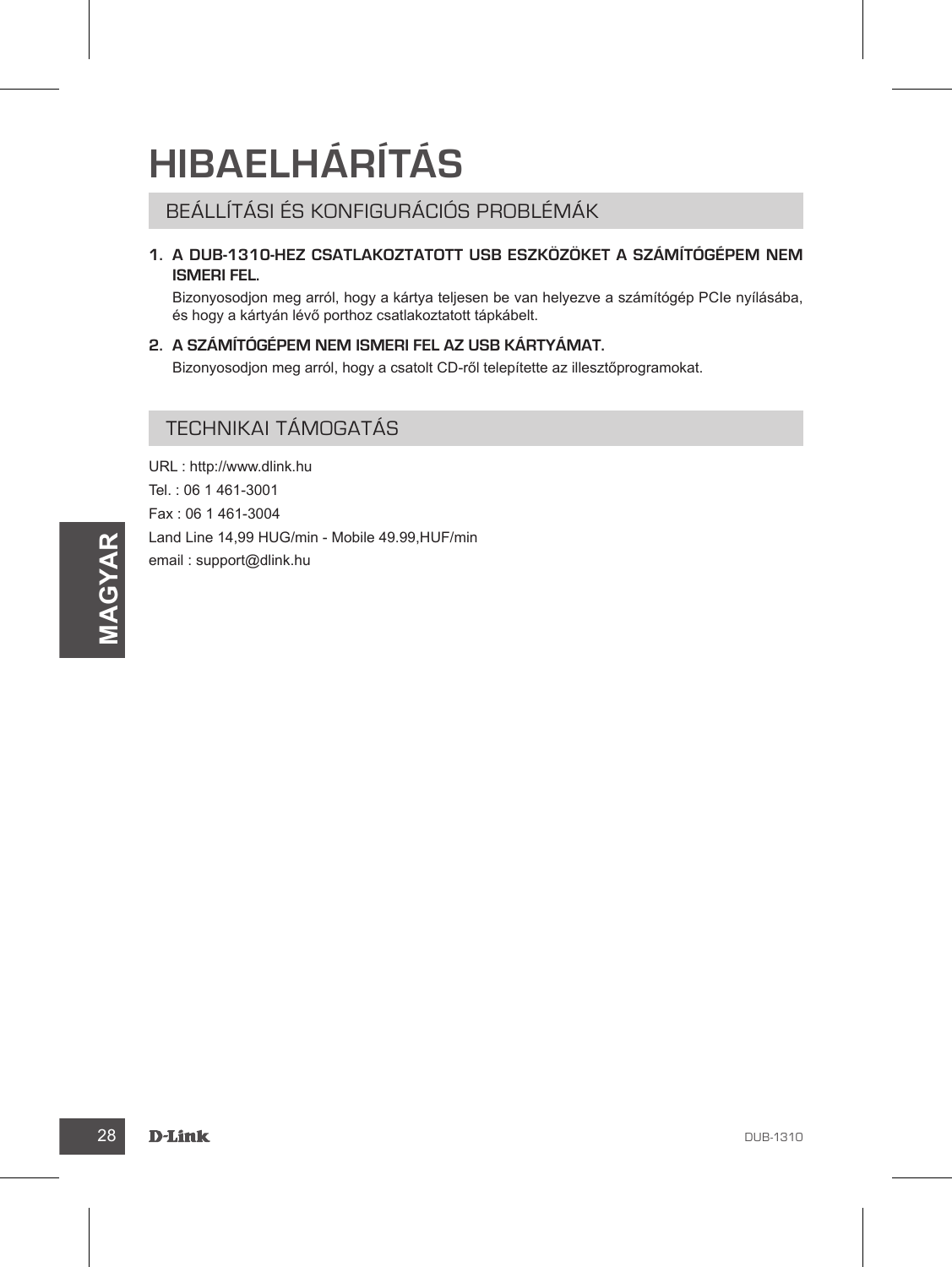## **INNHOLD I PAKKEN**

#### INNHOLD



**INSTALLERINGS-CD**  INKLUDERER INSTALLERINGSVEILEDER OG TEKNISKE BRUKSANVISNINGER

**2-Port USB 3.0 PCI Express-kort** DUB-1310

**Lavprofil-brakett**

Hvis noen av postene mangler må du kontakte forhandleren.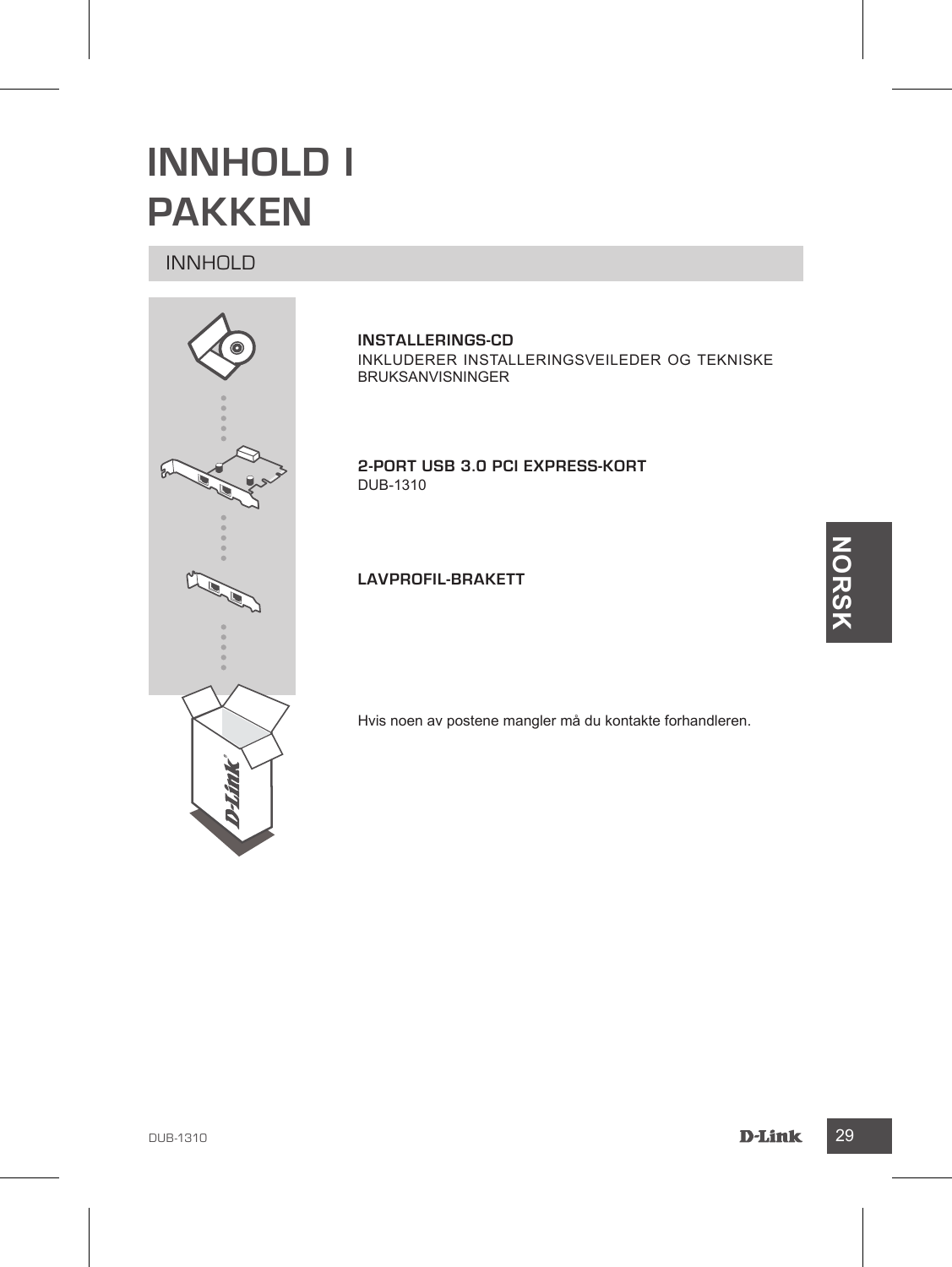## **PRODUKT OPPSETT**

#### HURTIGINSTALLERING



1. **Før du installerer DUB-1310** må du sette CD-en i stasjonen. Klikk på **Installer drivere** fra autokjør-menyen, og følg instruksjonene for å installere driverne.





2. Slå av datamaskinen og koble fra alle tilkoblede kabler.



3. Åpne datamaskindekslet og installerer DUB-1310 i et ledig PCIe-spor. Koble en 4-pins strømkontakt til strøm-porten på kortet.

4. Lukk dekselet, koble til alle kabler, og start datamaskinen. Datamaskinen vil automatisk oppdage DUB-1310 og installere drivere for den. DUB-1310 er nå klar til bruk.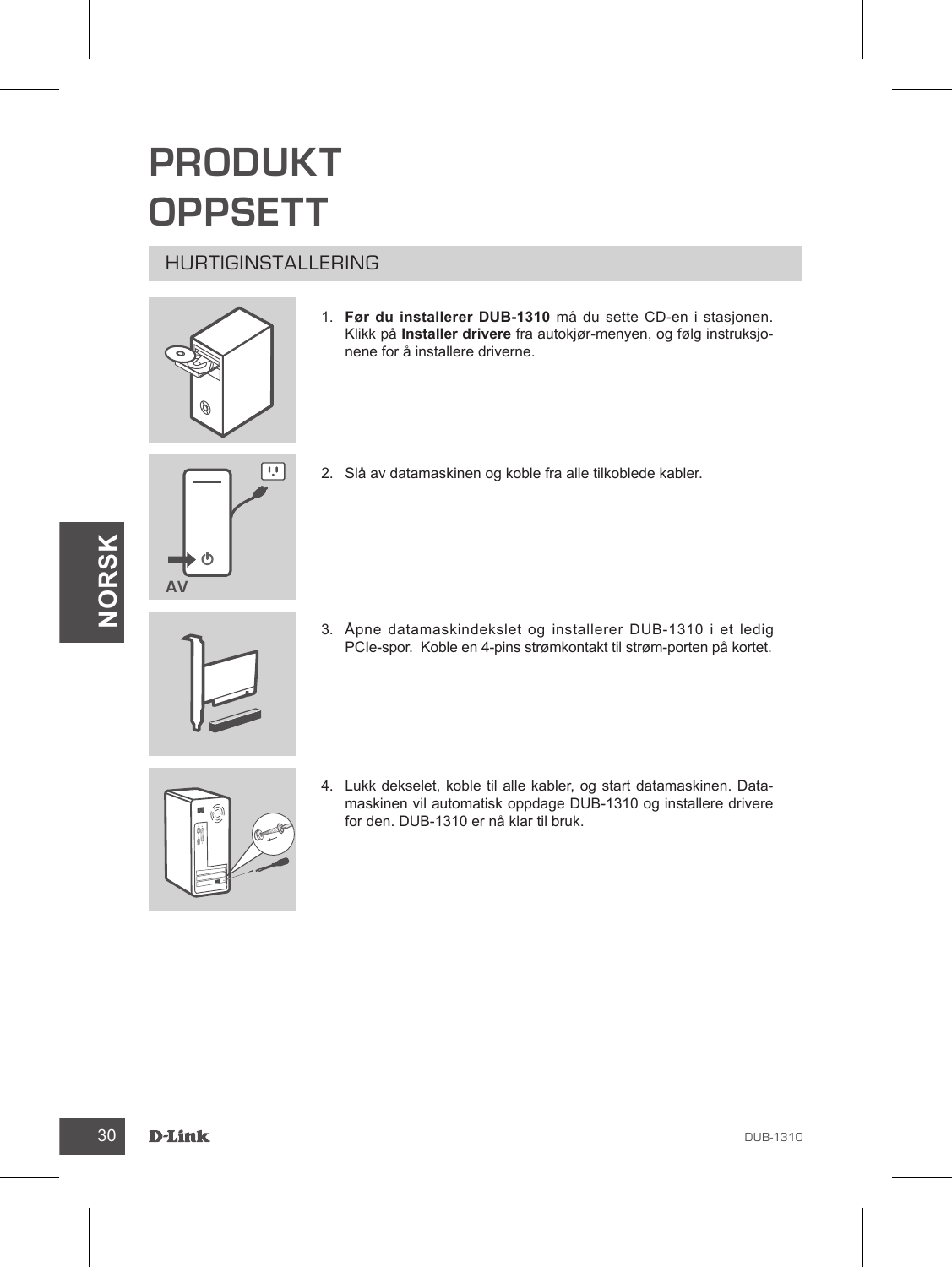## **FEILSØKING**

#### OPPSETT- OG KONFIGURASJONSPROBLEMER

- **1. USB-enheter koblet til DUB-1310 gjenkjennes ikke av datamaskinen min.**  Pass på at kortet er satt helt inn i PCIe-sporet i datamaskinen, og at du har koblet en strømkabel til porten på kortet.
- **2. Datamaskinen min gjenkjenner ikke mitt USB-kort.**  Pass på at du har installert driverne fra den medfølgende installasjons-CD-en.

#### TEKNISK SUPPORT

D-Link Teknisk Support over Internett: http://www.dlink.no D-Link Teknisk telefonsupport: 820 00 755 (Hverdager 08:00-20:00)

**DOSTAGE SERVICE SERVICE SERVICE SERVICE SERVICE SERVICE SERVICE SERVICE SERVICE SERVICE SERVICE SERVICE SERVICE SERVICE SERVICE SERVICE SERVICE SERVICE SERVICE SERVICE SERVICE SERVICE SERVICE SERVICE SERVICE SERVICE SERVI**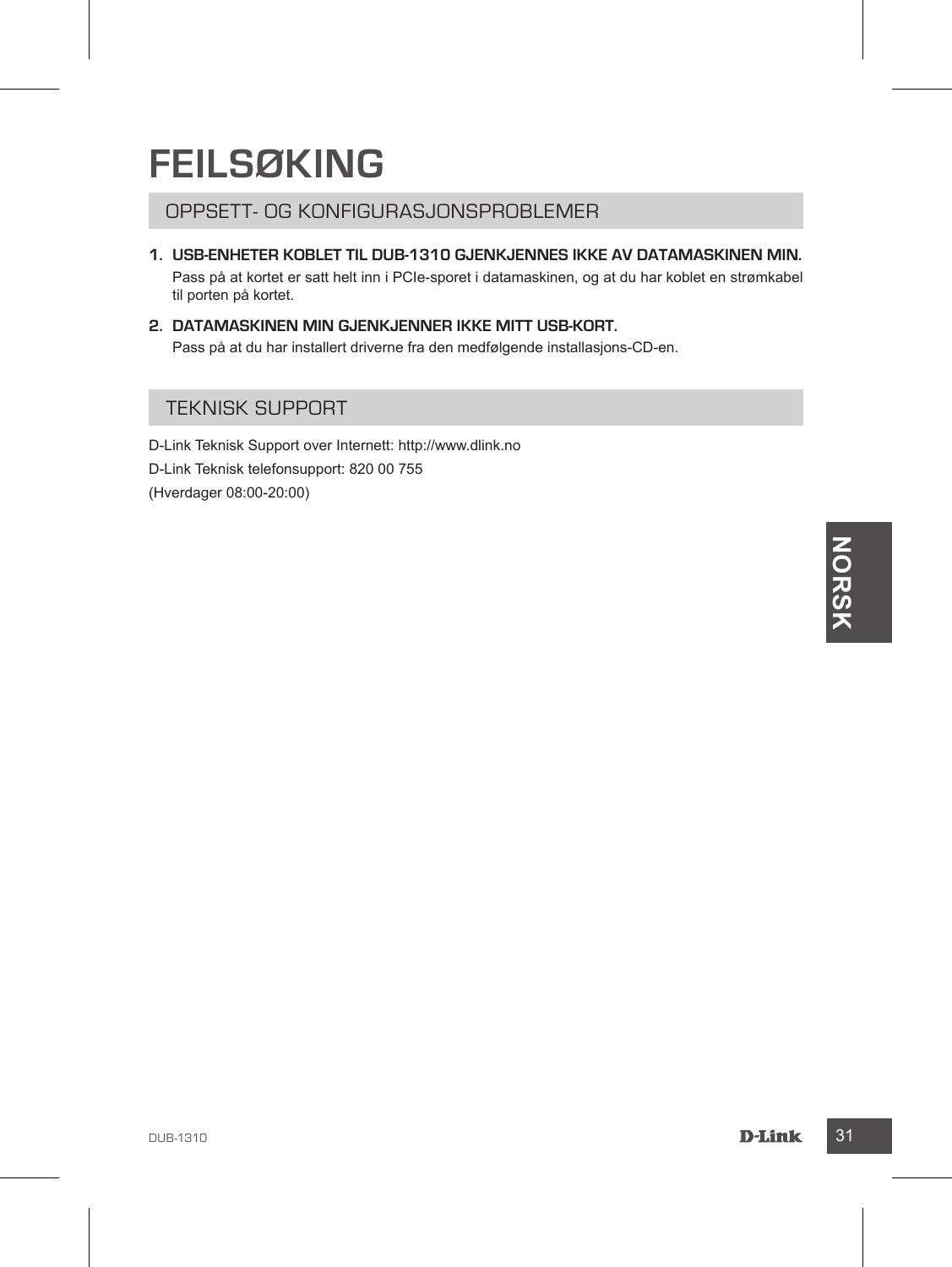## **INDHOLD AF ÆSKE**

#### INDHOLDSFORTEGNELSE



**INSTALLATIONS-CD**  INDBEFATTER INDSTILLINGSVEJLEDNING OG TEKNISKE MANUALER

**2-ports USB 3.0 PCI Express-kort** DUB-1310

#### **Lavprofilbeslag**

Hvis én eller flere dele mangler i pakken, bedes du kontakte forhandleren.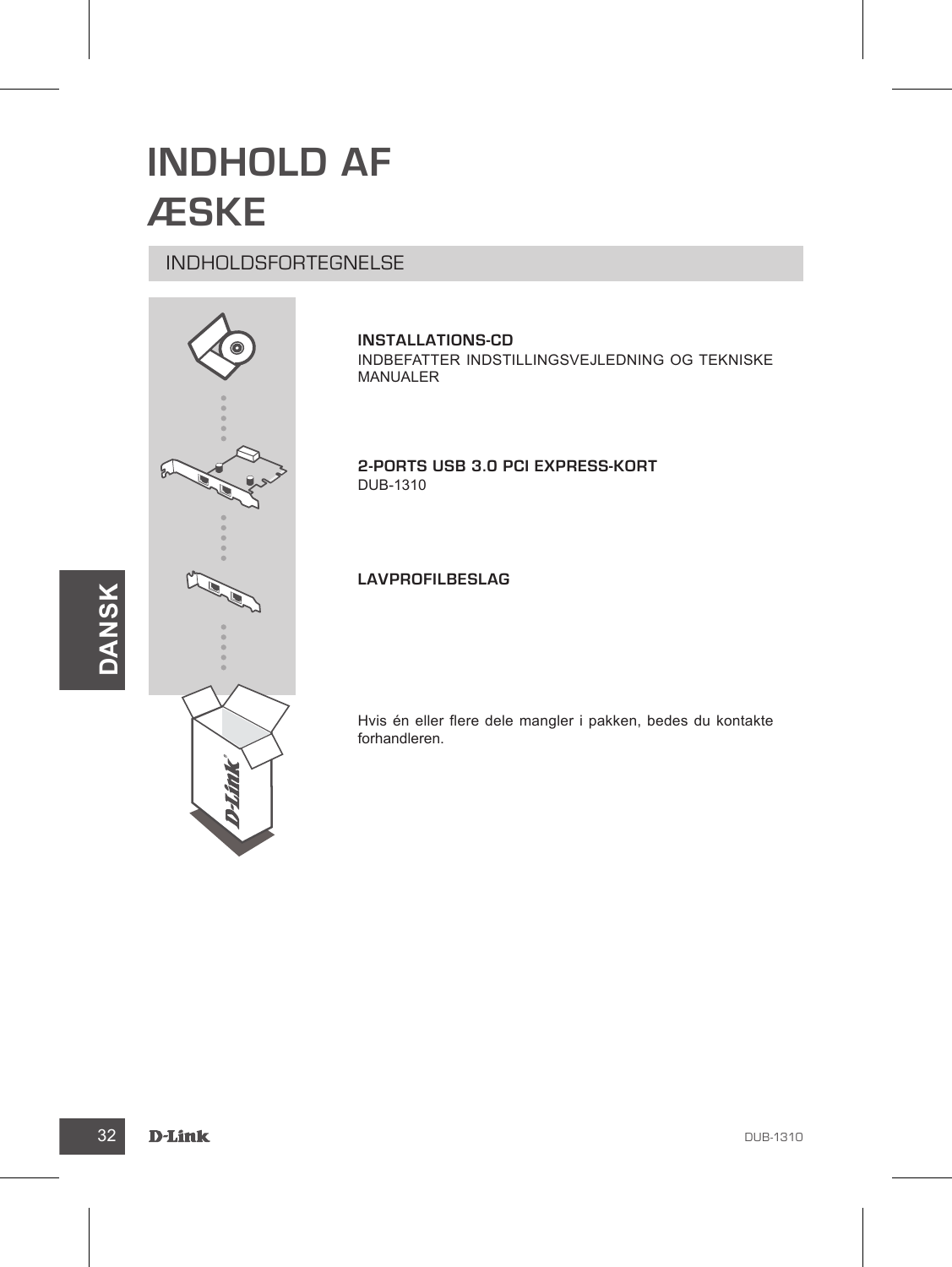## **PRODUKT INDSTILLING**

#### HURTIG INSTALLATION



1. **Før du installerer DUB-1310**, indsættes CD'en i CD-drevet. Klik på **Install Drivers** fra autorun-menuen, og følg prompterne for at installere driverne.



2. Luk computeren, og afbryd alle forbundne kabler til kortet.

3. Åbn computer-huset, og installer DUB-1310 i en ledig PCIe-sokkel. Forbind en 4-pins strøm-konnektor til strømporten på kortet.



4. Luk huset, tilslut alle kabler igen, og start computeren. Computeren vil automatisk detektere DUB-1310 og installere drivere til det. DUB-1310 er nu klar til brug.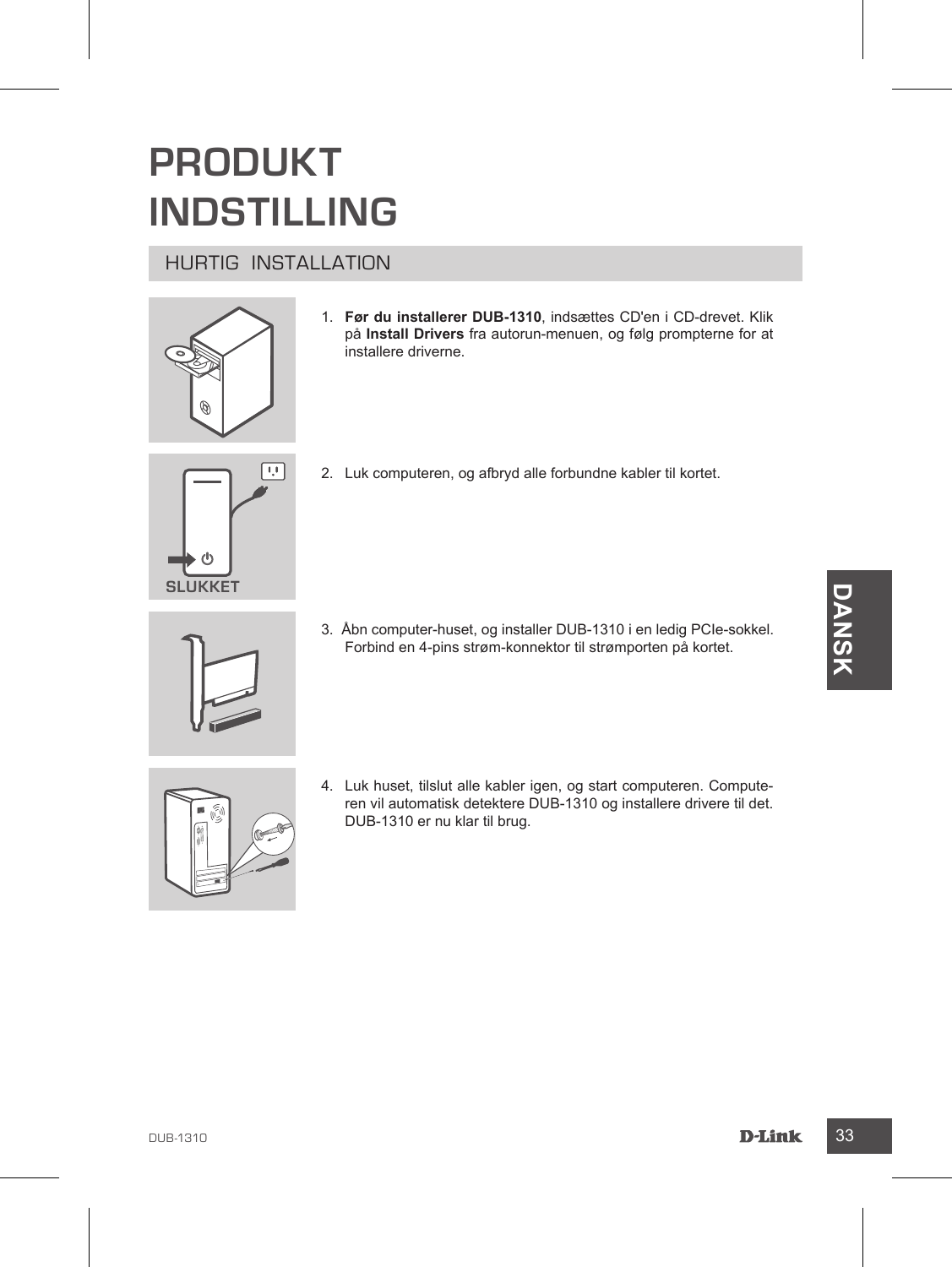## **FEJLFINDING**

INDSTILLINGS- OG KONFIGURATIONSPROBLEMER

- **1. USB-enheder, der er tilsluttet DUB-1310, genkendes ikke af computeren.** Kontrollér, at kortet er trykket helt ind i computerens PCIe-sokkel, og at der er tilsluttet et strømkabel til porten på kortet.
- **2. Computeren genkender ikke mit USB-kort.** Kontrollér, at driverne fra den medsendte installations-CD er installeret.

#### TEKNISK SUPPORT

D-Link teknisk support på Internettet: http://www.dlink.dk D-Link teknisk support over telefonen: Tlf.: 9013 8899 Normale åbningstider: Hverdage kl. 08:00 - 20:00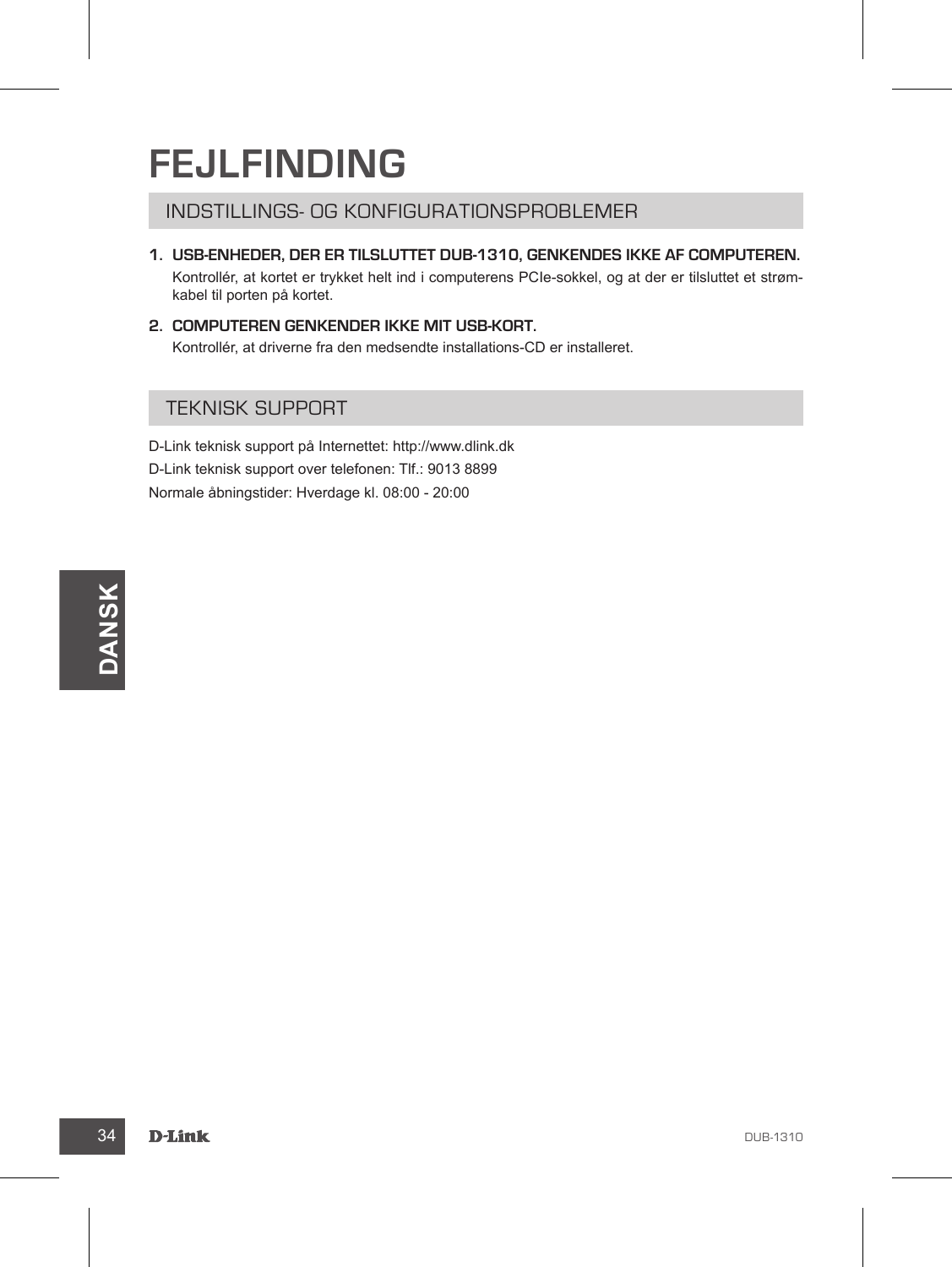## **PAKKAUKSEN SISÄLLYS**

#### SISÄLTÖ



**ASENNUS-CD**  SISÄLTÄÄ OHJATUN ASENNUKSEN JA TEKNISET OPPAAT

**2-Port USB 3.0 PCI Express Card** DUB-1310

**Matalaprofiilinen pidike**

Ota yhteys jälleenmyyjään, jos jokin näistä osista puuttuu pakkauksesta.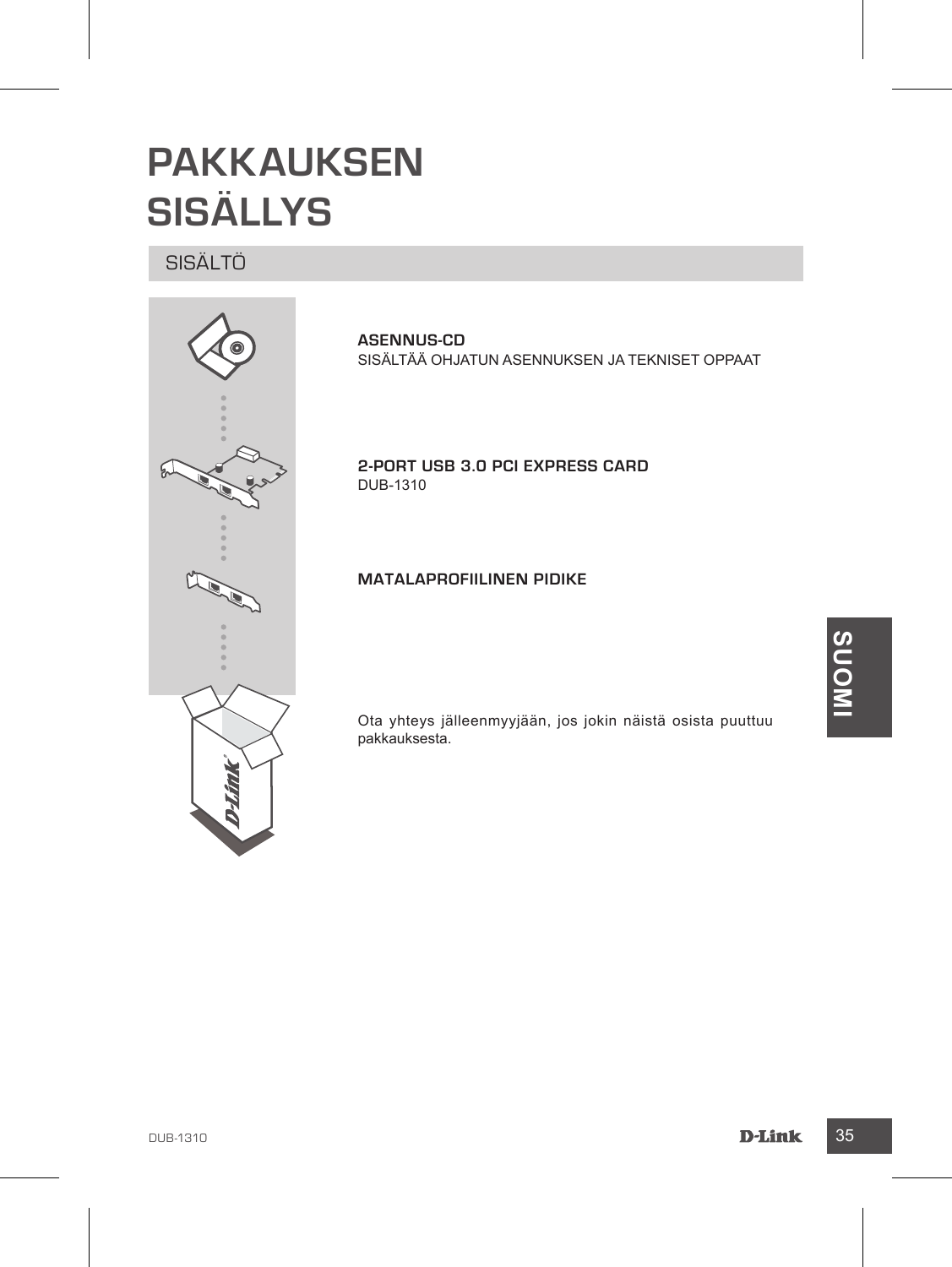## **TUOTTEEN ASETUKSET**

#### PIKA-ASENNUS



1. **Ennen DUB-1310-kortin asentamista** aseta CD-ROM-levy levyasemaan. Valitse **Install Drivers (Asenna ohjaimet)** autorunvalikosta ja asenna ohjaimet seuraavalla kehotteita.



2. Sammuta tietokone ja irrota kaikki siihen kytketyt kaapelit.



- 3. Avaa tietokone ja asenna DUB-1310 vapaaseen PCIe-korttipaikkaan. Kytke 4-nastainen virtaliitin kortin virtaliittimeen.
- 4. Sulje tietokoneen kotelo, kytke kaapelit uudelleen ja käynnistä tietokone. Tietokone tunnistaa DUB-1310-kortin automaattisesti ja asentaa sen ohjaimet. DUB-1310 on nyt käyttövalmis.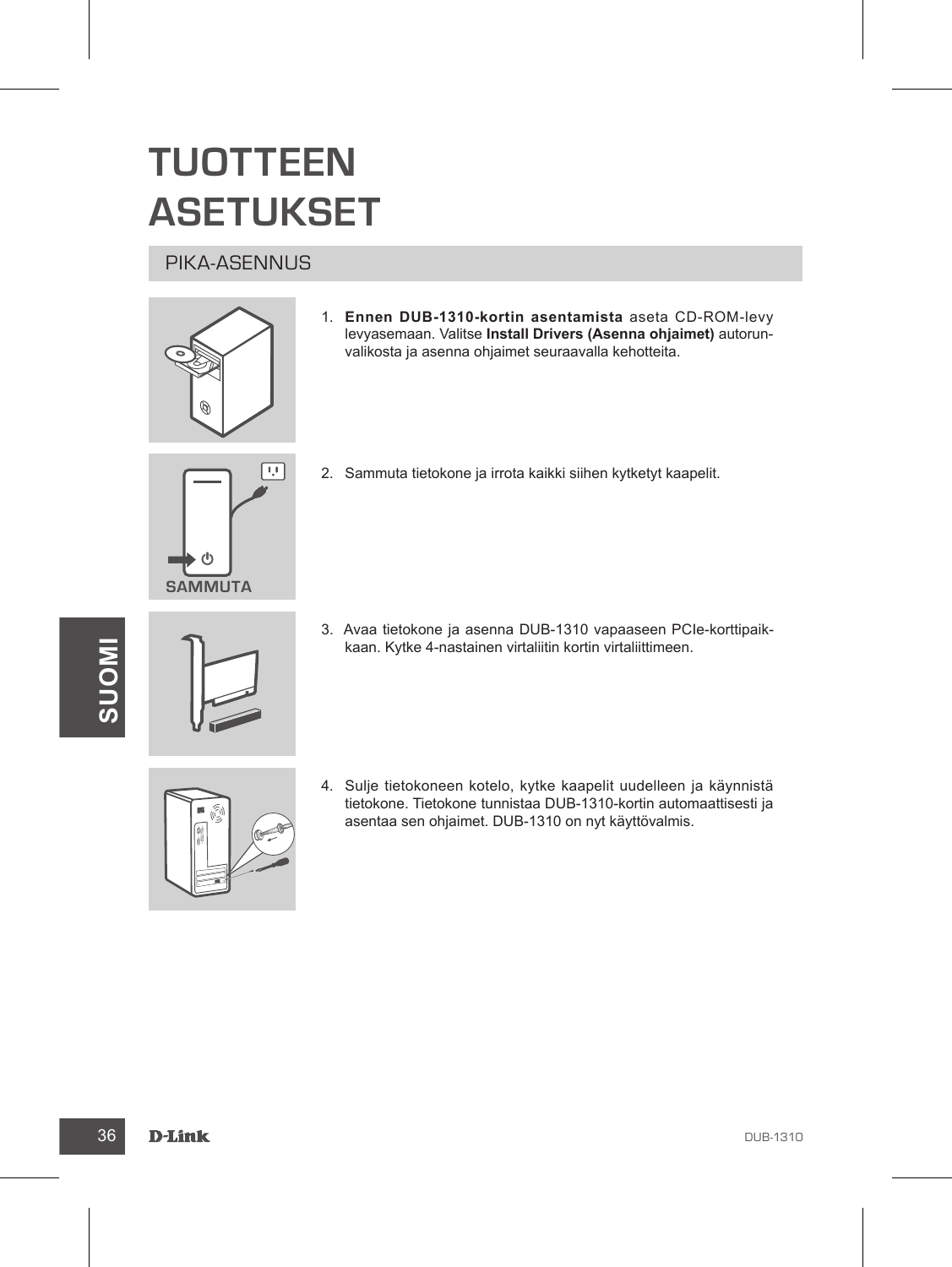## **ONGELMATILANTEET**

ASENNUS- JA ASETUSONGELMAT

#### **1. Tietokone ei tunnista DUB-1310-korttiin kytkettyjä USB-laitteita.**

Varmista, että kortti on hyvin tietokoneen PCIe-korttipaikassa ja että olet kytkenyt virtajohdon kortin liittimeen.

#### **2. Tietokone ei tunnista USB-korttia.** Asenna ohjaimet toimitetulta asennus-CD-levyltä.

#### TEKNISTÄ TUKEA ASIAKKAILLE SUOMESSA

Internetin kautta : http://www.dlink.fi Arkisin klo. 9 - 21 Numerosta : 0600 155 57

**DUB-1310**<br> **DLink** 37<br> **DLink** 37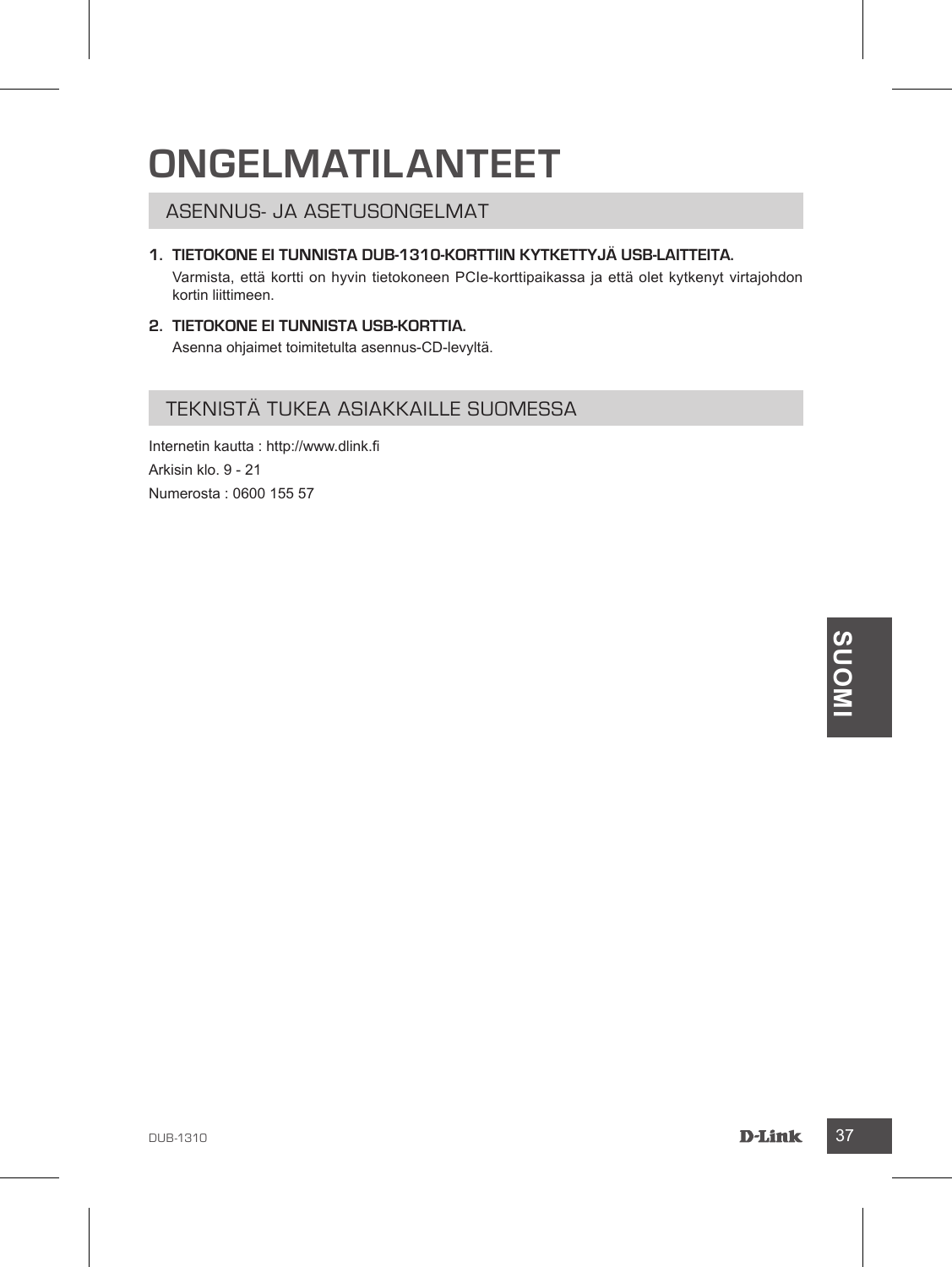## **FÖRPACKNINGS-INNEHÅLL**

## INNEHÅLL



**INSTALLATIONS-CD**  INNEHÅLLER INSTALLATIONSGUIDE OCH TEKNISKA HANDBÖCKER

**2-Port USB 3.0 PCI Express Card** DUB-1310

#### **Lågprofilsfäste**

Om någon av artiklarna saknas i förpackningen var vänlig kontakta din återförsäljare.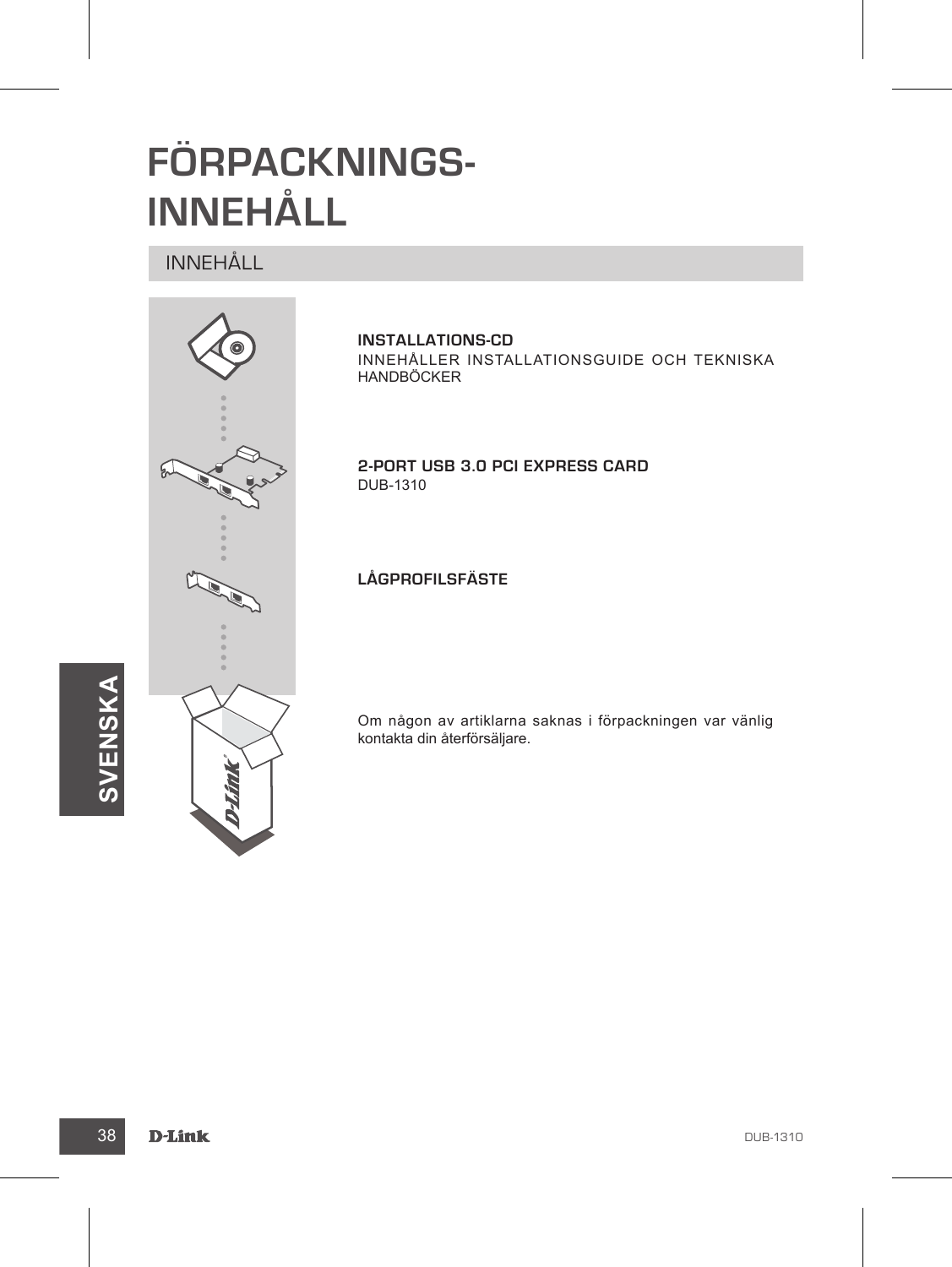## **PRODUKT-INSTÄLLNING**

#### **SNABBINSTALLATION**



1. **Innan du installerar DUB-1310-enheten** sätter du i cd-skivan i CD-ROM-enheten. Klicka på **Installera drivrutiner** från automenyn och följ anvisningarna för att installera drivrutinerna.



2. Stäng av datorn och koppla bort alla kablar som är anslutna till enheten.



3. Öppna datorhöljet och installera DUB-1310-kortet i ett ledigt PCIe-fack. Anslut en fyrstiftig strömkontakt till strömporten på kortet.



4. Stäng höljet, anslut alla kablar och starta datom. Datom känner<br>automatiskt igen DUB-1310-kortet och installerar növvandiga<br>drivrutiner. DUB-1310-kortet kan nu användas.<br>D-1310<br>D-1310<br>D-1411k 4. Stäng höljet, anslut alla kablar och starta datorn. Datorn känner automatiskt igen DUB-1310-kortet och installerar nödvändiga drivrutiner. DUB-1310-kortet kan nu användas.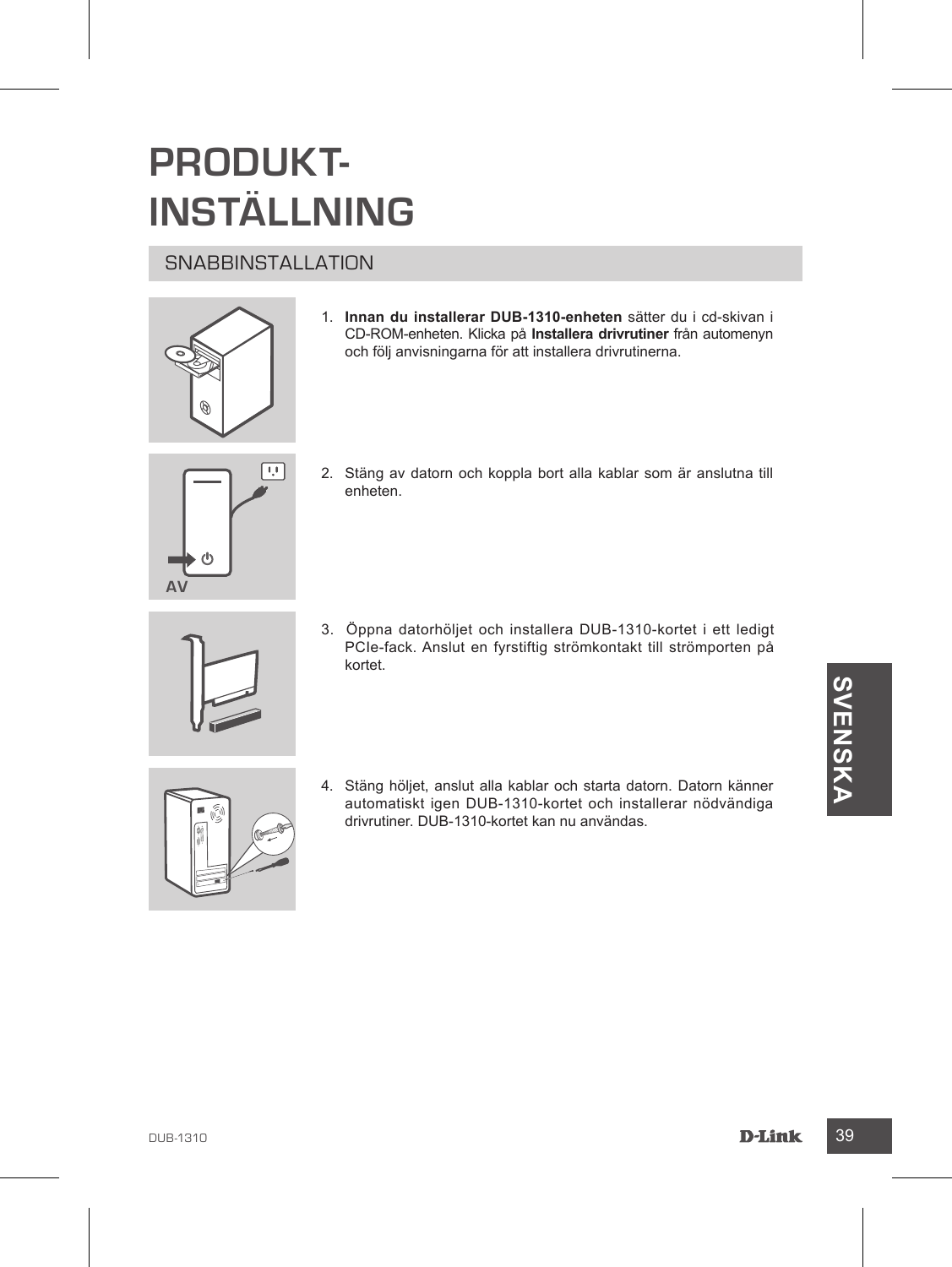## **FELSÖKNING**

PROBLEM MED INSTÄLLNING OCH KONFIGURATION

**1. USB-enheter som är anslutna till DUB-1310-kortet känns inte igen av datorn.**

Kontrollera att kortet sitter ordentligt på plats i PCIe-facket i datorn och att du har anslutit en strömkabel till porten på kortet.

**2. Datorn känner inte igen mitt USB-kort.**

Kontrollera att du har installerat drivrutinerna från den medföljande installations-cd:n.

#### TEKNISK SUPPORT

D-Link Teknisk Support via Internet: http://www.dlink.se D-Link Teknisk Support via telefon: 0900-100 77 00 Vardagar 08:00-20:00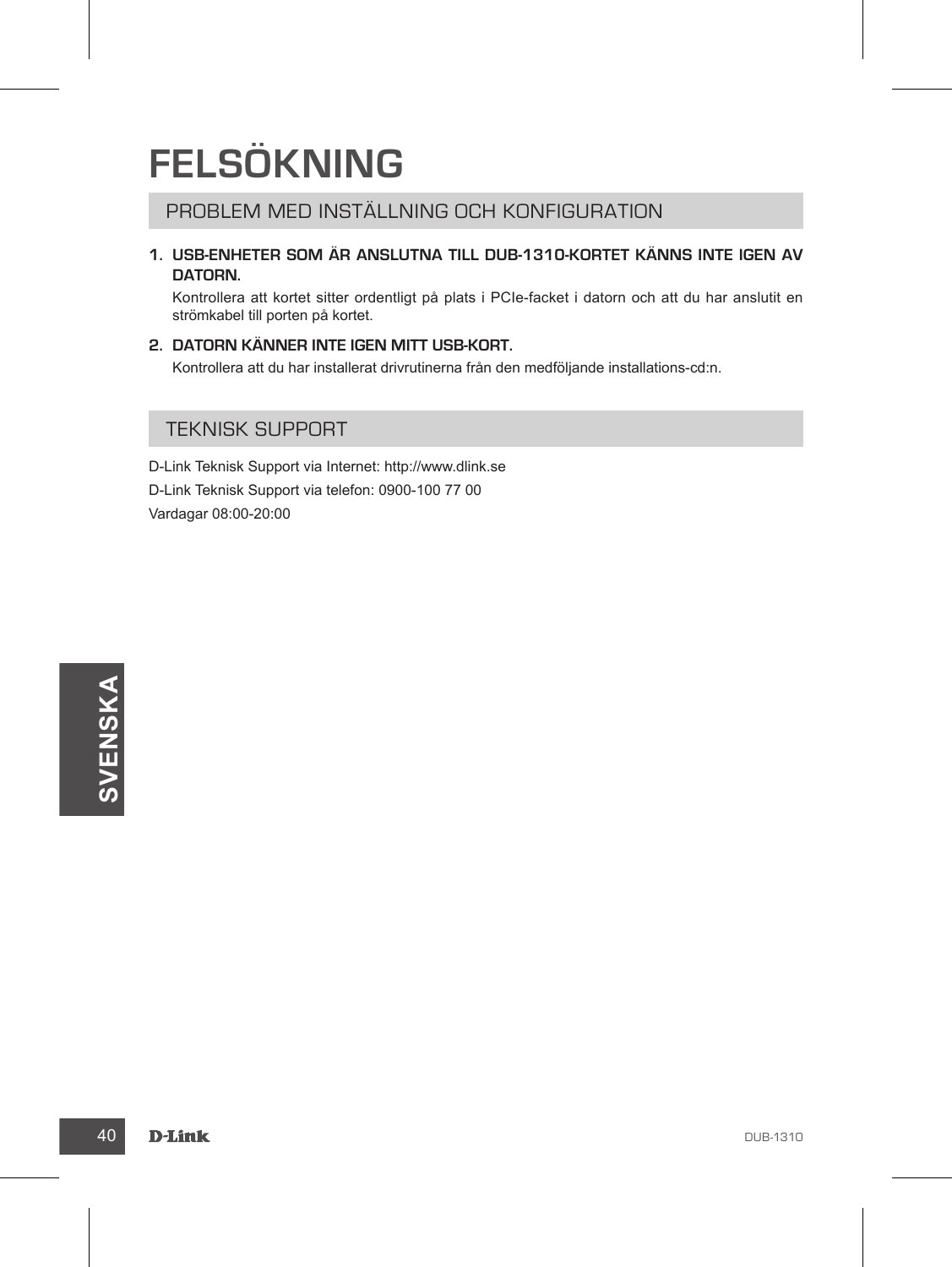# **CONTEÚDO DA EMBALAGEM**

ÍNDICE



**CD DE INSTALAÇÃO**  INCLUI ASSISTENTE DE CONFIGURAÇÃO e MANUAIS TÉCNICOS

**Placa Express PCI 2 Portas USB 3.0**  DUB-1310

**Consola baixo perfil**

Se algum destes itens não se encontrar na sua embalagem, entre em contacto com o revendedor.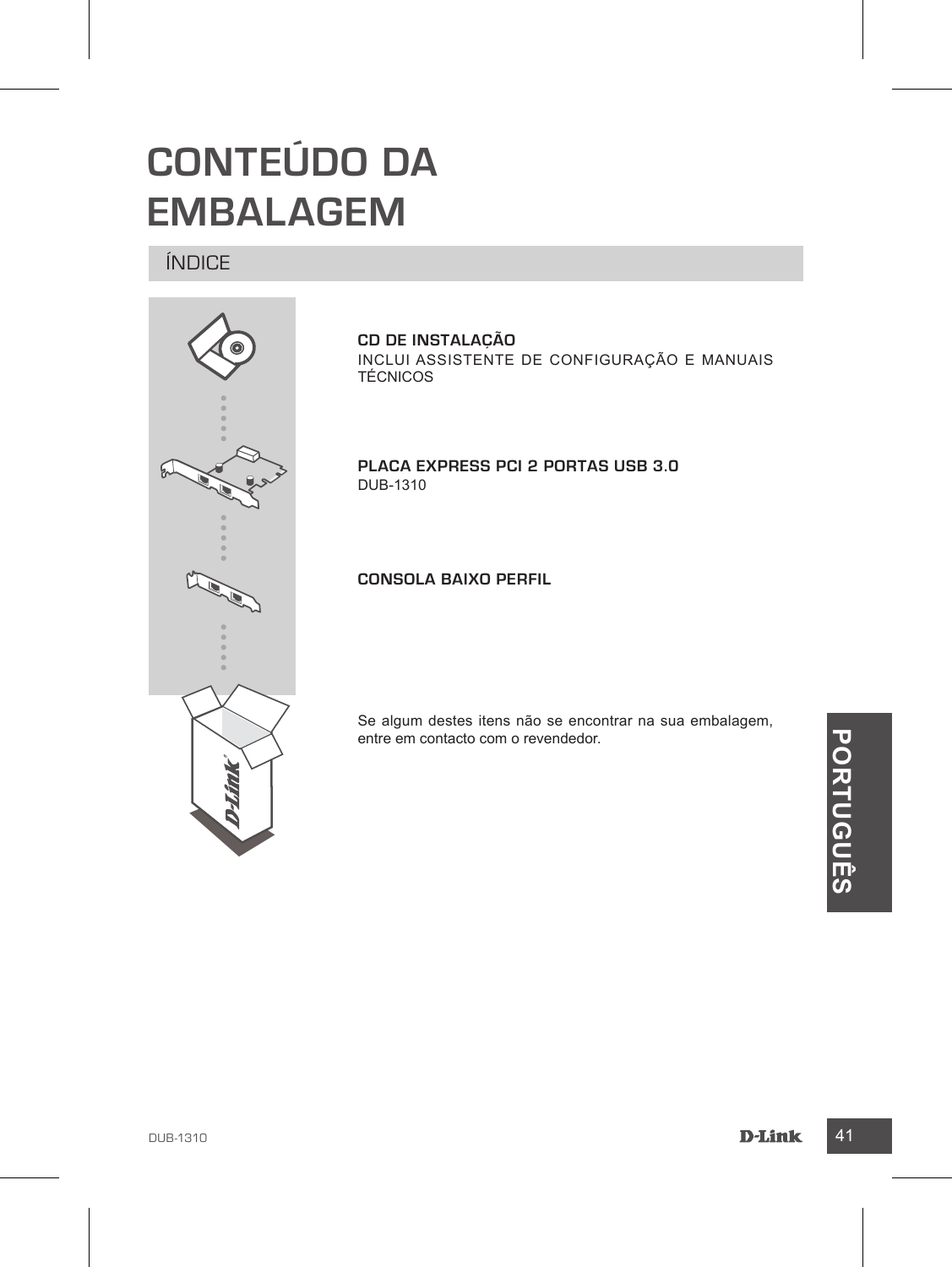## **CONFIGURAÇÃO DO PRODUTO**

#### INSTALAÇÃO RÁPIDA



1. **Antes de instalar o DUB-1310**, insira o CD-ROM na sua unidade de disco. Clique em **Instalar Controladores** a partir do menu autorun e siga os comandos para instalar os controladores.



2. Desligue o seu computador e todos os cabos ligados ao mesmo.



3. Abra a caixa do seu computador e instale o DUB-1310 numa ranhura PCIe disponível. Ligue um conector de alimentação de 4 pinos à porta de alimentação na placa.



4. Feche a caixa, ligue novamente todos os cabos e inicie o seu<br>
computador. O seu computador detectará automaticamente o<br>
está agora pronto a ser utilizado.<br> **PORTUGUES DE CONSECTE DE CONSECTE DE CONSECTE DE CONSECTED DE** 4. Feche a caixa, ligue novamente todos os cabos e inicie o seu computador. O seu computador detectará automaticamente o DUB-1310 e instalará os respectivos controladores. O seu DUB-1310 está agora pronto a ser utilizado.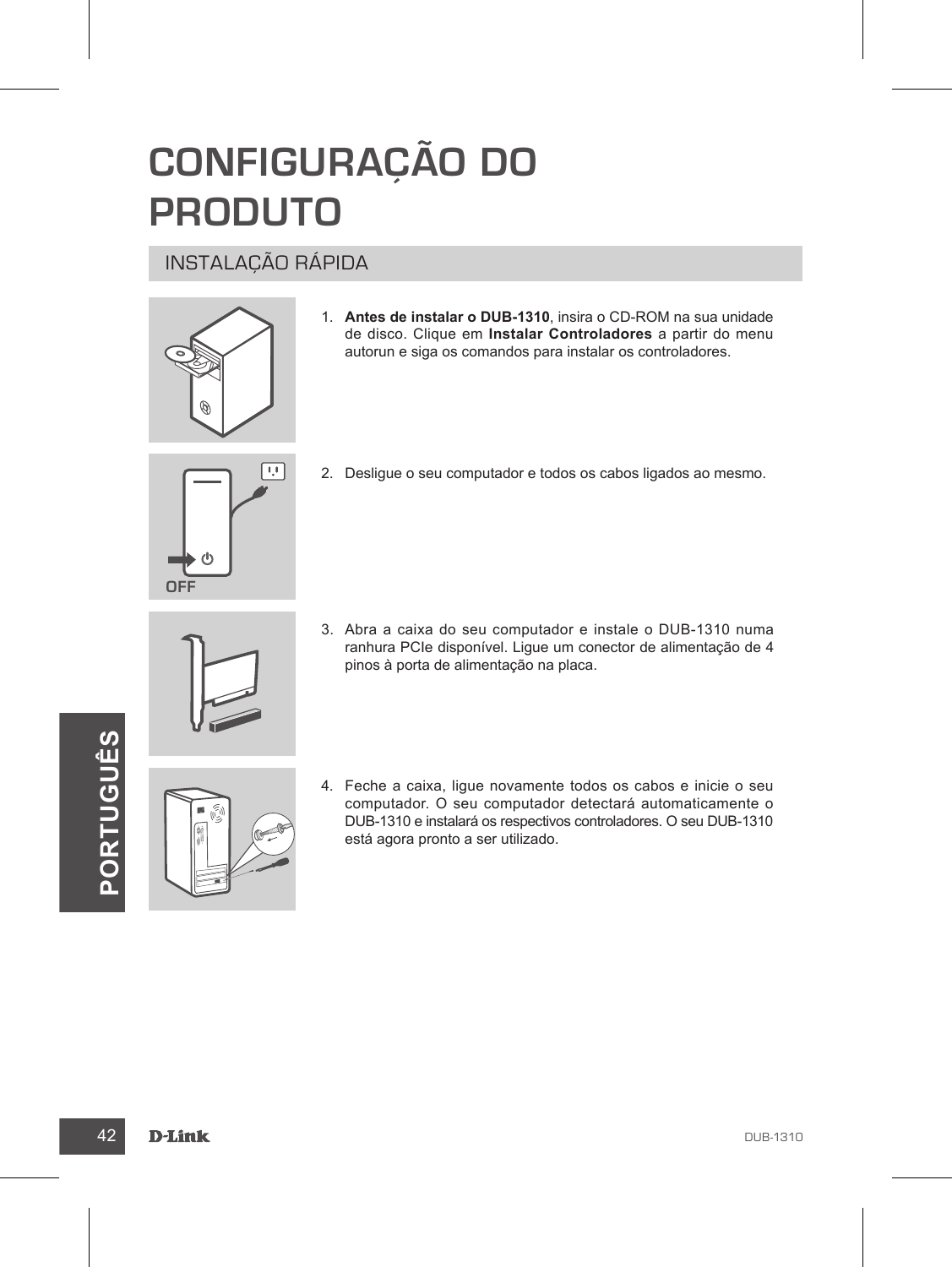## **RESOLUÇÃO DE PROBLEMAS**

PROBLEMAS DE CONFIGURAÇÃO E DEFINIÇÕES

**1. O meu computador não reconhece os dispositivos USB ligados ao DUB-1310.**

Certifique-se de que a placa está totalmente inserida na ranhura PCIe do seu computador e que ligou um cabo de alimentação à porta na placa.

**2. O meu computador não reconhece a minha placa USB.** Certifique-se de que instala os controladores a partir do CD de Instalação incluído.

#### ASSISTÊNCIA TÉCNICA

Assistência Técnica da D-Link na Internet: http://www.dlink.pt Assistência Técnica Telefónica da D-Link: +351 707 78 00 10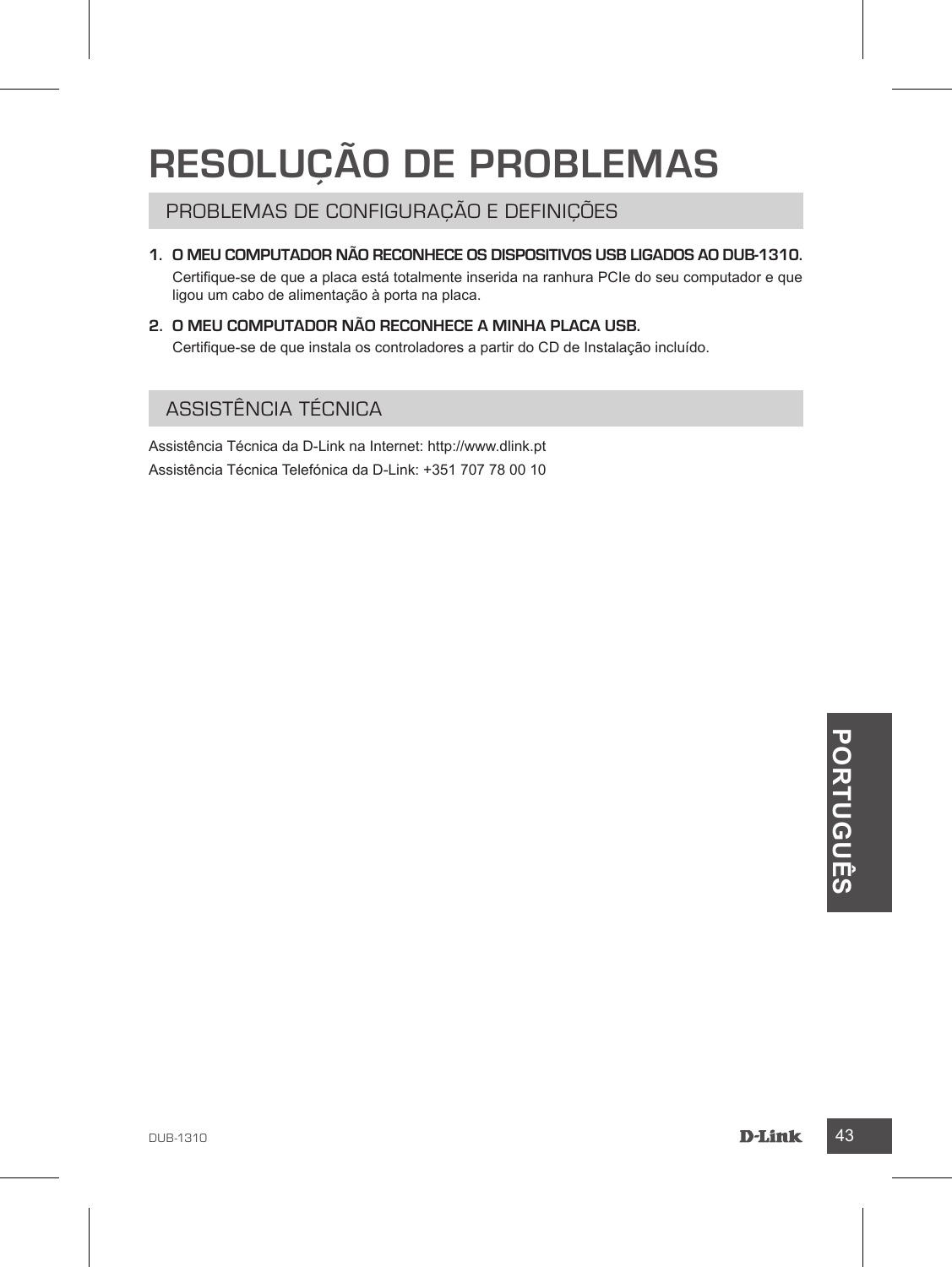# **ΠΕΡΙΕΧΟΜΕΝΑ ΣΥΣΚΕΥΑΣΙΑΣ**

## ΠΕΡΙΕΧΟΜΕΝΑ



**CD ΕΓΚΑΤΑΣΤΑΣΗΣ**

ΠΕΡΙΛΑΜΒΑΝΕΙ ΟΔΗΓΟ ΕΓΚΑΤΑΣΤΑΣΗΣ & ΤΕΧΝΙΚΑ ΕΓΧΕΙΡΙΔΙΑ

**Express Card PCI USB 3.0 2 θυρών** DUB-1310

#### **Βραχίονας χαμηλής κατατομής**

Σε περίπτωση έλλειψης οποιουδήποτε τεμαχίου από τη συσκευασία, επικοινωνήστε με το μεταπωλητή σας.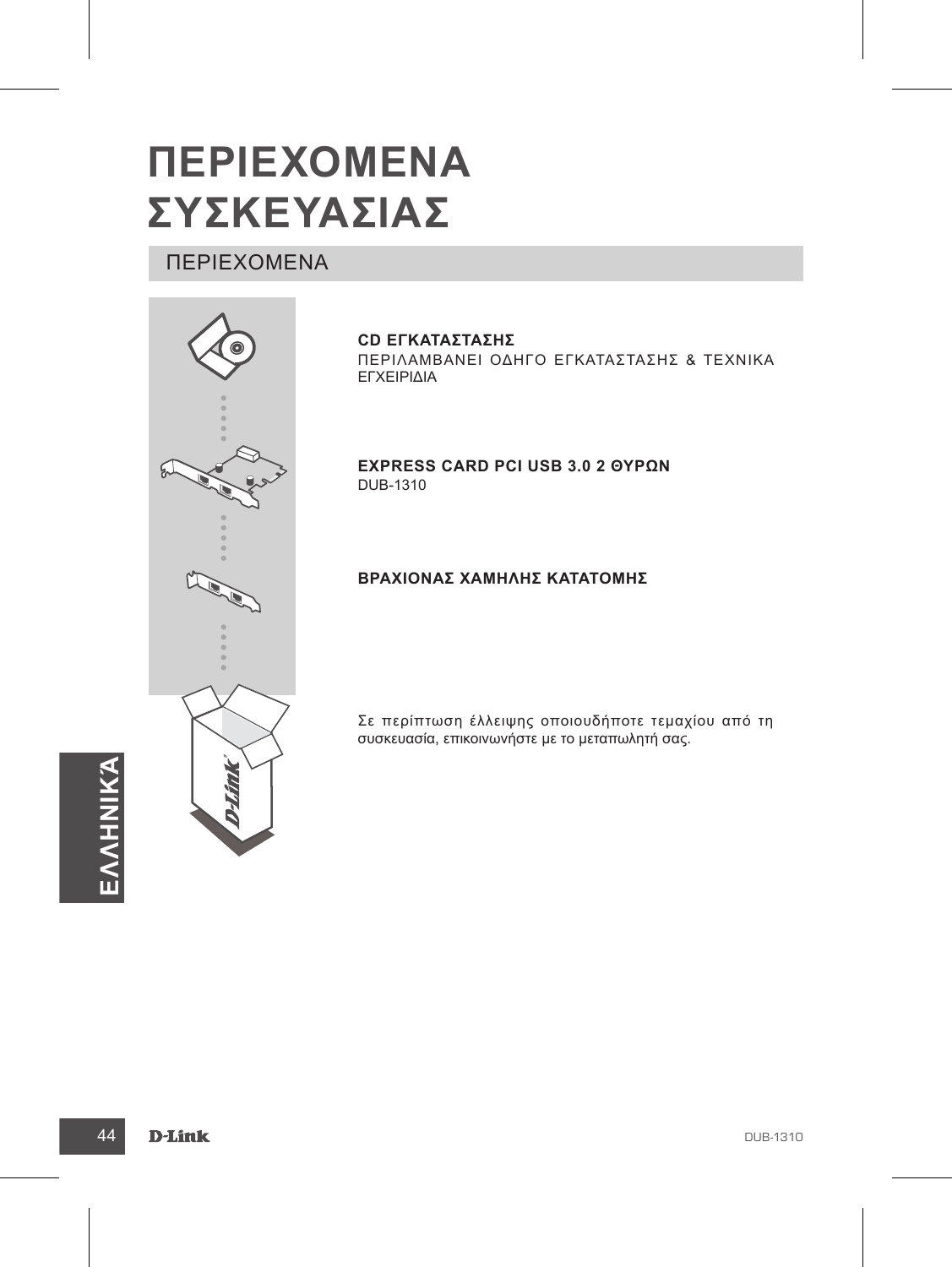# **ΡΥΘΜΙΣΗ ΠΡΟΪΟΝΤΟΣ**

## ΓΡΗΓΟΡΗ ΕΓΚΑΤΑΣΤΑΣΗ



1. **Πριν την εγκατάσταση του DUB-1310**, εισάγετε τη μονάδα CD-ROM στον οδηγό σκληρού δίσκου. Κάντε κλικ στο **Εγκατάσταση προγραμμάτων οδήγησης** από το μενού autorun και ακολουθήστε τις οδηγίες για την εγκατάσταση των προγραμμάτων οδήγησης.



- 2. Απενεργοποιήστε τον υπολογιστή σας και αποσυνδέστε όλα τα συνδεδεμένα καλώδια σε αυτόν.
- 
- 3. Ανοίξτε τη θήκη του υπολογιστή σας και εγαταστήστε το DUB-1310 σε μια διαθέσιμη υποδοχή PCIe. Συνδέστε ένα συνδετήρα ισχύος 4 ακίδων στη θύρα ισχύος στην κάρτα.



4. Κλείστε τη θήκη σας, επανασυνδέστε όλα τα καλώδια και<br>
εκκινήστε τον υπολογιστή σας. Ο υπολογιστή σας θα εντοπίσει<br>
αυτόματα το DUB-1310 και θα εγκαταστήσει τα προγράμματα<br>
χρήση.<br>
χρήση.<br>
ΣΕΙΣΙΣΙΣΙΣΙΣΙΣΙΣΙΣΙΣΙΣΙΣΙΣΙΣΙ 4. Κλείστε τη θήκη σας, επανασυνδέστε όλα τα καλώδια και εκκινήστε τον υπολογιστή σας. Ο υπολογιστή σας θα εντοπίσει αυτόματα το DUB-1310 και θα εγκαταστήσει τα προγράμματα οδήγησης για αυτό. Το DUB-1310 σας είναι πλέον έτοιμη για χρήση.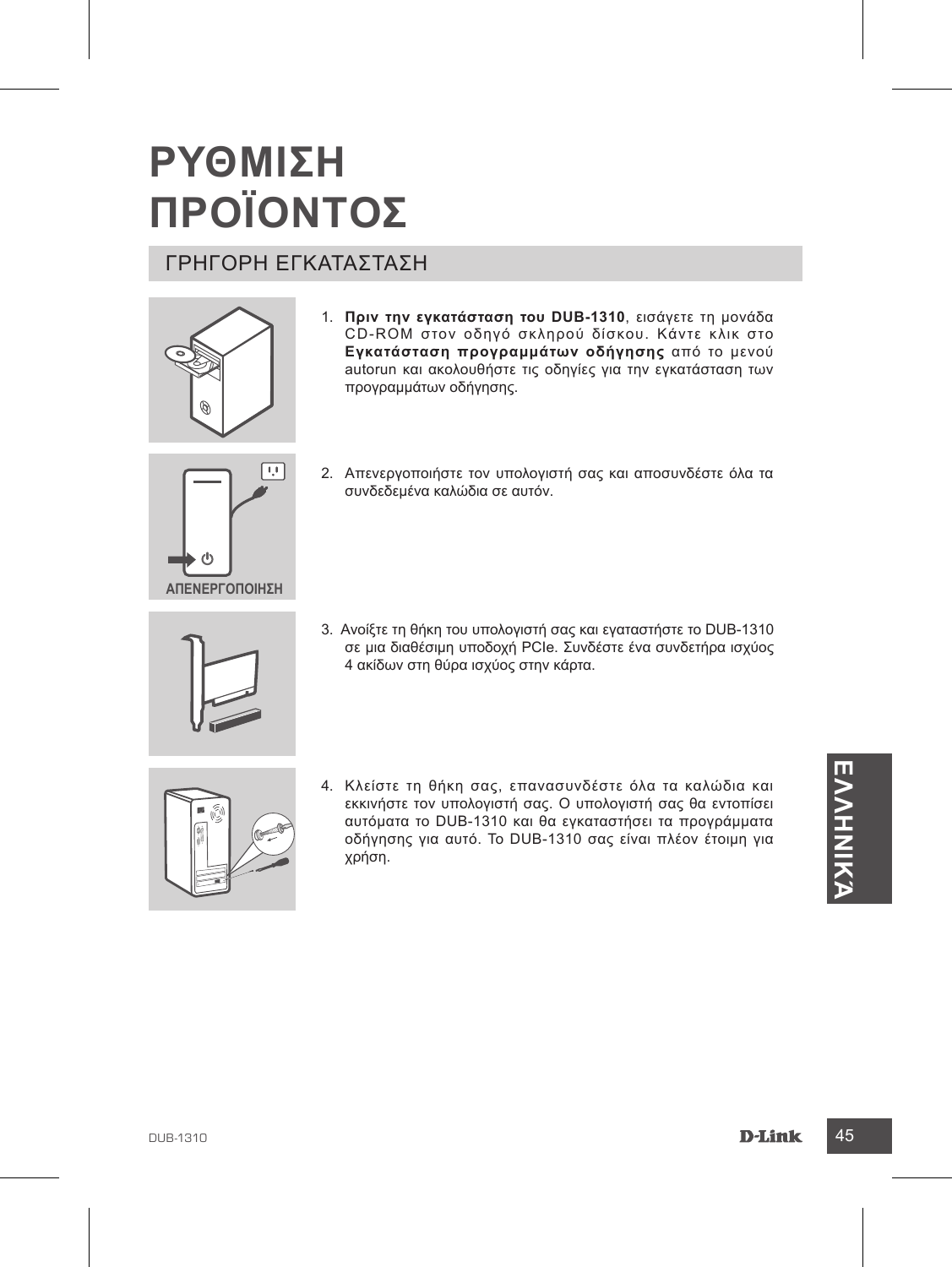# **ΕΠΙΛΥΣΗ ΠΡΟΒΛΗΜΑΤΩΝ**

#### ΠΡΟΒΛΗΜΑΤΑ ΡΥΘΜΙΣΗΣ ΚΑΙ ΔΙΑΜΟΡΦΩΣΗΣ

**1. Ο υπολογιστής μου δεν αναγνωρίζει τις συσκευές USB που είναι συνδεδεμένες στο DUB-1310.**

Βεβαιωθείτε ότι η κάρτα έχει εισαχθεί πλήρως στην υποδοχή PCIe του υπολογιστή σας και ότι έχετε συνδέσει ένα καλώδιο τροφοδοσίας στη θύρα της κάρτας.

**2. Ο υπολογιστής μου δεν αναγνωρίζει την κάρτα USB μου.** Βεβαιωθείτε ότι έχετε εγκαταστήσει τα προγράμματα οδήγησης από το συμπεριλαμβανόμενο CD εγκατάστασης.

#### ΤΕΧΝΙΚΉ ΥΠΟΣΤΉΡΙΞΗ

D-Link Hellas Support Center http://www.dlink.gr/support Κεφαλληνίας 64, 11251 Αθήνα, Τηλ: 210 86 11 114 (Δευτέρα- Παρασκευή 09:00-17:00) Φαξ: 210 8611114

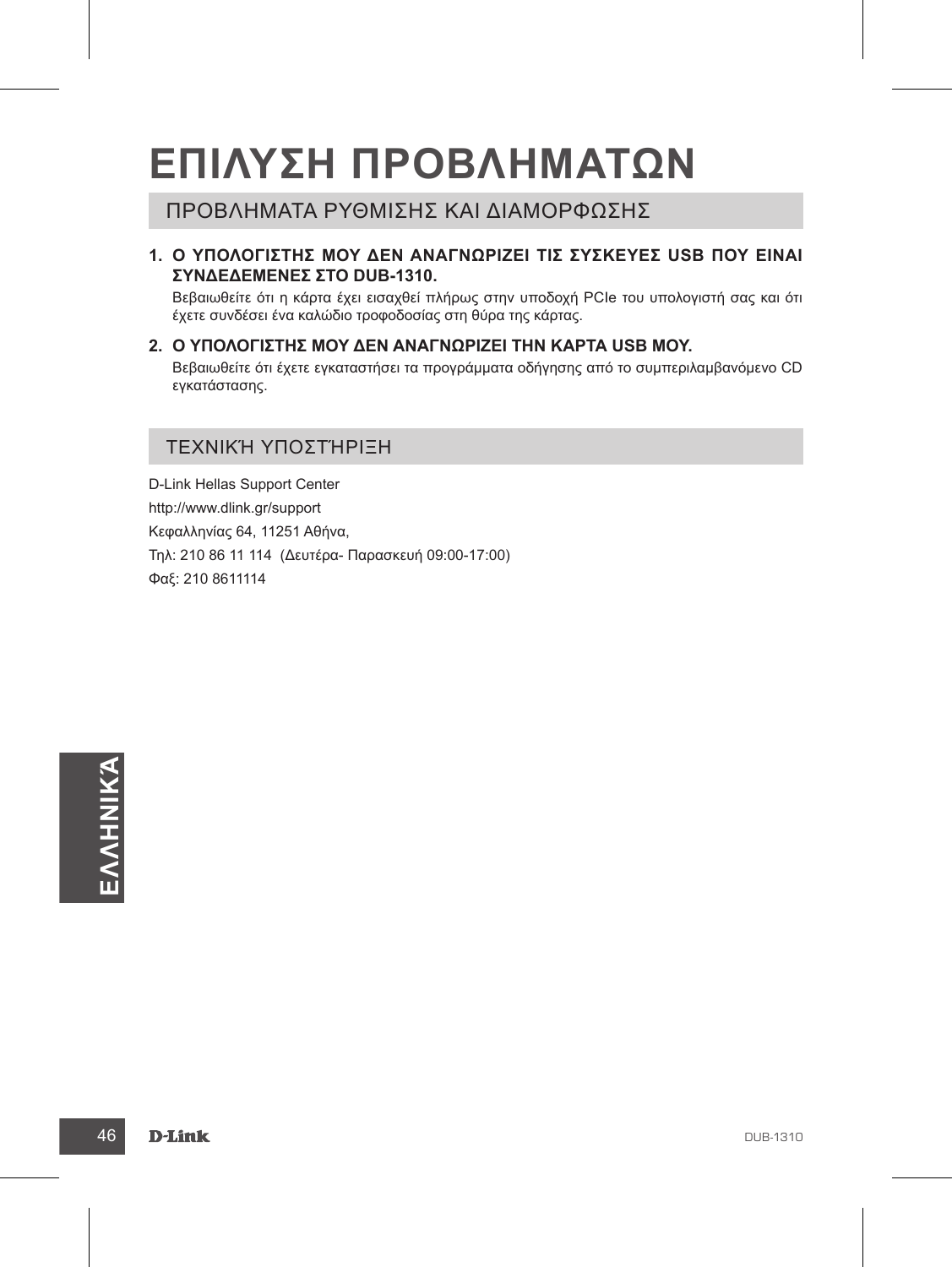# **SADRŽAJ PAKIRANJA**

#### SADRŽAJ



**INSTALACIJSKI CD**  SADRŽI ČAROBNJAK ZA POSTAVLJANJE I TEHNIČKE PRIRUČNIKE

**2-Port USB 3.0 PCI Express Card** DUB-1310

**Niskoprofilni nosač**

Ako nešto od navedenih sadržaja nedostaje, obratite se prodavaču.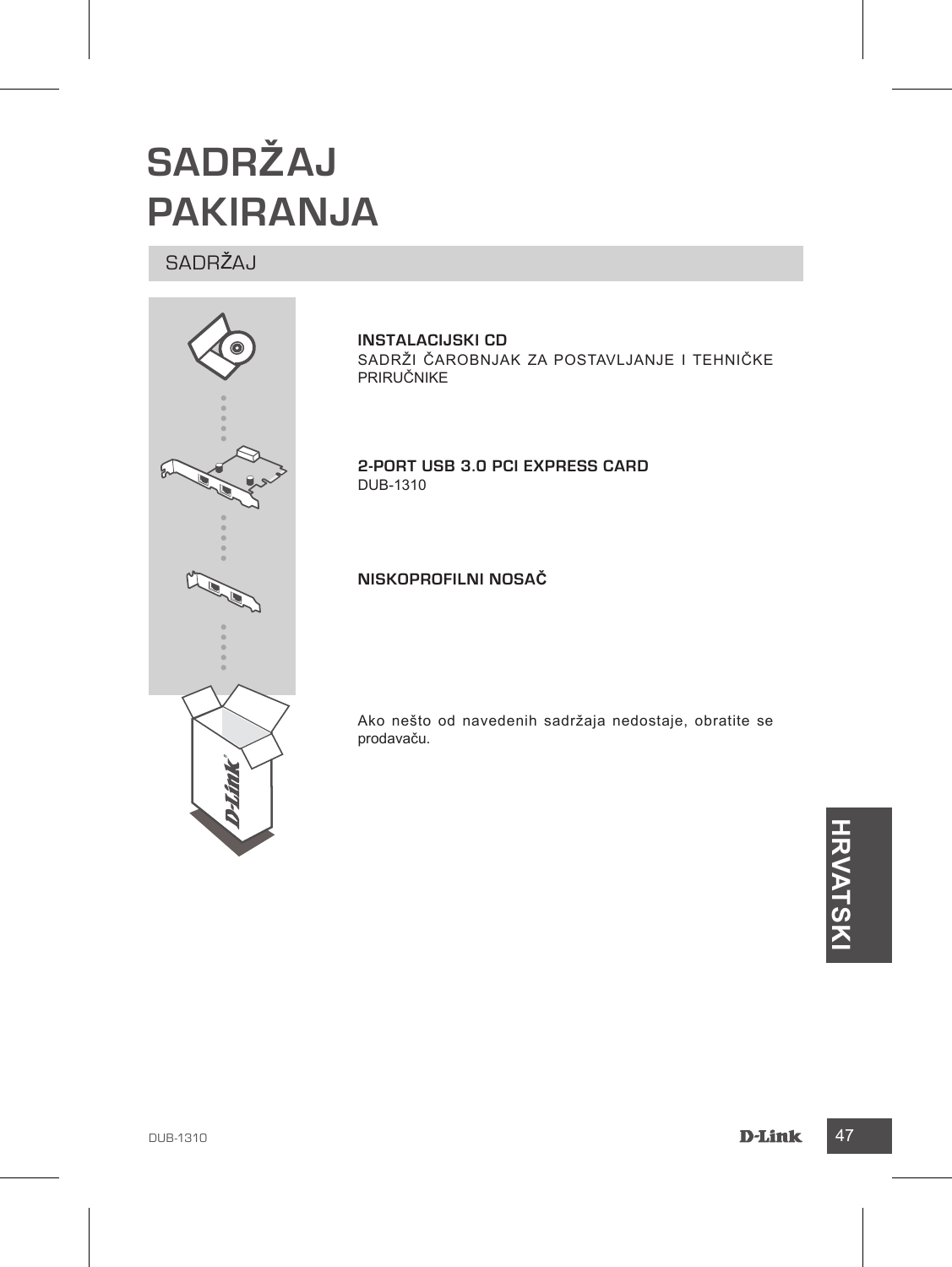## **POSTAVLJANJE PROIZVODA**

#### BRZO POSTAVLJANJE



1. **Prije instalacije uređaja DUB-1310**, umetnite CD-ROM u diskovni pogon. Na izborniku automatskog pokretanja kliknite **Instaliranje upravljačkih programa** i slijedite upute za instalaciju upravljačkih programa.



2. Isključite računalo i iskopčajte sve kabele koji su na njega priključeni.



3. Otvorite kućište računala i umetnite DUB-1310 u slobodni PCIe utor. Priključite 4-pinsku utičnicu na priključnicu napajanja na kartici.





4. Zatvorite kućište, ponovno priključite sve kabele i pokrenite računalo. Računalo će automatski prepoznati DUB-1310 i instalirati pripadajuće upravljačke programe. DUB-1310 spreman je za uporabu.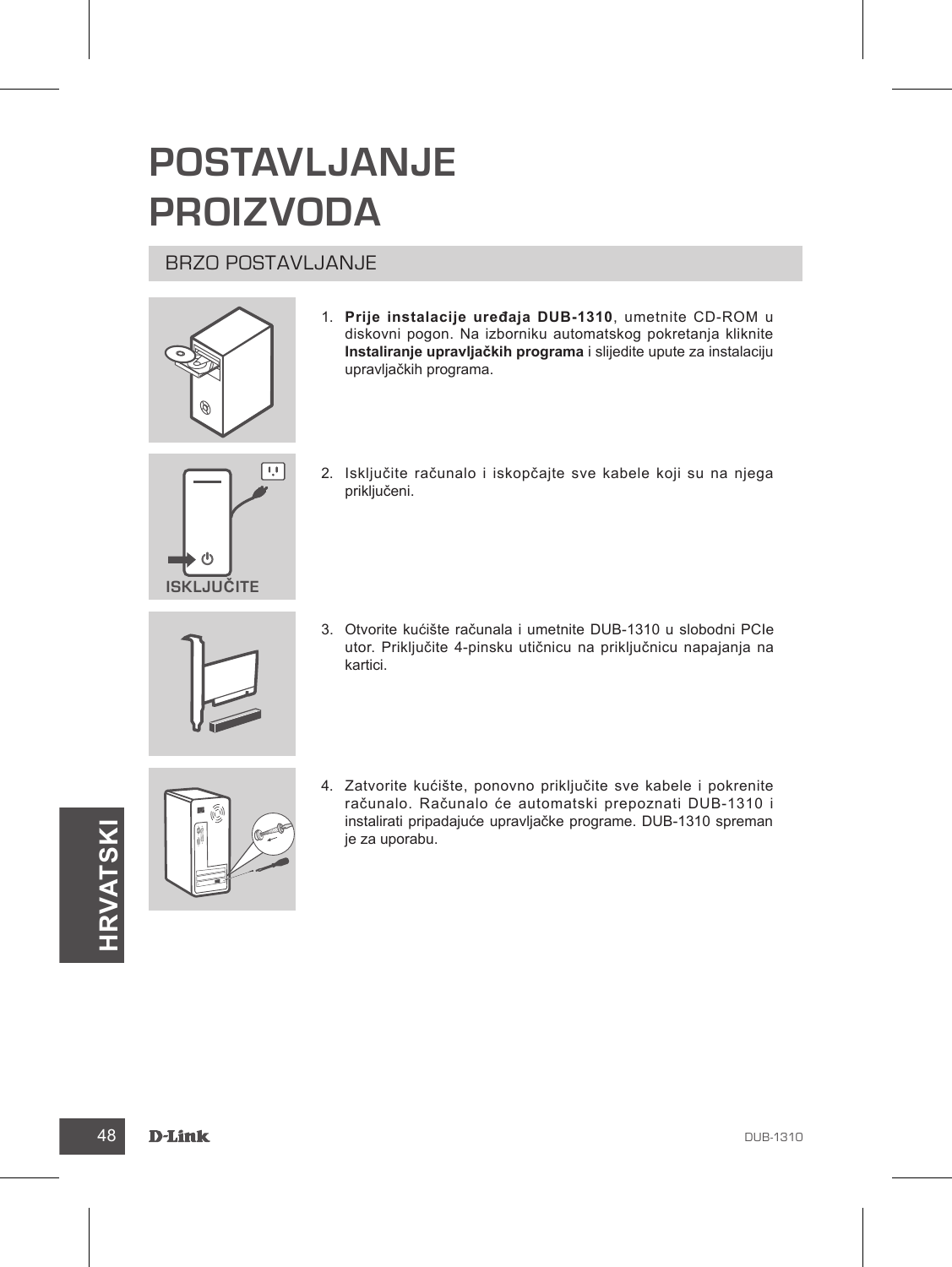## **OTKLANJANJE POTEŠKOĆA**

## POTEŠKOĆE S POSTAVLJANJEM I KONFIGURACIJOM

#### **1. Računalo ne prepoznaje USB uređaje povezane s uređajem DUB-1310.**

Provjerite je li kartica potpuno umetnuta u PCIe utor računala i je li kabel napajanja priključen na port kartice.

**2. Računalo ne prepoznaje USB karticu.** Instalirajte upravljačke programe s priloženog instalacijskog CD-a.

## TEHNIČKA PODRŠKA

Hvala vam na odabiru D-Link proizvoda. Za dodatne informacije, podršku i upute za korištenje uređaja, molimo vas da posjetite D-Link internetsku stranicu na www.dlink.eu

www.dlink.biz/hr

**DEATRICK CONSTRUCTION**<br>DEATRIC<br>DEATRIC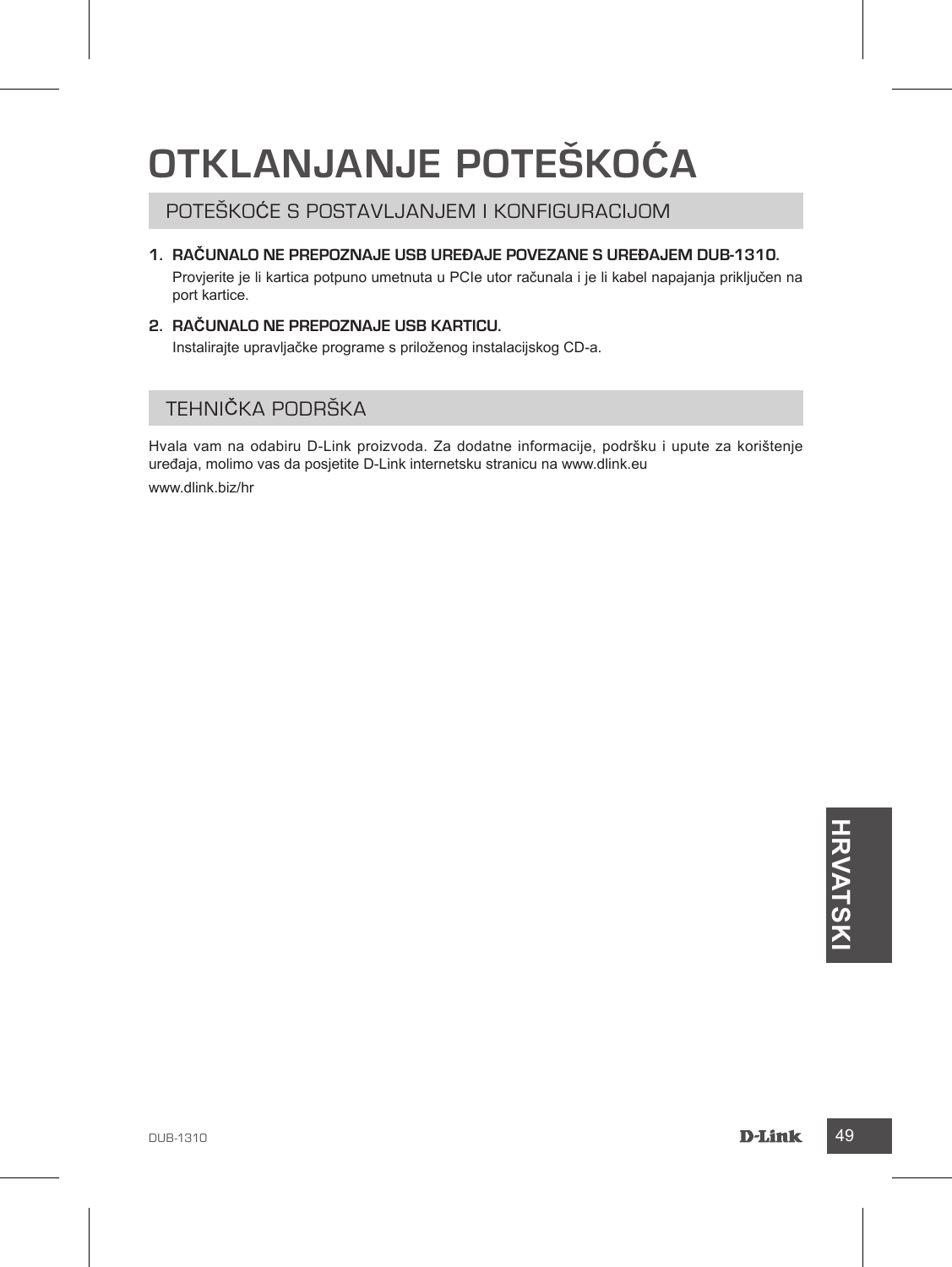## **VSEBINA PAKETA**

#### **VSEBINA**



**CD ZA NAMESTITEV** VSEBUJE ČAROVNIK ZA POSTAVITEV IN TEHNIŠKE PRIROČNIKE

**PCI EXPRESS KARTICA Z DVA PRIKLJUJKA USB 3.0** DUB-1310

#### **Spodnji nosilec**

Če kateri koli izmed teh predmetov manjka, kontaktirajte svojega trgovca.

**SLOVENSKI**<br>50 **D-Link**<br>50 **D-Link**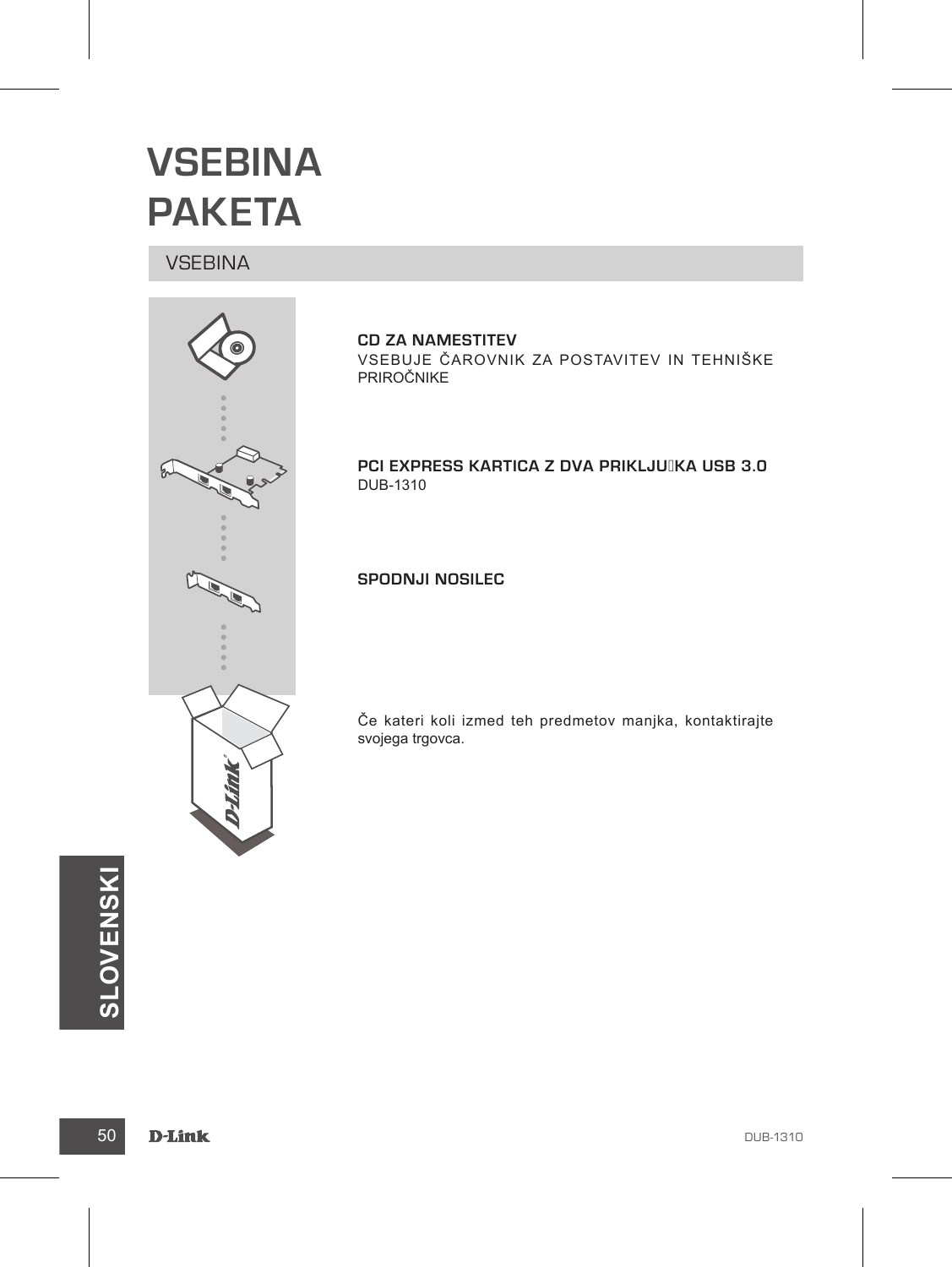## **NAMESTITEV IZDELKA**

#### HITRA NAMESTITEV



1. **Pred nameščanjem DUB-1310**, vstavite CD-ROM v vaš CD-ROM pogon. V meniju samodejnega zagona kliknite na **Namesti gonilnike** in upoštevajte navodila za namestitev gonilnikov.



2. Izklopite računalnik in izključite vse priključene kable.



3. Odprite ohišje računalnika in namestite DUB-1310 v prosto režo PCIe. Povežite 4-pinski napajalni konektor v napajalni priključek na kartici.



4. Zaprite ohišje, znova priključite kable in zaženite računalnik. Vaš računalnik bo samodejno zaznal DUB-1310 in namestil ustrezne gonilnike. Vaš DUB-1310 je zdaj pripravljena za uporabo.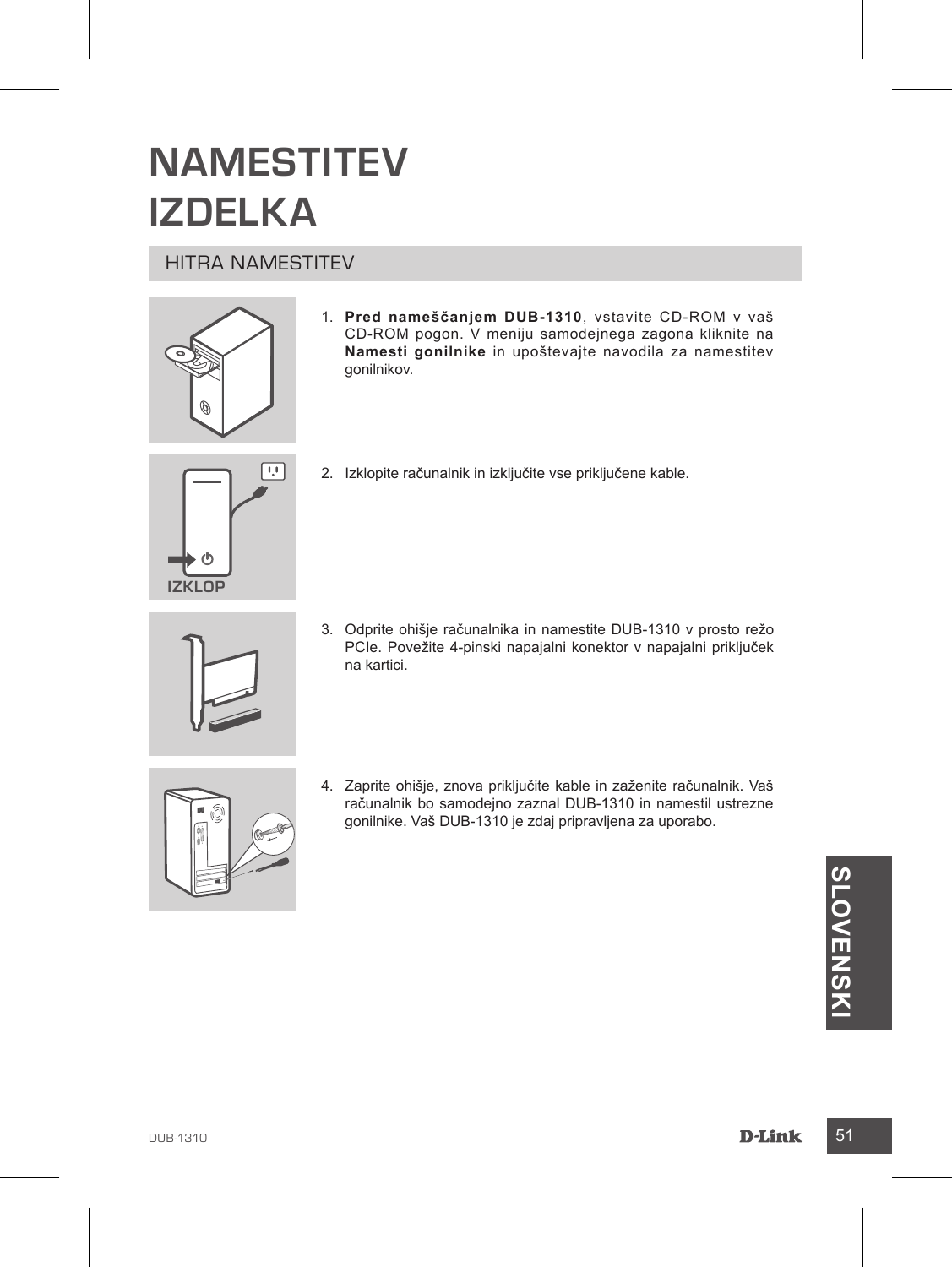# **ODPRAVLJANJE TEŽAV**

#### PROBLEMI PRI POSTAVITVI IN NASTAVITVI

#### **1. Moj računalnik ne najde naprav USB priključenih v DUB-1310.**

Zagotovite, da je kartica do konca vstavljena v režo PCIe vašega računalnika ter, da ste priključili napajalni kabel v priključek na kartici.

#### **2. Moj računalnik ne najde moje kartice USB.**

Obvezno namestite gonilnike, ki se nahajajo na priloženem namestitvenem CD-ju.

#### TEHNIČNA PODPORA

Zahvaljujemo se vam, ker ste izbrali D-Link proizvod. Za vse nadaljnje informacije, podporo ter navodila za uporabo prosimo obiščite D-Link - ovo spletno stran www.dlink.eu

www.dlink.biz/sl

**SLOVENSKI**<br>52 **D-Link**<br>52 **D-Link**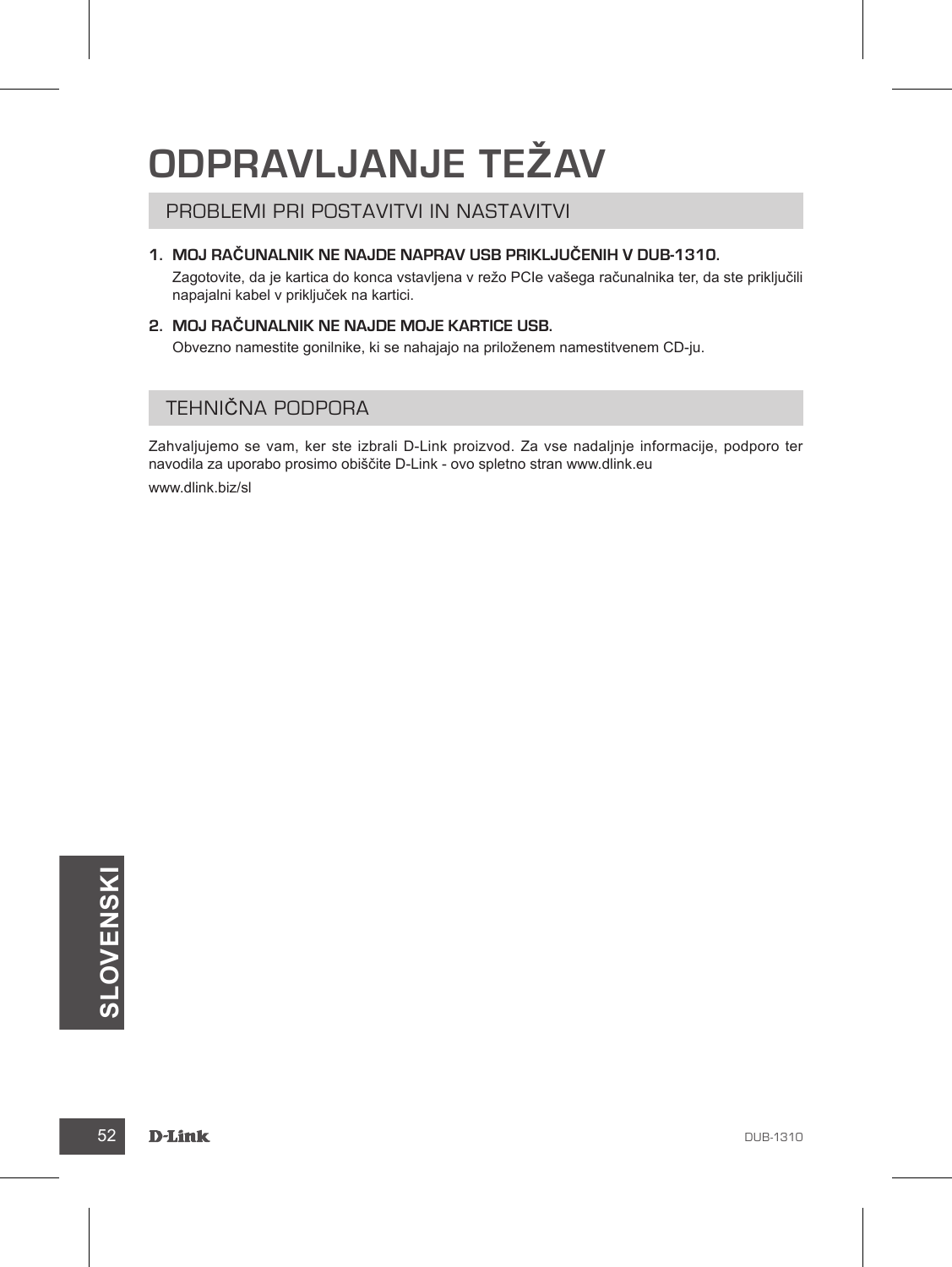## **CONŢINUTUL PACHETULUI**

#### **CONTINUT**



**CD DE INSTALARE**  INCLUDE EXPERT DE CONFIGURARE ŞI MANUALE **TEHNICE** 

**Placă PCI Express USB 3.0 cu 2 porturi** DUB-1310

**Suport cu profil redus**

Dacă oricare dintre aceste articole lipseşte din pachet, contactati furnizorul.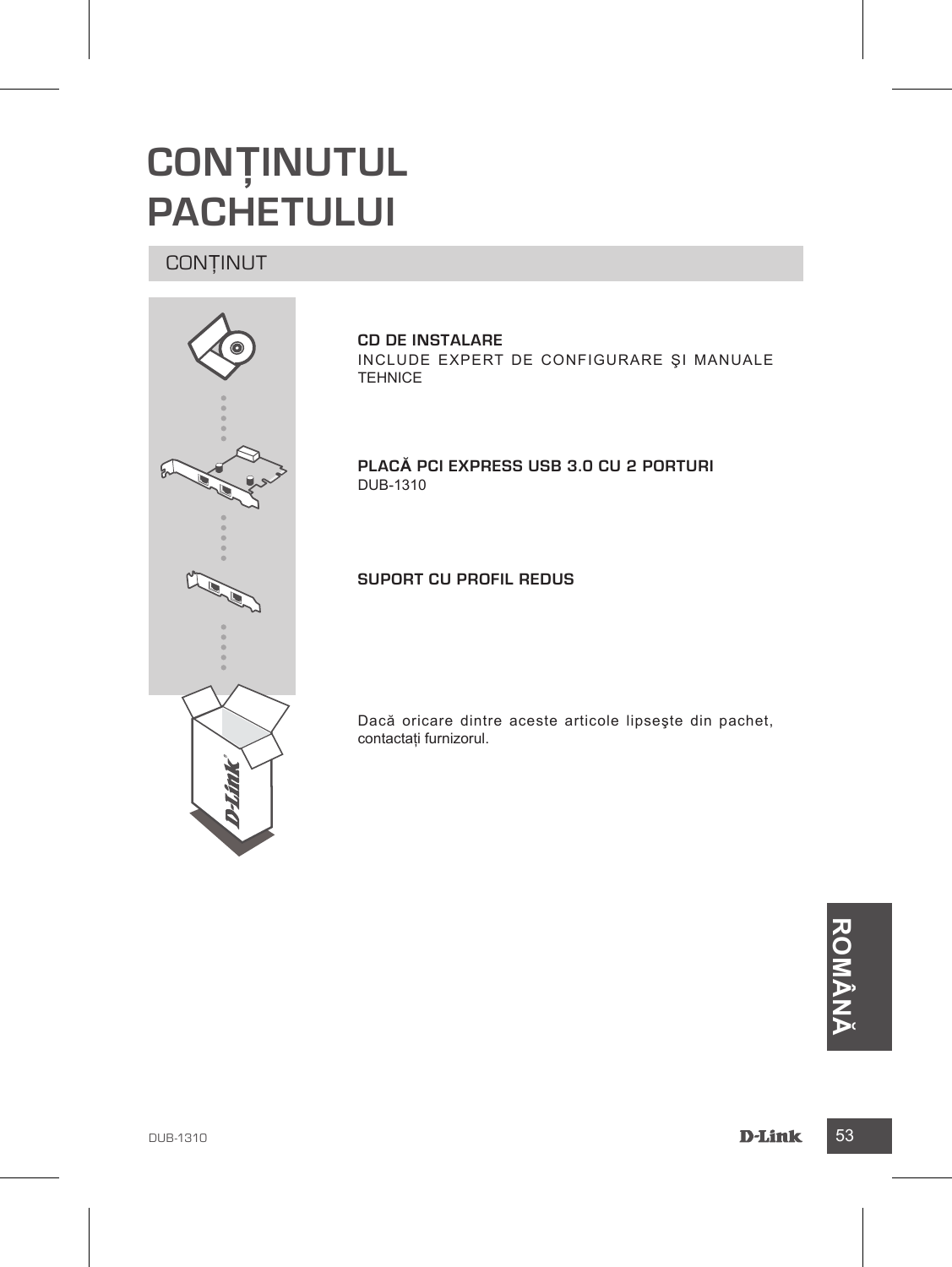# **INSTALAREA PRODUSULUI**

#### INSTALARE RAPIDĂ



1. **Înainte de instalarea DUB-1310**, inseraţi CD-ROM în unitatea de disc. Faceţi clic pe **Instalare drivere** din meniul de executare automată și urmați instrucțiunile care apar pe ecran pentru instalarea driverelor.



2. Opriti computerul și deconectati toate cablurile conectate la el.



3. Deschideţi carcasa computerului şi instalaţi placa DUB-1310 într-un slot PCIe disponibil. Conectaţi un conector de alimentare cu 4 pini la portul de alimentare de pe placă.



4. Închideti carcasa, reconectati toate cablurile și porniti computerul. Computerul dvs. va detecta automat placa DUB-1310 şi va instala driverele pentru aceasta. Acum, placa DUB-1310 este pregătită pentru utilizare.

**ROMÂNĂ**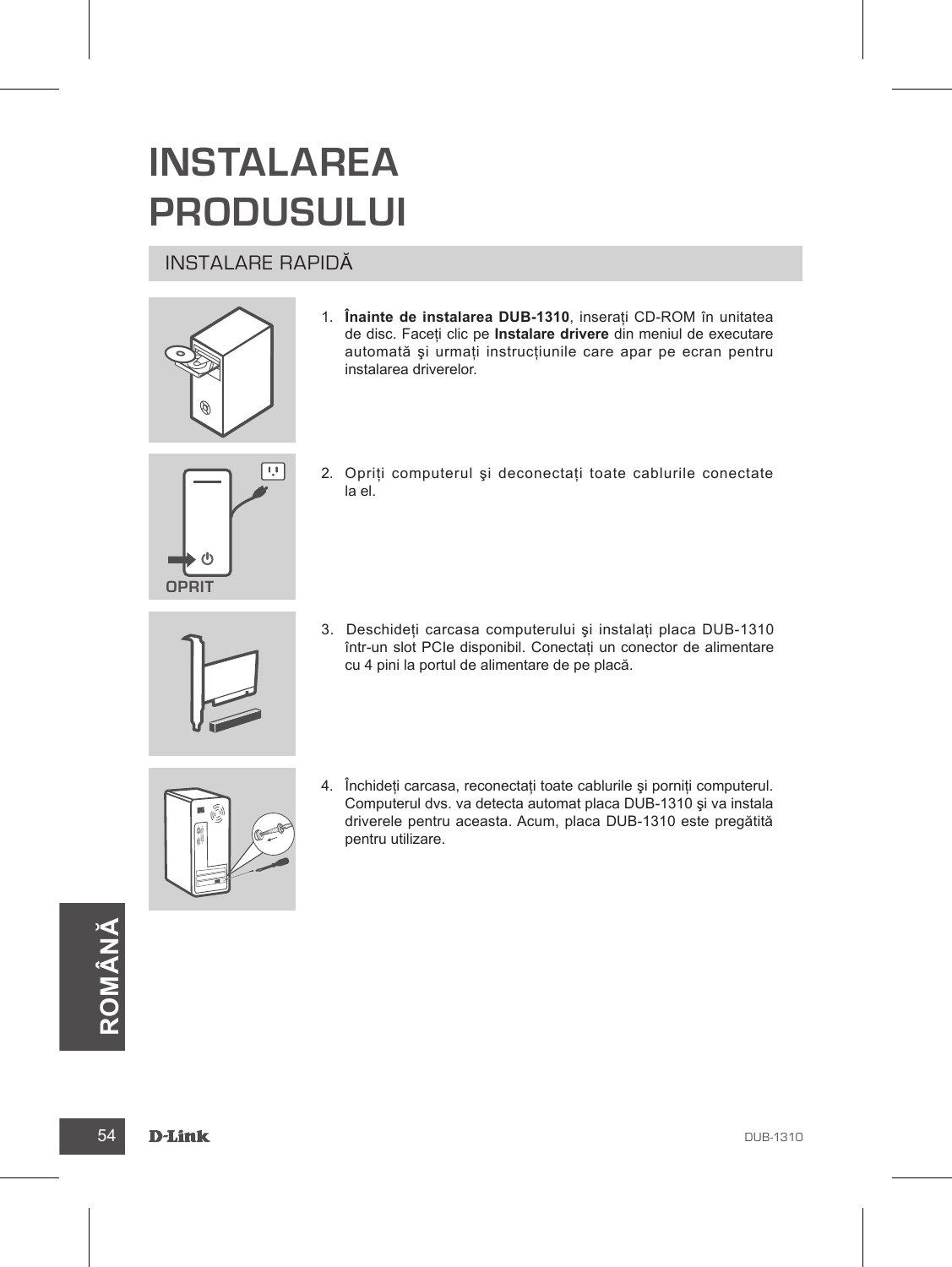## **DEPANARE**

#### PROBLEME DE INSTALARE ŞI CONFIGURARE

#### **1. Dispozitivele conectate la dispozitivul DUB-1310 nu sunt recunoscute de computerul meu.**

Asigurați-vă că placa este introdusă complet în slotul PCIe al computerului și că ați conectat un cablu de alimentare la portul aferent de pe placă.

#### **2. Computerul meu nu recunoaşte placa USB.**

Asigurati-vă că ati instalat driverele de pe CD-ul de instalare inclus.

#### SUPORT TEHNIC

Vă mulţumim pentru alegerea produselor D-Link. Pentru mai multe informaţii, suport şi manuale ale produselor vă rugăm să vizitati site-ul D-Link www.dlink.eu

www.dlink.ro